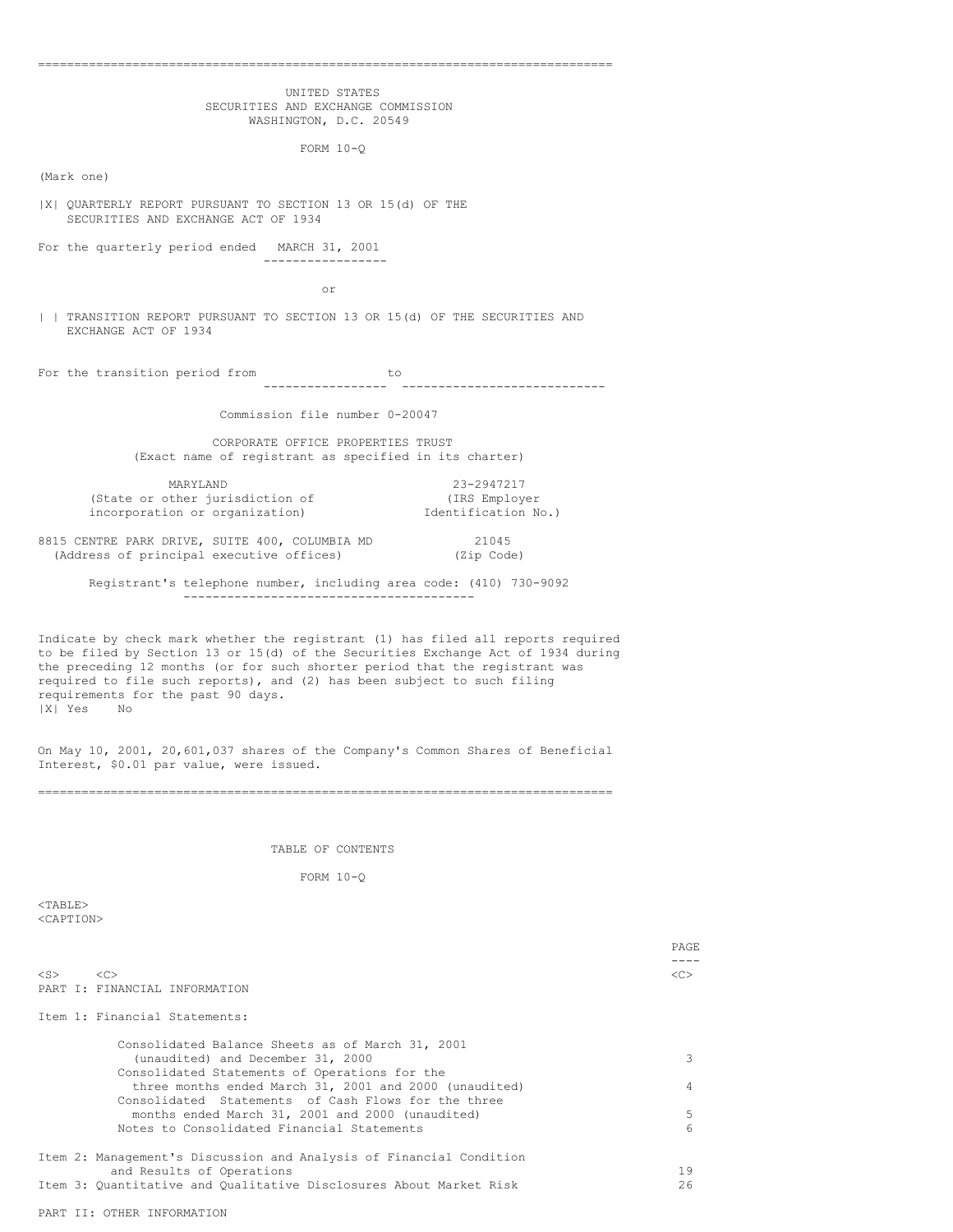| 26 |
|----|
|    |
| 27 |
|    |
| 27 |
|    |
|    |
|    |
| ヌク |
|    |

 $<$ /TABLE>

2

PART I. FINANCIAL INFORMATION ITEM 1. FINANCIAL STATEMENTS

## CORPORATE OFFICE PROPERTIES TRUST AND SUBSIDIARIES CONSOLIDATED BALANCE SHEETS (DOLLARS IN THOUSANDS)

|                                                                                                                                                                                                               | March 31,<br>2001<br>(unaudited)<br>____________ | December 31,<br>2000<br>------------                                                                                                                                                                                                                                                                                                                                                                                                                                                                                                                                                                                                                                                                                                                  |
|---------------------------------------------------------------------------------------------------------------------------------------------------------------------------------------------------------------|--------------------------------------------------|-------------------------------------------------------------------------------------------------------------------------------------------------------------------------------------------------------------------------------------------------------------------------------------------------------------------------------------------------------------------------------------------------------------------------------------------------------------------------------------------------------------------------------------------------------------------------------------------------------------------------------------------------------------------------------------------------------------------------------------------------------|
| $<$ S $>$                                                                                                                                                                                                     | <<>                                              | $<<$ $<$ $<$ $>$                                                                                                                                                                                                                                                                                                                                                                                                                                                                                                                                                                                                                                                                                                                                      |
| ASSETS                                                                                                                                                                                                        |                                                  |                                                                                                                                                                                                                                                                                                                                                                                                                                                                                                                                                                                                                                                                                                                                                       |
| Investment in real estate:                                                                                                                                                                                    |                                                  |                                                                                                                                                                                                                                                                                                                                                                                                                                                                                                                                                                                                                                                                                                                                                       |
| Operating properties, net<br>Projects under construction or development                                                                                                                                       | \$<br>718,554<br>46,911<br>------------          | \$711, 413<br>36,558<br>------------                                                                                                                                                                                                                                                                                                                                                                                                                                                                                                                                                                                                                                                                                                                  |
| Total commercial real estate properties, net                                                                                                                                                                  | 765,465                                          | 747,971                                                                                                                                                                                                                                                                                                                                                                                                                                                                                                                                                                                                                                                                                                                                               |
| Investments in and advances to unconsolidated real estate joint ventures                                                                                                                                      | 6,877                                            | 3,616<br>-------------                                                                                                                                                                                                                                                                                                                                                                                                                                                                                                                                                                                                                                                                                                                                |
| Investment in real estate                                                                                                                                                                                     | 772,342                                          | 751,587                                                                                                                                                                                                                                                                                                                                                                                                                                                                                                                                                                                                                                                                                                                                               |
| Cash and cash equivalents                                                                                                                                                                                     | 3,806                                            | 4,981                                                                                                                                                                                                                                                                                                                                                                                                                                                                                                                                                                                                                                                                                                                                                 |
| Restricted cash                                                                                                                                                                                               | 4,468                                            | 2,703                                                                                                                                                                                                                                                                                                                                                                                                                                                                                                                                                                                                                                                                                                                                                 |
| Accounts receivable, net                                                                                                                                                                                      | 5,519                                            | 3,245                                                                                                                                                                                                                                                                                                                                                                                                                                                                                                                                                                                                                                                                                                                                                 |
| Investment in and advances to other unconsolidated entities                                                                                                                                                   | 2,159                                            | 6,124                                                                                                                                                                                                                                                                                                                                                                                                                                                                                                                                                                                                                                                                                                                                                 |
| Deferred rent receivable                                                                                                                                                                                      | 9,335                                            | 8,644                                                                                                                                                                                                                                                                                                                                                                                                                                                                                                                                                                                                                                                                                                                                                 |
| Deferred charges, net                                                                                                                                                                                         | 15,550                                           | 12,905                                                                                                                                                                                                                                                                                                                                                                                                                                                                                                                                                                                                                                                                                                                                                |
| Prepaid and other assets                                                                                                                                                                                      | 6,726                                            | 4,501                                                                                                                                                                                                                                                                                                                                                                                                                                                                                                                                                                                                                                                                                                                                                 |
| Furniture, fixtures and equipment, net                                                                                                                                                                        | 1,807<br>------------                            | 147<br>------------                                                                                                                                                                                                                                                                                                                                                                                                                                                                                                                                                                                                                                                                                                                                   |
| TOTAL ASSETS                                                                                                                                                                                                  | S.<br>821,712<br>============                    | \$794,837<br>$\qquad \qquad \Rightarrow \qquad \qquad \Rightarrow \qquad \qquad \Rightarrow \qquad \qquad \Rightarrow \qquad \qquad \Rightarrow \qquad \qquad \Rightarrow \qquad \qquad \Rightarrow \qquad \qquad \Rightarrow \qquad \qquad \Rightarrow \qquad \qquad \Rightarrow \qquad \qquad \Rightarrow \qquad \qquad \Rightarrow \qquad \qquad \Rightarrow \qquad \qquad \Rightarrow \qquad \qquad \Rightarrow \qquad \qquad \Rightarrow \qquad \qquad \Rightarrow \qquad \qquad \Rightarrow \qquad \qquad \Rightarrow \qquad \qquad \Rightarrow \qquad \qquad \Rightarrow \qquad \qquad \Rightarrow \qquad \qquad \Rightarrow \qquad \qquad \Rightarrow \qquad \qquad \Rightarrow \qquad \qquad \Rightarrow \qquad \qquad \Rightarrow \qquad \$ |
| LIABILITIES AND SHAREHOLDERS' EQUITY                                                                                                                                                                          |                                                  |                                                                                                                                                                                                                                                                                                                                                                                                                                                                                                                                                                                                                                                                                                                                                       |
| Liabilities:                                                                                                                                                                                                  |                                                  |                                                                                                                                                                                                                                                                                                                                                                                                                                                                                                                                                                                                                                                                                                                                                       |
| Mortgage and other loans payable                                                                                                                                                                              | \$<br>478,913                                    | \$474,349                                                                                                                                                                                                                                                                                                                                                                                                                                                                                                                                                                                                                                                                                                                                             |
| Accounts payable and accrued expenses                                                                                                                                                                         | 10,889                                           | 10,227                                                                                                                                                                                                                                                                                                                                                                                                                                                                                                                                                                                                                                                                                                                                                |
| Rents received in advance and security deposits                                                                                                                                                               | 4,236                                            | 3,883                                                                                                                                                                                                                                                                                                                                                                                                                                                                                                                                                                                                                                                                                                                                                 |
| Dividends and distributions payable                                                                                                                                                                           | 7,203                                            | 7,090                                                                                                                                                                                                                                                                                                                                                                                                                                                                                                                                                                                                                                                                                                                                                 |
| Fair value of derivatives                                                                                                                                                                                     | 1,993                                            | $---$                                                                                                                                                                                                                                                                                                                                                                                                                                                                                                                                                                                                                                                                                                                                                 |
| Other liabilities                                                                                                                                                                                             | 10,243                                           | $- -$                                                                                                                                                                                                                                                                                                                                                                                                                                                                                                                                                                                                                                                                                                                                                 |
| Total liabilities                                                                                                                                                                                             | ------------<br>513,477                          | ------------<br>495,549                                                                                                                                                                                                                                                                                                                                                                                                                                                                                                                                                                                                                                                                                                                               |
|                                                                                                                                                                                                               | ____________                                     | ------------                                                                                                                                                                                                                                                                                                                                                                                                                                                                                                                                                                                                                                                                                                                                          |
| Minority interests:<br>Preferred Units in the Operating Partnership                                                                                                                                           | 24,367                                           | 24,367                                                                                                                                                                                                                                                                                                                                                                                                                                                                                                                                                                                                                                                                                                                                                |
| Common Units in the Operating Partnership                                                                                                                                                                     | 79,792                                           | 81,069                                                                                                                                                                                                                                                                                                                                                                                                                                                                                                                                                                                                                                                                                                                                                |
| Other consolidated partnerships                                                                                                                                                                               | 166                                              | 124                                                                                                                                                                                                                                                                                                                                                                                                                                                                                                                                                                                                                                                                                                                                                   |
|                                                                                                                                                                                                               | ------------                                     | ------------                                                                                                                                                                                                                                                                                                                                                                                                                                                                                                                                                                                                                                                                                                                                          |
| Total minority interests                                                                                                                                                                                      | 104,325                                          | 105,560<br>____________                                                                                                                                                                                                                                                                                                                                                                                                                                                                                                                                                                                                                                                                                                                               |
| Commitments and contingencies (Note 14)                                                                                                                                                                       |                                                  |                                                                                                                                                                                                                                                                                                                                                                                                                                                                                                                                                                                                                                                                                                                                                       |
| Shareholders' equity:<br>Preferred Shares (\$0.01 par value; 5,000,000 shares authorized);<br>1,025,000 designated as Series A Convertible Preferred Shares of<br>beneficial interest (1 share issued)        |                                                  |                                                                                                                                                                                                                                                                                                                                                                                                                                                                                                                                                                                                                                                                                                                                                       |
| 1,725,000 designated as Series B Cumulative Redeemable Preferred Shares of<br>beneficial interest (1,250,000 shares issued with an                                                                            |                                                  |                                                                                                                                                                                                                                                                                                                                                                                                                                                                                                                                                                                                                                                                                                                                                       |
| aggregate liquidation preference of \$31,250)<br>544,000 designated as Series D Cumulative Convertible Redeemable Preferred<br>Shares of beneficial interest (544,000 issued with an                          | 13                                               | 12                                                                                                                                                                                                                                                                                                                                                                                                                                                                                                                                                                                                                                                                                                                                                    |
| aggregate liquidation preference of \$13,600 at March 31, 2001)<br>Common Shares of beneficial interest (\$0.01 par value; 45,000,000<br>shares authorized, shares issued of 20,595,537 at March 31, 2001 and | 5                                                |                                                                                                                                                                                                                                                                                                                                                                                                                                                                                                                                                                                                                                                                                                                                                       |
| 20,575,936 at December 31, 2000)                                                                                                                                                                              | 206                                              | 206                                                                                                                                                                                                                                                                                                                                                                                                                                                                                                                                                                                                                                                                                                                                                   |
| Additional paid-in capital                                                                                                                                                                                    | 221,683                                          | 209,388                                                                                                                                                                                                                                                                                                                                                                                                                                                                                                                                                                                                                                                                                                                                               |
| Cumulative dividends in excess of net income                                                                                                                                                                  | (12, 222)                                        | (11, 064)                                                                                                                                                                                                                                                                                                                                                                                                                                                                                                                                                                                                                                                                                                                                             |
| Value of unearned restricted Common Share grants                                                                                                                                                              | (3, 042)                                         | (3, 399)                                                                                                                                                                                                                                                                                                                                                                                                                                                                                                                                                                                                                                                                                                                                              |
| Treasury Shares, at cost (166,600 shares)<br>Accumulated other comprehensive loss                                                                                                                             | (1, 415)<br>(1, 318)                             | (1, 415)                                                                                                                                                                                                                                                                                                                                                                                                                                                                                                                                                                                                                                                                                                                                              |
|                                                                                                                                                                                                               |                                                  |                                                                                                                                                                                                                                                                                                                                                                                                                                                                                                                                                                                                                                                                                                                                                       |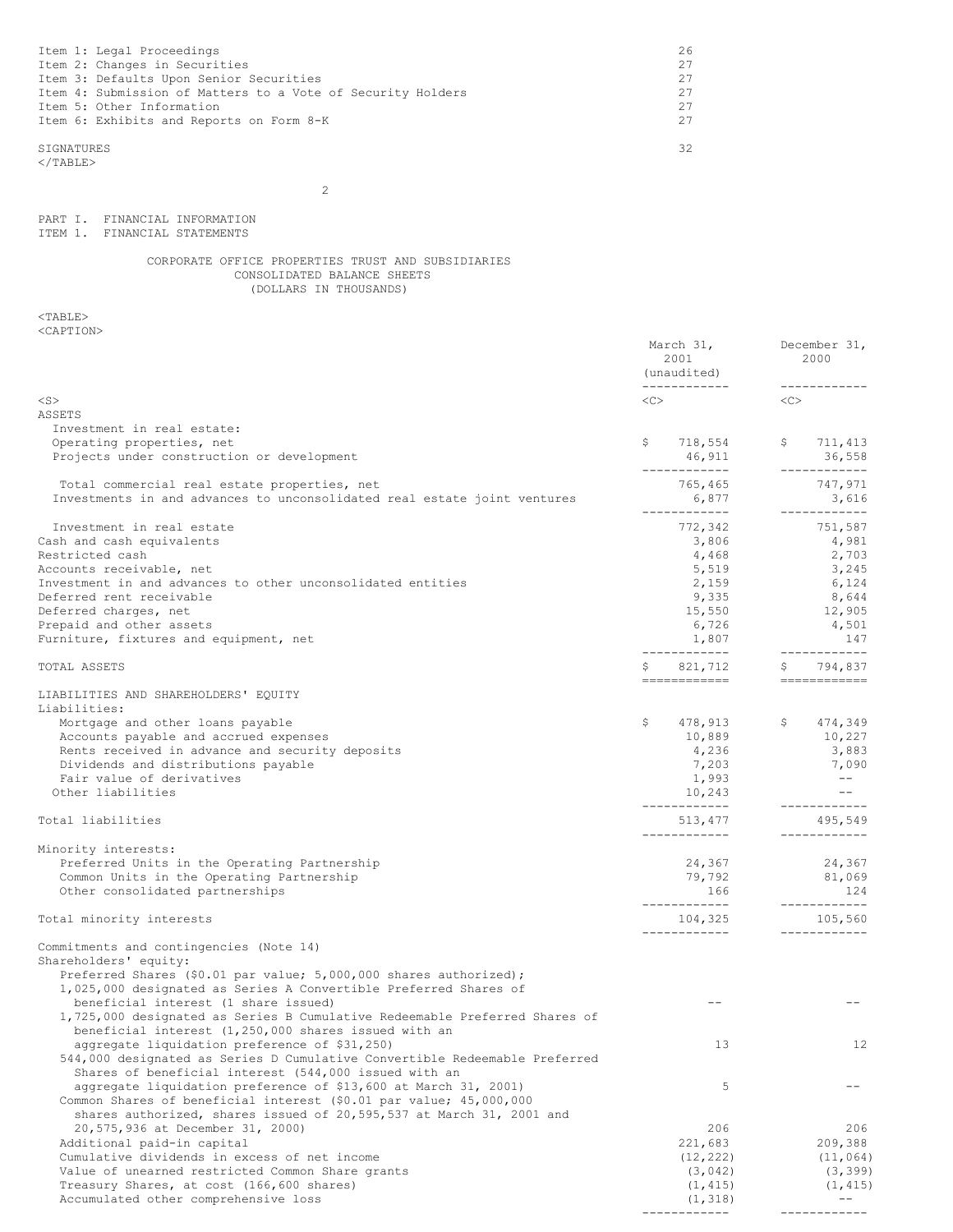## TOTAL LIABILITIES AND SHAREHOLDERS' EQUITY

# ------------ ------------ ============ ============

## $<$ /TABLE>

See accompanying notes to financial statements.

3

## CORPORATE OFFICE PROPERTIES TRUST AND SUBSIDIARIES CONSOLIDATED STATEMENTS OF OPERATIONS

(DOLLARS IN THOUSANDS, EXCEPT PER SHARE DATA) (UNAUDITED)

| ---------------------------<br>2001 2000<br>---------<br>__________<br>$\langle C \rangle$ $\langle C \rangle$<br>$<$ S $>$<br>Real Estate Operations:<br>Revenues<br>\$25,619<br>\$21,906<br>Rental revenue<br>Tenant recoveries and other revenue<br>4,082<br>3,955<br>_________<br>---------<br>29,701<br>25,861<br>Revenue from real estate operations<br>---------<br>_________<br>Expenses<br>8,466<br>Property operating<br>7,608<br>6,934<br>Interest<br>8,194<br>383<br>306<br>Amortization of deferred financing costs<br>3,873<br>4,900<br>Depreciation and other amortization<br>---------<br>_________<br>18,721<br>21,943<br>Expenses from real estate operations<br>_________<br>---------<br>Earnings from real estate operations before equity in income<br>7,758<br>of unconsolidated real estate joint venture<br>7,140<br>$- - -$<br>Equity in income of unconsolidated real estate joint venture<br>30<br>---------<br>---------<br>7,788<br>7,140<br>Earnings from real estate operations<br>---------<br>_________<br>Service operations:<br>Revenues<br>1,040<br>$- -$<br>(1, 369)<br>$- - -$<br>Expenses<br>$\sim$ $ \sim$<br>Equity in income of unconsolidated Service Companies<br>- 47<br>---------<br>$- - - - - - - -$<br>(329)<br>47<br>Earnings (losses) from service operations<br>--------<br>_________<br>General and administrative expense<br>(1, 446)<br>(1, 348)<br>_________<br>Income before minority interests, income taxes, extraordinary item<br>and cumulative effect of accounting change<br>6,013<br>5,839<br>Minority interests:<br>Common Units in the Operating Partnership<br>(1, 556)<br>(1, 634)<br>Preferred Units in the Operating Partnership<br>(572)<br>(548)<br>Other consolidated entities<br>$\overline{4}$<br>(7)<br>---------<br>--------<br>Income before income taxes, extraordinary item and cumulative<br>3,889<br>effect of accounting change<br>3,650<br>$- -$<br>Income tax benefit, net of minority interests<br>81<br>---------<br>$- - - - - - - -$<br>Income before extraordinary item and cumulative effect<br>3,970<br>of accounting change<br>3,650<br>Extraordinary item-loss on early retirement of debt, net of<br>minority interests<br>(70)<br>$- \, -$<br>--------<br>--------<br>3,900<br>Income before cumulative effect of accounting change<br>3,650<br>Cumulative effect of accounting change, net of minority interests<br>$--$<br>(174)<br>--------<br>- - - - - - - -<br>3,726<br>NET INCOME<br>3,650<br>Preferred Share dividends<br>(881)<br>(1, 120)<br>--------<br>--------<br>\$2,530<br>NET INCOME AVAILABLE TO COMMON SHAREHOLDERS<br>\$2,845<br>========<br>$\begin{tabular}{ll} \multicolumn{2}{c}{\multicolumn{2}{c}{\multicolumn{2}{c}{\multicolumn{2}{c}{\multicolumn{2}{c}{\multicolumn{2}{c}{\multicolumn{2}{c}{\multicolumn{2}{c}{\multicolumn{2}{c}{\multicolumn{2}{c}{\multicolumn{2}{c}{\textbf{1}}}}}}}} \multicolumn{2}{c}{\multicolumn{2}{c}{\textbf{2}}\end{tabular}$<br>BASIC EARNINGS PER COMMON SHARE<br>Income before extraordinary item and cumulative effect of<br>S.<br>0.15<br>accounting change<br>0.15<br>$- -$<br>Extraordinary item<br>$- -$<br>Cumulative effect of accounting change<br>(0.01)<br>$\qquad \qquad -$<br>------<br>-----<br>0.15<br>\$<br>0.14<br>Net income | For the three months ended<br>March 31, |  |
|-------------------------------------------------------------------------------------------------------------------------------------------------------------------------------------------------------------------------------------------------------------------------------------------------------------------------------------------------------------------------------------------------------------------------------------------------------------------------------------------------------------------------------------------------------------------------------------------------------------------------------------------------------------------------------------------------------------------------------------------------------------------------------------------------------------------------------------------------------------------------------------------------------------------------------------------------------------------------------------------------------------------------------------------------------------------------------------------------------------------------------------------------------------------------------------------------------------------------------------------------------------------------------------------------------------------------------------------------------------------------------------------------------------------------------------------------------------------------------------------------------------------------------------------------------------------------------------------------------------------------------------------------------------------------------------------------------------------------------------------------------------------------------------------------------------------------------------------------------------------------------------------------------------------------------------------------------------------------------------------------------------------------------------------------------------------------------------------------------------------------------------------------------------------------------------------------------------------------------------------------------------------------------------------------------------------------------------------------------------------------------------------------------------------------------------------------------------------------------------------------------------------------------------------------------------------------------------------------------------------------------------------------------------------------------------------------------------------------------------------------------------------------------------------------------------------------------------------------------------------------------------------------------------------------------------------------------------------------------------------------------------------------------------------------------------------------------------------------------------------------------------------------------------------------------------------------------------------------------------------------------------------------------------------------------------|-----------------------------------------|--|
|                                                                                                                                                                                                                                                                                                                                                                                                                                                                                                                                                                                                                                                                                                                                                                                                                                                                                                                                                                                                                                                                                                                                                                                                                                                                                                                                                                                                                                                                                                                                                                                                                                                                                                                                                                                                                                                                                                                                                                                                                                                                                                                                                                                                                                                                                                                                                                                                                                                                                                                                                                                                                                                                                                                                                                                                                                                                                                                                                                                                                                                                                                                                                                                                                                                                                                             |                                         |  |
|                                                                                                                                                                                                                                                                                                                                                                                                                                                                                                                                                                                                                                                                                                                                                                                                                                                                                                                                                                                                                                                                                                                                                                                                                                                                                                                                                                                                                                                                                                                                                                                                                                                                                                                                                                                                                                                                                                                                                                                                                                                                                                                                                                                                                                                                                                                                                                                                                                                                                                                                                                                                                                                                                                                                                                                                                                                                                                                                                                                                                                                                                                                                                                                                                                                                                                             |                                         |  |
|                                                                                                                                                                                                                                                                                                                                                                                                                                                                                                                                                                                                                                                                                                                                                                                                                                                                                                                                                                                                                                                                                                                                                                                                                                                                                                                                                                                                                                                                                                                                                                                                                                                                                                                                                                                                                                                                                                                                                                                                                                                                                                                                                                                                                                                                                                                                                                                                                                                                                                                                                                                                                                                                                                                                                                                                                                                                                                                                                                                                                                                                                                                                                                                                                                                                                                             |                                         |  |
|                                                                                                                                                                                                                                                                                                                                                                                                                                                                                                                                                                                                                                                                                                                                                                                                                                                                                                                                                                                                                                                                                                                                                                                                                                                                                                                                                                                                                                                                                                                                                                                                                                                                                                                                                                                                                                                                                                                                                                                                                                                                                                                                                                                                                                                                                                                                                                                                                                                                                                                                                                                                                                                                                                                                                                                                                                                                                                                                                                                                                                                                                                                                                                                                                                                                                                             |                                         |  |
|                                                                                                                                                                                                                                                                                                                                                                                                                                                                                                                                                                                                                                                                                                                                                                                                                                                                                                                                                                                                                                                                                                                                                                                                                                                                                                                                                                                                                                                                                                                                                                                                                                                                                                                                                                                                                                                                                                                                                                                                                                                                                                                                                                                                                                                                                                                                                                                                                                                                                                                                                                                                                                                                                                                                                                                                                                                                                                                                                                                                                                                                                                                                                                                                                                                                                                             |                                         |  |
|                                                                                                                                                                                                                                                                                                                                                                                                                                                                                                                                                                                                                                                                                                                                                                                                                                                                                                                                                                                                                                                                                                                                                                                                                                                                                                                                                                                                                                                                                                                                                                                                                                                                                                                                                                                                                                                                                                                                                                                                                                                                                                                                                                                                                                                                                                                                                                                                                                                                                                                                                                                                                                                                                                                                                                                                                                                                                                                                                                                                                                                                                                                                                                                                                                                                                                             |                                         |  |
|                                                                                                                                                                                                                                                                                                                                                                                                                                                                                                                                                                                                                                                                                                                                                                                                                                                                                                                                                                                                                                                                                                                                                                                                                                                                                                                                                                                                                                                                                                                                                                                                                                                                                                                                                                                                                                                                                                                                                                                                                                                                                                                                                                                                                                                                                                                                                                                                                                                                                                                                                                                                                                                                                                                                                                                                                                                                                                                                                                                                                                                                                                                                                                                                                                                                                                             |                                         |  |
|                                                                                                                                                                                                                                                                                                                                                                                                                                                                                                                                                                                                                                                                                                                                                                                                                                                                                                                                                                                                                                                                                                                                                                                                                                                                                                                                                                                                                                                                                                                                                                                                                                                                                                                                                                                                                                                                                                                                                                                                                                                                                                                                                                                                                                                                                                                                                                                                                                                                                                                                                                                                                                                                                                                                                                                                                                                                                                                                                                                                                                                                                                                                                                                                                                                                                                             |                                         |  |
|                                                                                                                                                                                                                                                                                                                                                                                                                                                                                                                                                                                                                                                                                                                                                                                                                                                                                                                                                                                                                                                                                                                                                                                                                                                                                                                                                                                                                                                                                                                                                                                                                                                                                                                                                                                                                                                                                                                                                                                                                                                                                                                                                                                                                                                                                                                                                                                                                                                                                                                                                                                                                                                                                                                                                                                                                                                                                                                                                                                                                                                                                                                                                                                                                                                                                                             |                                         |  |
|                                                                                                                                                                                                                                                                                                                                                                                                                                                                                                                                                                                                                                                                                                                                                                                                                                                                                                                                                                                                                                                                                                                                                                                                                                                                                                                                                                                                                                                                                                                                                                                                                                                                                                                                                                                                                                                                                                                                                                                                                                                                                                                                                                                                                                                                                                                                                                                                                                                                                                                                                                                                                                                                                                                                                                                                                                                                                                                                                                                                                                                                                                                                                                                                                                                                                                             |                                         |  |
|                                                                                                                                                                                                                                                                                                                                                                                                                                                                                                                                                                                                                                                                                                                                                                                                                                                                                                                                                                                                                                                                                                                                                                                                                                                                                                                                                                                                                                                                                                                                                                                                                                                                                                                                                                                                                                                                                                                                                                                                                                                                                                                                                                                                                                                                                                                                                                                                                                                                                                                                                                                                                                                                                                                                                                                                                                                                                                                                                                                                                                                                                                                                                                                                                                                                                                             |                                         |  |
|                                                                                                                                                                                                                                                                                                                                                                                                                                                                                                                                                                                                                                                                                                                                                                                                                                                                                                                                                                                                                                                                                                                                                                                                                                                                                                                                                                                                                                                                                                                                                                                                                                                                                                                                                                                                                                                                                                                                                                                                                                                                                                                                                                                                                                                                                                                                                                                                                                                                                                                                                                                                                                                                                                                                                                                                                                                                                                                                                                                                                                                                                                                                                                                                                                                                                                             |                                         |  |
|                                                                                                                                                                                                                                                                                                                                                                                                                                                                                                                                                                                                                                                                                                                                                                                                                                                                                                                                                                                                                                                                                                                                                                                                                                                                                                                                                                                                                                                                                                                                                                                                                                                                                                                                                                                                                                                                                                                                                                                                                                                                                                                                                                                                                                                                                                                                                                                                                                                                                                                                                                                                                                                                                                                                                                                                                                                                                                                                                                                                                                                                                                                                                                                                                                                                                                             |                                         |  |
|                                                                                                                                                                                                                                                                                                                                                                                                                                                                                                                                                                                                                                                                                                                                                                                                                                                                                                                                                                                                                                                                                                                                                                                                                                                                                                                                                                                                                                                                                                                                                                                                                                                                                                                                                                                                                                                                                                                                                                                                                                                                                                                                                                                                                                                                                                                                                                                                                                                                                                                                                                                                                                                                                                                                                                                                                                                                                                                                                                                                                                                                                                                                                                                                                                                                                                             |                                         |  |
|                                                                                                                                                                                                                                                                                                                                                                                                                                                                                                                                                                                                                                                                                                                                                                                                                                                                                                                                                                                                                                                                                                                                                                                                                                                                                                                                                                                                                                                                                                                                                                                                                                                                                                                                                                                                                                                                                                                                                                                                                                                                                                                                                                                                                                                                                                                                                                                                                                                                                                                                                                                                                                                                                                                                                                                                                                                                                                                                                                                                                                                                                                                                                                                                                                                                                                             |                                         |  |
|                                                                                                                                                                                                                                                                                                                                                                                                                                                                                                                                                                                                                                                                                                                                                                                                                                                                                                                                                                                                                                                                                                                                                                                                                                                                                                                                                                                                                                                                                                                                                                                                                                                                                                                                                                                                                                                                                                                                                                                                                                                                                                                                                                                                                                                                                                                                                                                                                                                                                                                                                                                                                                                                                                                                                                                                                                                                                                                                                                                                                                                                                                                                                                                                                                                                                                             |                                         |  |
|                                                                                                                                                                                                                                                                                                                                                                                                                                                                                                                                                                                                                                                                                                                                                                                                                                                                                                                                                                                                                                                                                                                                                                                                                                                                                                                                                                                                                                                                                                                                                                                                                                                                                                                                                                                                                                                                                                                                                                                                                                                                                                                                                                                                                                                                                                                                                                                                                                                                                                                                                                                                                                                                                                                                                                                                                                                                                                                                                                                                                                                                                                                                                                                                                                                                                                             |                                         |  |
|                                                                                                                                                                                                                                                                                                                                                                                                                                                                                                                                                                                                                                                                                                                                                                                                                                                                                                                                                                                                                                                                                                                                                                                                                                                                                                                                                                                                                                                                                                                                                                                                                                                                                                                                                                                                                                                                                                                                                                                                                                                                                                                                                                                                                                                                                                                                                                                                                                                                                                                                                                                                                                                                                                                                                                                                                                                                                                                                                                                                                                                                                                                                                                                                                                                                                                             |                                         |  |
|                                                                                                                                                                                                                                                                                                                                                                                                                                                                                                                                                                                                                                                                                                                                                                                                                                                                                                                                                                                                                                                                                                                                                                                                                                                                                                                                                                                                                                                                                                                                                                                                                                                                                                                                                                                                                                                                                                                                                                                                                                                                                                                                                                                                                                                                                                                                                                                                                                                                                                                                                                                                                                                                                                                                                                                                                                                                                                                                                                                                                                                                                                                                                                                                                                                                                                             |                                         |  |
|                                                                                                                                                                                                                                                                                                                                                                                                                                                                                                                                                                                                                                                                                                                                                                                                                                                                                                                                                                                                                                                                                                                                                                                                                                                                                                                                                                                                                                                                                                                                                                                                                                                                                                                                                                                                                                                                                                                                                                                                                                                                                                                                                                                                                                                                                                                                                                                                                                                                                                                                                                                                                                                                                                                                                                                                                                                                                                                                                                                                                                                                                                                                                                                                                                                                                                             |                                         |  |
|                                                                                                                                                                                                                                                                                                                                                                                                                                                                                                                                                                                                                                                                                                                                                                                                                                                                                                                                                                                                                                                                                                                                                                                                                                                                                                                                                                                                                                                                                                                                                                                                                                                                                                                                                                                                                                                                                                                                                                                                                                                                                                                                                                                                                                                                                                                                                                                                                                                                                                                                                                                                                                                                                                                                                                                                                                                                                                                                                                                                                                                                                                                                                                                                                                                                                                             |                                         |  |
|                                                                                                                                                                                                                                                                                                                                                                                                                                                                                                                                                                                                                                                                                                                                                                                                                                                                                                                                                                                                                                                                                                                                                                                                                                                                                                                                                                                                                                                                                                                                                                                                                                                                                                                                                                                                                                                                                                                                                                                                                                                                                                                                                                                                                                                                                                                                                                                                                                                                                                                                                                                                                                                                                                                                                                                                                                                                                                                                                                                                                                                                                                                                                                                                                                                                                                             |                                         |  |
|                                                                                                                                                                                                                                                                                                                                                                                                                                                                                                                                                                                                                                                                                                                                                                                                                                                                                                                                                                                                                                                                                                                                                                                                                                                                                                                                                                                                                                                                                                                                                                                                                                                                                                                                                                                                                                                                                                                                                                                                                                                                                                                                                                                                                                                                                                                                                                                                                                                                                                                                                                                                                                                                                                                                                                                                                                                                                                                                                                                                                                                                                                                                                                                                                                                                                                             |                                         |  |
|                                                                                                                                                                                                                                                                                                                                                                                                                                                                                                                                                                                                                                                                                                                                                                                                                                                                                                                                                                                                                                                                                                                                                                                                                                                                                                                                                                                                                                                                                                                                                                                                                                                                                                                                                                                                                                                                                                                                                                                                                                                                                                                                                                                                                                                                                                                                                                                                                                                                                                                                                                                                                                                                                                                                                                                                                                                                                                                                                                                                                                                                                                                                                                                                                                                                                                             |                                         |  |
|                                                                                                                                                                                                                                                                                                                                                                                                                                                                                                                                                                                                                                                                                                                                                                                                                                                                                                                                                                                                                                                                                                                                                                                                                                                                                                                                                                                                                                                                                                                                                                                                                                                                                                                                                                                                                                                                                                                                                                                                                                                                                                                                                                                                                                                                                                                                                                                                                                                                                                                                                                                                                                                                                                                                                                                                                                                                                                                                                                                                                                                                                                                                                                                                                                                                                                             |                                         |  |
|                                                                                                                                                                                                                                                                                                                                                                                                                                                                                                                                                                                                                                                                                                                                                                                                                                                                                                                                                                                                                                                                                                                                                                                                                                                                                                                                                                                                                                                                                                                                                                                                                                                                                                                                                                                                                                                                                                                                                                                                                                                                                                                                                                                                                                                                                                                                                                                                                                                                                                                                                                                                                                                                                                                                                                                                                                                                                                                                                                                                                                                                                                                                                                                                                                                                                                             |                                         |  |
|                                                                                                                                                                                                                                                                                                                                                                                                                                                                                                                                                                                                                                                                                                                                                                                                                                                                                                                                                                                                                                                                                                                                                                                                                                                                                                                                                                                                                                                                                                                                                                                                                                                                                                                                                                                                                                                                                                                                                                                                                                                                                                                                                                                                                                                                                                                                                                                                                                                                                                                                                                                                                                                                                                                                                                                                                                                                                                                                                                                                                                                                                                                                                                                                                                                                                                             |                                         |  |
|                                                                                                                                                                                                                                                                                                                                                                                                                                                                                                                                                                                                                                                                                                                                                                                                                                                                                                                                                                                                                                                                                                                                                                                                                                                                                                                                                                                                                                                                                                                                                                                                                                                                                                                                                                                                                                                                                                                                                                                                                                                                                                                                                                                                                                                                                                                                                                                                                                                                                                                                                                                                                                                                                                                                                                                                                                                                                                                                                                                                                                                                                                                                                                                                                                                                                                             |                                         |  |
|                                                                                                                                                                                                                                                                                                                                                                                                                                                                                                                                                                                                                                                                                                                                                                                                                                                                                                                                                                                                                                                                                                                                                                                                                                                                                                                                                                                                                                                                                                                                                                                                                                                                                                                                                                                                                                                                                                                                                                                                                                                                                                                                                                                                                                                                                                                                                                                                                                                                                                                                                                                                                                                                                                                                                                                                                                                                                                                                                                                                                                                                                                                                                                                                                                                                                                             |                                         |  |
|                                                                                                                                                                                                                                                                                                                                                                                                                                                                                                                                                                                                                                                                                                                                                                                                                                                                                                                                                                                                                                                                                                                                                                                                                                                                                                                                                                                                                                                                                                                                                                                                                                                                                                                                                                                                                                                                                                                                                                                                                                                                                                                                                                                                                                                                                                                                                                                                                                                                                                                                                                                                                                                                                                                                                                                                                                                                                                                                                                                                                                                                                                                                                                                                                                                                                                             |                                         |  |
|                                                                                                                                                                                                                                                                                                                                                                                                                                                                                                                                                                                                                                                                                                                                                                                                                                                                                                                                                                                                                                                                                                                                                                                                                                                                                                                                                                                                                                                                                                                                                                                                                                                                                                                                                                                                                                                                                                                                                                                                                                                                                                                                                                                                                                                                                                                                                                                                                                                                                                                                                                                                                                                                                                                                                                                                                                                                                                                                                                                                                                                                                                                                                                                                                                                                                                             |                                         |  |
|                                                                                                                                                                                                                                                                                                                                                                                                                                                                                                                                                                                                                                                                                                                                                                                                                                                                                                                                                                                                                                                                                                                                                                                                                                                                                                                                                                                                                                                                                                                                                                                                                                                                                                                                                                                                                                                                                                                                                                                                                                                                                                                                                                                                                                                                                                                                                                                                                                                                                                                                                                                                                                                                                                                                                                                                                                                                                                                                                                                                                                                                                                                                                                                                                                                                                                             |                                         |  |
|                                                                                                                                                                                                                                                                                                                                                                                                                                                                                                                                                                                                                                                                                                                                                                                                                                                                                                                                                                                                                                                                                                                                                                                                                                                                                                                                                                                                                                                                                                                                                                                                                                                                                                                                                                                                                                                                                                                                                                                                                                                                                                                                                                                                                                                                                                                                                                                                                                                                                                                                                                                                                                                                                                                                                                                                                                                                                                                                                                                                                                                                                                                                                                                                                                                                                                             |                                         |  |
|                                                                                                                                                                                                                                                                                                                                                                                                                                                                                                                                                                                                                                                                                                                                                                                                                                                                                                                                                                                                                                                                                                                                                                                                                                                                                                                                                                                                                                                                                                                                                                                                                                                                                                                                                                                                                                                                                                                                                                                                                                                                                                                                                                                                                                                                                                                                                                                                                                                                                                                                                                                                                                                                                                                                                                                                                                                                                                                                                                                                                                                                                                                                                                                                                                                                                                             |                                         |  |
|                                                                                                                                                                                                                                                                                                                                                                                                                                                                                                                                                                                                                                                                                                                                                                                                                                                                                                                                                                                                                                                                                                                                                                                                                                                                                                                                                                                                                                                                                                                                                                                                                                                                                                                                                                                                                                                                                                                                                                                                                                                                                                                                                                                                                                                                                                                                                                                                                                                                                                                                                                                                                                                                                                                                                                                                                                                                                                                                                                                                                                                                                                                                                                                                                                                                                                             |                                         |  |
|                                                                                                                                                                                                                                                                                                                                                                                                                                                                                                                                                                                                                                                                                                                                                                                                                                                                                                                                                                                                                                                                                                                                                                                                                                                                                                                                                                                                                                                                                                                                                                                                                                                                                                                                                                                                                                                                                                                                                                                                                                                                                                                                                                                                                                                                                                                                                                                                                                                                                                                                                                                                                                                                                                                                                                                                                                                                                                                                                                                                                                                                                                                                                                                                                                                                                                             |                                         |  |
|                                                                                                                                                                                                                                                                                                                                                                                                                                                                                                                                                                                                                                                                                                                                                                                                                                                                                                                                                                                                                                                                                                                                                                                                                                                                                                                                                                                                                                                                                                                                                                                                                                                                                                                                                                                                                                                                                                                                                                                                                                                                                                                                                                                                                                                                                                                                                                                                                                                                                                                                                                                                                                                                                                                                                                                                                                                                                                                                                                                                                                                                                                                                                                                                                                                                                                             |                                         |  |
|                                                                                                                                                                                                                                                                                                                                                                                                                                                                                                                                                                                                                                                                                                                                                                                                                                                                                                                                                                                                                                                                                                                                                                                                                                                                                                                                                                                                                                                                                                                                                                                                                                                                                                                                                                                                                                                                                                                                                                                                                                                                                                                                                                                                                                                                                                                                                                                                                                                                                                                                                                                                                                                                                                                                                                                                                                                                                                                                                                                                                                                                                                                                                                                                                                                                                                             |                                         |  |
|                                                                                                                                                                                                                                                                                                                                                                                                                                                                                                                                                                                                                                                                                                                                                                                                                                                                                                                                                                                                                                                                                                                                                                                                                                                                                                                                                                                                                                                                                                                                                                                                                                                                                                                                                                                                                                                                                                                                                                                                                                                                                                                                                                                                                                                                                                                                                                                                                                                                                                                                                                                                                                                                                                                                                                                                                                                                                                                                                                                                                                                                                                                                                                                                                                                                                                             |                                         |  |
|                                                                                                                                                                                                                                                                                                                                                                                                                                                                                                                                                                                                                                                                                                                                                                                                                                                                                                                                                                                                                                                                                                                                                                                                                                                                                                                                                                                                                                                                                                                                                                                                                                                                                                                                                                                                                                                                                                                                                                                                                                                                                                                                                                                                                                                                                                                                                                                                                                                                                                                                                                                                                                                                                                                                                                                                                                                                                                                                                                                                                                                                                                                                                                                                                                                                                                             |                                         |  |
|                                                                                                                                                                                                                                                                                                                                                                                                                                                                                                                                                                                                                                                                                                                                                                                                                                                                                                                                                                                                                                                                                                                                                                                                                                                                                                                                                                                                                                                                                                                                                                                                                                                                                                                                                                                                                                                                                                                                                                                                                                                                                                                                                                                                                                                                                                                                                                                                                                                                                                                                                                                                                                                                                                                                                                                                                                                                                                                                                                                                                                                                                                                                                                                                                                                                                                             |                                         |  |
|                                                                                                                                                                                                                                                                                                                                                                                                                                                                                                                                                                                                                                                                                                                                                                                                                                                                                                                                                                                                                                                                                                                                                                                                                                                                                                                                                                                                                                                                                                                                                                                                                                                                                                                                                                                                                                                                                                                                                                                                                                                                                                                                                                                                                                                                                                                                                                                                                                                                                                                                                                                                                                                                                                                                                                                                                                                                                                                                                                                                                                                                                                                                                                                                                                                                                                             |                                         |  |
|                                                                                                                                                                                                                                                                                                                                                                                                                                                                                                                                                                                                                                                                                                                                                                                                                                                                                                                                                                                                                                                                                                                                                                                                                                                                                                                                                                                                                                                                                                                                                                                                                                                                                                                                                                                                                                                                                                                                                                                                                                                                                                                                                                                                                                                                                                                                                                                                                                                                                                                                                                                                                                                                                                                                                                                                                                                                                                                                                                                                                                                                                                                                                                                                                                                                                                             |                                         |  |
|                                                                                                                                                                                                                                                                                                                                                                                                                                                                                                                                                                                                                                                                                                                                                                                                                                                                                                                                                                                                                                                                                                                                                                                                                                                                                                                                                                                                                                                                                                                                                                                                                                                                                                                                                                                                                                                                                                                                                                                                                                                                                                                                                                                                                                                                                                                                                                                                                                                                                                                                                                                                                                                                                                                                                                                                                                                                                                                                                                                                                                                                                                                                                                                                                                                                                                             |                                         |  |
|                                                                                                                                                                                                                                                                                                                                                                                                                                                                                                                                                                                                                                                                                                                                                                                                                                                                                                                                                                                                                                                                                                                                                                                                                                                                                                                                                                                                                                                                                                                                                                                                                                                                                                                                                                                                                                                                                                                                                                                                                                                                                                                                                                                                                                                                                                                                                                                                                                                                                                                                                                                                                                                                                                                                                                                                                                                                                                                                                                                                                                                                                                                                                                                                                                                                                                             |                                         |  |
|                                                                                                                                                                                                                                                                                                                                                                                                                                                                                                                                                                                                                                                                                                                                                                                                                                                                                                                                                                                                                                                                                                                                                                                                                                                                                                                                                                                                                                                                                                                                                                                                                                                                                                                                                                                                                                                                                                                                                                                                                                                                                                                                                                                                                                                                                                                                                                                                                                                                                                                                                                                                                                                                                                                                                                                                                                                                                                                                                                                                                                                                                                                                                                                                                                                                                                             |                                         |  |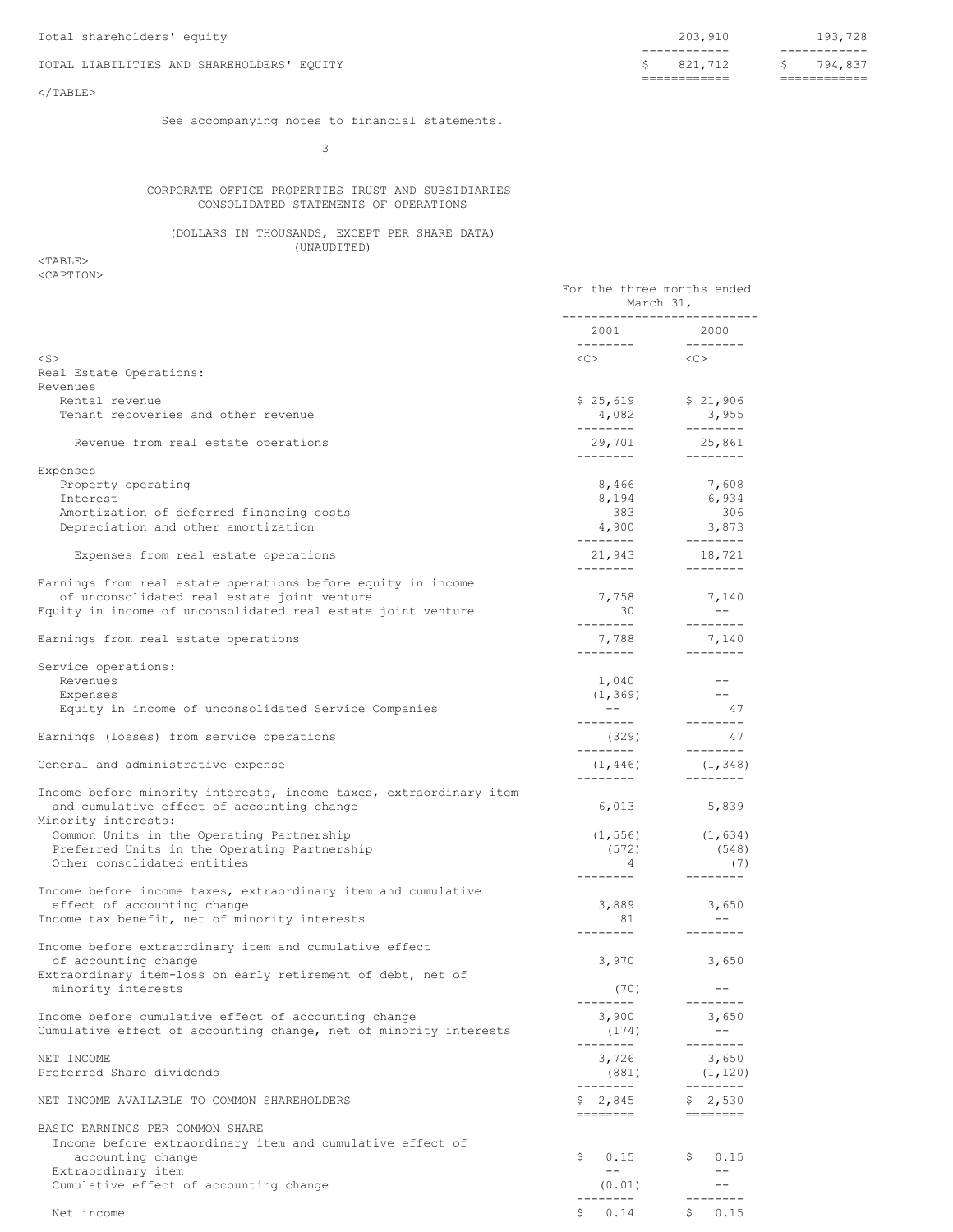| DILUTED EARNINGS PER COMMON SHARE                         |             |      |
|-----------------------------------------------------------|-------------|------|
| Income before extraordinary item and cumulative effect of |             |      |
| accounting change                                         | 0.15        | 0.14 |
| Extraordinary item                                        |             |      |
| Cumulative effect of accounting change                    | (0.01)      |      |
|                                                           |             |      |
| Net income                                                | $S \t 0.14$ | 0.14 |
|                                                           |             |      |

 $<$ /TABLE>

See accompanying notes to financial statements.

4

## CORPORATE OFFICE PROPERTIES TRUST AND SUBSIDIARIES CONSOLIDATED STATEMENTS OF CASH FLOWS

## (DOLLARS IN THOUSANDS) (UNAUDITED)

|                                                                                 | For the three months ended March 31,<br>------------------------------------ |                                |  |
|---------------------------------------------------------------------------------|------------------------------------------------------------------------------|--------------------------------|--|
|                                                                                 | 2001                                                                         | 2000                           |  |
| $<$ S $>$                                                                       | $\langle C \rangle$                                                          | $<<$ $<$ $>$                   |  |
| CASH FLOWS FROM OPERATING ACTIVITIES                                            |                                                                              |                                |  |
| Net income                                                                      | $$3,726$ $$3,650$                                                            |                                |  |
| Adjustments to reconcile net income to net cash                                 |                                                                              |                                |  |
| provided by operating activities:                                               |                                                                              |                                |  |
| Minority interests                                                              | 2,040                                                                        | 2,189                          |  |
| Depreciation and other amortization<br>Amortization of deferred financing costs | 5,047<br>383                                                                 | 3,873<br>306                   |  |
| Equity in income of unconsolidated entities                                     | (30)                                                                         | (47)                           |  |
| Extraordinary item - loss on early retirement of debt                           | 106                                                                          | $---$                          |  |
| Cumulative effect of accounting change                                          | 263                                                                          | $---$                          |  |
| Increase in deferred rent receivable                                            | (691)                                                                        | (744)                          |  |
| Increase in accounts receivable, restricted cash and                            |                                                                              |                                |  |
| prepaid and other assets                                                        | (2, 217)                                                                     | (697)                          |  |
| Increase in accounts payable, accrued expenses, rents                           |                                                                              |                                |  |
| received in advance and security deposits                                       | (960)                                                                        | 2,970                          |  |
| Other                                                                           | 198                                                                          | $- -$                          |  |
|                                                                                 | ---------                                                                    | $- - - - - - - -$              |  |
| Net cash provided by operating activities                                       | 7,865<br>---------                                                           | 11,500<br>$- - - - - - - -$    |  |
| CASH FLOWS FROM INVESTING ACTIVITIES                                            |                                                                              |                                |  |
| Purchases of and additions to commercial real estate                            |                                                                              |                                |  |
| properties                                                                      |                                                                              | $(12, 623)$ $(14, 316)$        |  |
| Investments in and advances to unconsolidated real estate                       |                                                                              |                                |  |
| joint ventures                                                                  | (3, 231)                                                                     | $--$                           |  |
| Cash from acquisition of Service Companies                                      | 568                                                                          | $---$                          |  |
| Investments in and advances to other unconsolidated entities                    | (564)                                                                        | (685)                          |  |
| Leasing commissions paid                                                        | (1, 328)                                                                     | (708)                          |  |
| Other                                                                           | (335)                                                                        | (92)                           |  |
|                                                                                 | ---------                                                                    | $- - - - - - - -$              |  |
| Net cash used in investing activities                                           | (17, 513)<br>________                                                        | (15, 801)<br>$- - - - - - - -$ |  |
| CASH FLOWS FROM FINANCING ACTIVITIES                                            |                                                                              |                                |  |
| Proceeds from mortgage and other loans payable                                  | 46,090                                                                       | 10,331                         |  |
| Repayments of mortgage and other loans payable                                  | (41, 566)                                                                    | (845)                          |  |
| Deferred financing costs paid                                                   | (1, 013)                                                                     | (331)                          |  |
| Increase in other liabilities                                                   | 633                                                                          | $--$                           |  |
| Purchase of Treasury Shares                                                     | $  \,$                                                                       | (52)                           |  |
| Net proceeds from issuance of Preferred Shares                                  | 11,894                                                                       | $--$                           |  |
| Net proceeds from issuance of Common Shares                                     | 424                                                                          | 119                            |  |
| Net proceeds from issuance of share options                                     | 148                                                                          | $--$                           |  |
| Dividends paid                                                                  | (4, 771)                                                                     | (4, 384)                       |  |
| Distributions paid                                                              | (2, 449)                                                                     | (2, 044)                       |  |
| Other                                                                           | (917)                                                                        | $- -$                          |  |
|                                                                                 | ---------                                                                    | $- - - - - - - -$              |  |
| Net cash provided by financing activities                                       | 8,473<br>--------                                                            | 2,794<br>$- - - - - - - -$     |  |
|                                                                                 |                                                                              |                                |  |
| Net decrease in cash and cash equivalents                                       | (1, 175)                                                                     | (1, 507)                       |  |
| CASH AND CASH EQUIVALENTS                                                       |                                                                              |                                |  |
| Beginning of period                                                             | 4,981                                                                        | 2,376                          |  |
|                                                                                 | --------                                                                     | --------                       |  |
| End of period                                                                   | \$ 3,806                                                                     | 869<br>S                       |  |
|                                                                                 | --------                                                                     | $=$ ========                   |  |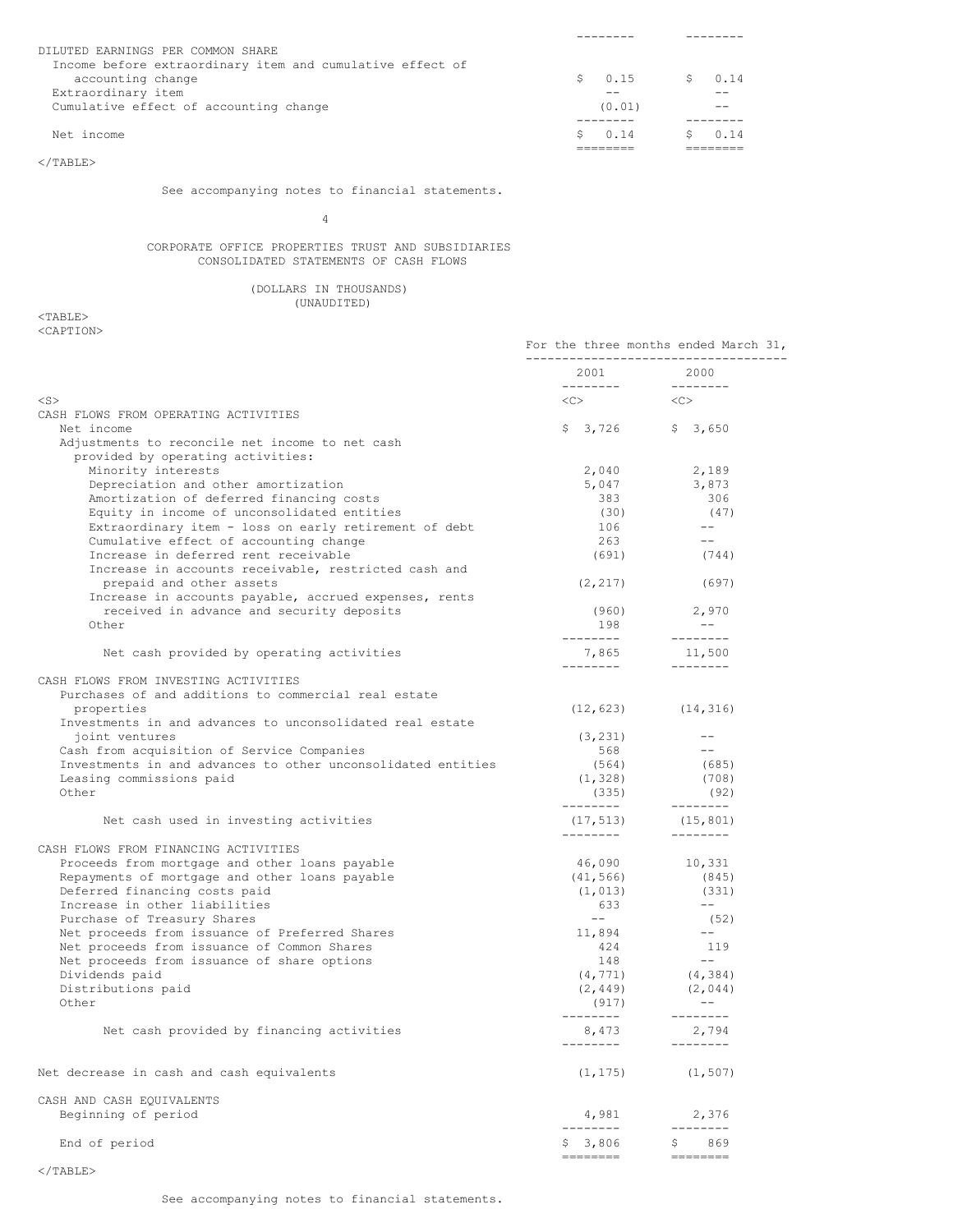#### CORPORATE OFFICE PROPERTIES TRUST AND SUBSIDIARIES NOTES TO CONSOLIDATED FINANCIAL STATEMENTS

#### (DOLLARS IN THOUSANDS, EXCEPT PER SHARE DATA) (UNAUDITED)

## NOTE 1 ORGANIZATION

Corporate Office Properties Trust ("COPT") and subsidiaries (the "Company") is a fully integrated and self-managed real estate investment trust ("REIT"). We focus principally on the ownership, management, leasing, acquisition and development of suburban office properties located in select submarkets in the Mid-Atlantic region of the United States. COPT is qualified as a REIT as defined in the Internal Revenue Code and is the successor to a corporation organized in 1988. As of March 31, 2001, our portfolio included 89 office properties, including five owned through a joint venture.

We conduct almost all of our operations principally through our operating partnership, Corporate Office Properties, L.P. (the "Operating Partnership"), for which we are the managing general partner. The Operating Partnership owns real estate both directly and through subsidiary partnerships and limited liability companies ("LLCs"). The Operating Partnership also owns Corporate Office Management, Inc. ("COMI") (together with its subsidiaries defined as the "Service Companies"). Prior to January 1, 2001, the Operating Partnership owned the principal economic interest in COMI but only owned 1% of COMI's voting stock (see Note 7). A summary of our Operating Partnership's forms of ownership and the percentage of those ownership forms owned by COPT as of March 31, 2001 follows:

|              |                          | % Owned by COPT |
|--------------|--------------------------|-----------------|
|              |                          |                 |
| Common Units |                          | 66%             |
|              | Series A Preferred Units | 100%            |
|              | Series B Preferred Units | 100%            |
|              | Series C Preferred Units | ∩°ຂ             |
|              | Series D Preferred Units | 100%            |

#### NOTE 2 BASIS OF PRESENTATION

These notes to our interim financial statements highlight significant changes to the notes to the financial statements included in our 2000 Annual Report on Form 10-K. As a result, these notes to our interim financial statements should be read together with the financial statements and notes thereto included in our 2000 Annual Report on Form 10-K. The interim financial statements on the previous pages reflect all adjustments which we believe are necessary for the fair presentation of our financial position and results of operations for the interim periods presented. These adjustments are of a normal recurring nature. The results of operations for such interim periods are not necessarily indicative of the results for a full year.

We use three different accounting methods to report our investments in entities: the consolidation method, the equity method and the cost method.

#### CONSOLIDATION METHOD

We use the consolidation method when we own the majority of the outstanding voting interests in an entity and can control its operations. This means the accounts of the entity are combined with our accounts. We eliminate balances and transactions between companies when we consolidate these accounts. Our consolidated financial statements include the accounts of:

- o COPT;
- o the Operating Partnership and its subsidiaries; and
- o Corporate Office Properties Holdings, Inc. (we own 100%).

6

The Service Companies became a consolidated subsidiary of the Operating Partnership effective January 1, 2001 (see Note 7). Prior to that date, we accounted for our investment in the Service Companies using the equity method of accounting (discussed below).

## EQUITY METHOD

We use the equity method of accounting when we own an interest in an entity and can exert significant influence over the entity's operations but cannot control the entity's operations. Under the equity method, we report:

- o our ownership interest in the entity's capital as an investment on our Consolidated Balance Sheets and
- o our percentage share of the earnings or losses from the entity in our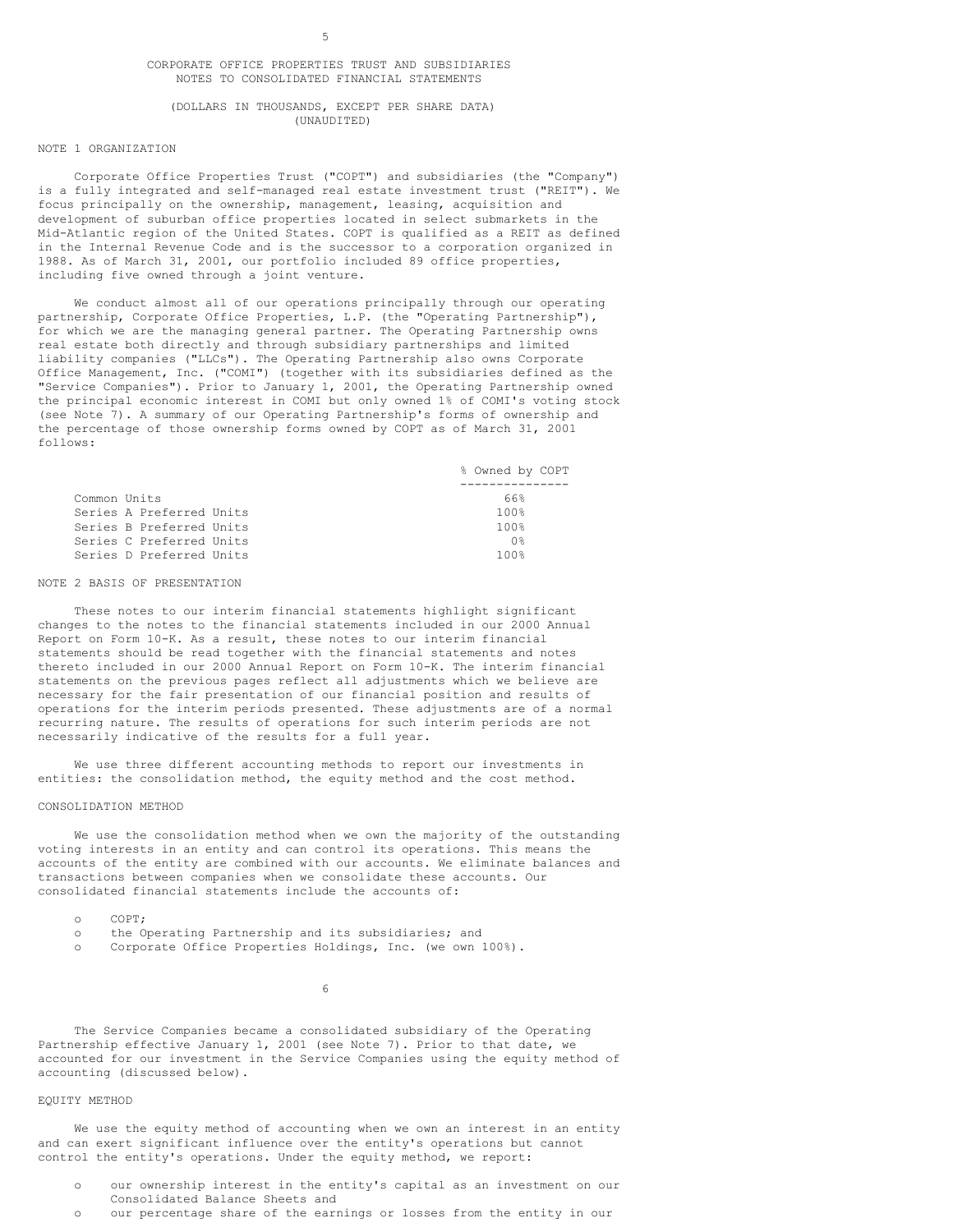#### Consolidated Statements of Operations.

#### COST METHOD

We use the cost method of accounting when we own an interest in an entity and cannot exert significant influence over the entity's operations. Under the cost method, we report:

- o the cost of our investment in the entity as an investment on our Consolidated Balance Sheets and
- o distributions to us of the entity's earnings in our Consolidated Statements of Operations.

#### NOTE 3 SUMMARY OF SIGNIFICANT ACCOUNTING POLICIES

## USE OF ESTIMATES IN THE PREPARATION OF FINANCIAL STATEMENTS

We make estimates and assumptions when preparing financial statements under generally accepted accounting principles. These estimates and assumptions affect various matters, including:

- o our reported amounts of assets and liabilities in our Consolidated
- Balance Sheets at the dates of the financial statements;
- o our disclosure of contingent assets and liabilities at the dates of the financial statements; and
- o our reported amounts of revenues and expenses in our Consolidated Statements of Operations during the reporting periods.

These estimates involve judgements with respect to, among other things, future economic factors that are difficult to predict and are often beyond management's control. As a result, actual amounts could differ from these estimates.

#### ACCOUNTING FOR CERTAIN REAL ESTATE JOINT VENTURES

We contributed parcels of land into two real estate joint ventures. Each of these joint ventures are engaged in the construction of an office building. In exchange for the contributions of land, we received joint venture interests and \$9.6 million in cash. In each case, we have an option to acquire the joint venture partners' interests for a pre-determined purchase price over a limited period of time. We account for our interests in these joint ventures as follows:

- o the costs associated with these land parcels at the time of their respective contributions are reported as projects under construction on our Consolidated Balance Sheets;
- o the cash received from these joint ventures in connection with the land contributions is reported as other liabilities on our Consolidated Balance Sheets. These liabilities are being accreted towards the pre-determined purchase price over the period in which we have an option to acquire the joint venture partners' interests. We also report interest expense in connection with the accretion of these liabilities; and
- o once construction of the buildings on these land parcels is complete and operations commence, we will begin reporting 100% of the revenues and expenses associated with these properties on our Consolidated Statements of Operations.

We do not report ongoing construction costs and debt activity for these projects relating to periods after the respective land contributions.

7

#### DERIVATIVES

We are exposed to the effect of interest rate changes in the normal course of business. We use interest rate swap and interest rate cap agreements to reduce the impact of such interest rate changes. Interest rate differentials that arise under these contracts are recognized in interest expense over the life of the respective contracts. We do not use such derivatives for trading or speculative purposes. We also only enter into contracts with major financial institutions based upon their credit ratings and other risk factors.

In June 1998, the Financial Accounting Standards Board issued Statement of Financial Accounting Standards No. 133 ("SFAS 133"), "Accounting for Derivative Instruments and Hedging Activities". We adopted this standard beginning January 1, 2001. SFAS 133 establishes accounting and reporting standards for derivative financial instruments and for hedging activities. It requires that an entity recognize all derivatives as assets or liabilities in the balance sheet at fair value with the offset to:

the accumulated other comprehensive loss component of shareholders' equity ("AOCL"), net of the share attributable to minority interests, for any derivatives designated as cash flow hedges to the extent such derivatives are deemed effective;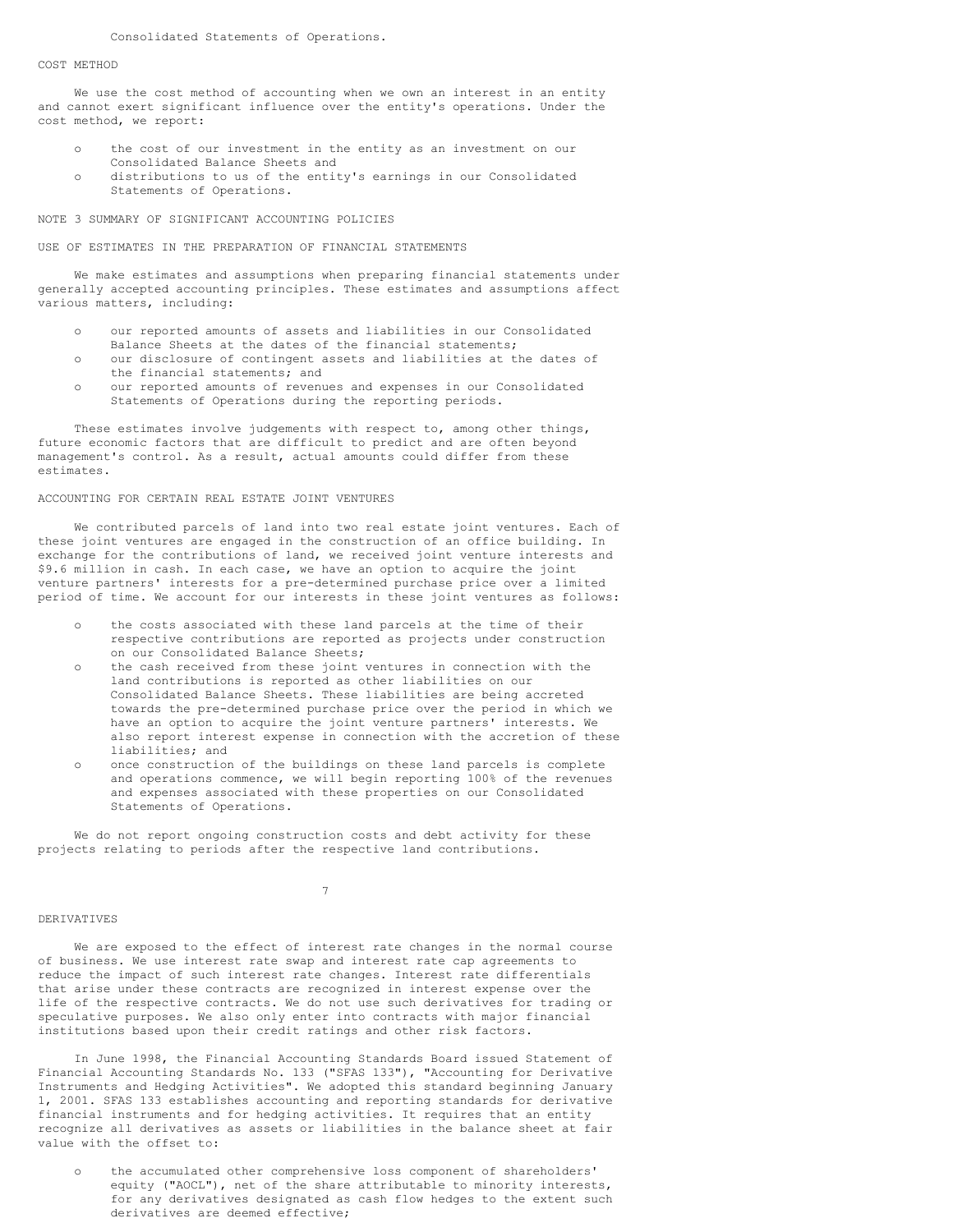- o other revenue or expense on our Statement of Operations for any derivatives designated as cash flow hedges to the extent such derivatives are deemed ineffective; or
- o other revenue or expense on our Statement of Operations for any derivatives designated as fair value hedges.

We use standard market conventions and techniques such as discounted cash flow analysis, option pricing models, replacement cost and termination cost in computing the fair value of derivatives at each balance sheet date.

The following table sets forth derivative contracts we had in place as of March 31, 2001 and their respective fair market values ("FMV"):

#### $<$ TABLE> <CAPTION>

| Nature of<br>Derivative | Notional<br>Amount<br>(in millions) | One-Month<br>LIBOR base | Effective<br>Date | Expiration<br>Date | FMV at<br>3/31/01 |  |
|-------------------------|-------------------------------------|-------------------------|-------------------|--------------------|-------------------|--|
|                         |                                     |                         |                   |                    |                   |  |
| $<$ S $>$               | <<                                  | <<                      | <<                | < <sub></sub>      | <<                |  |
| Interest rate cap       | 50.0<br>S.                          | 7.70%                   | 5/25/00           | 5/31/02            | \$                |  |
| Interest rate cap       | 50.0                                | 7.00%                   | 9/13/00           | 10/13/01           |                   |  |
| Interest rate cap       | 25.0                                | 7.00%                   | 10/17/00          | 10/13/01           |                   |  |
| Interest rate swap      | 100.0                               | 5.76%                   | 1/2/01            | 1/2/03             | (1, 993)          |  |
| Total                   |                                     |                         |                   |                    | \$(1, 992)        |  |

=======

## $<$ /TABLE>

We have designated each of these derivatives as cash flow hedges. At March 31, 2001, the interest rate swap is effective while the interest rate caps are not effective. At adoption on January 1, 2001, we reduced AOCL and minority interests in total by \$246 as a cumulative effect adjustment to recognize the net fair value of our interest rate swap contract on that date. We also recognized an unrealized loss of \$263 (\$174 net of minority interests' portion) on the book value associated with these derivatives at January 1, 2001; this loss is reported as a cumulative effect of an accounting change on our Consolidated Statements of Operations.

During the three months ended March 31, 2001, we reduced AOCL and minority interests in total by an additional \$1,747 to recognize the decrease in the fair value of the interest rate swap during that period. We also recognized an unrealized loss of \$5 to recognize the change in the fair value of the interest rate caps; this loss is included in tenant recoveries and other revenue on the Consolidated Statements of Operations.

Over time, the unrealized loss held in AOCL and minority interests associated with our interest rate swap will be reclassified to earnings. Within the next twelve months, we will reclassify to earnings an estimated \$1.1 million of the balances held in AOCL and minority interests.

## MINORITY INTERESTS

As discussed previously, we consolidate the accounts of our Operating Partnership and its subsidiaries into our financial statements. However, we do not own 100% of the Operating Partnership. Our Operating Partnership also does not own 11% of one of its subsidiary partnerships. In addition, COMI does not own 20% of one of its subsidiaries. The amounts reported for minority interests on our Consolidated Balance Sheets represent the portion of these consolidated entities' equity that we do not own. The amounts reported for

8

minority interests on our Consolidated Statements of Operations represent the portion of these consolidated entities' net income not allocated to us.

## EARNINGS PER SHARE ("EPS")

We present both basic and diluted EPS. We compute basic EPS by dividing income available to common shareholders by the weighted-average number of Common Shares of beneficial interest ("Common Shares") outstanding during the period. Our computation of diluted EPS is similar except that:

- the denominator is increased to include the weighted average number of potential additional Common Shares that would have been outstanding if securities that are convertible into our Common Shares were converted and
- the numerator is adjusted to add back any convertible preferred dividends and any other changes in income or loss that would result from the assumed conversion into Common Shares.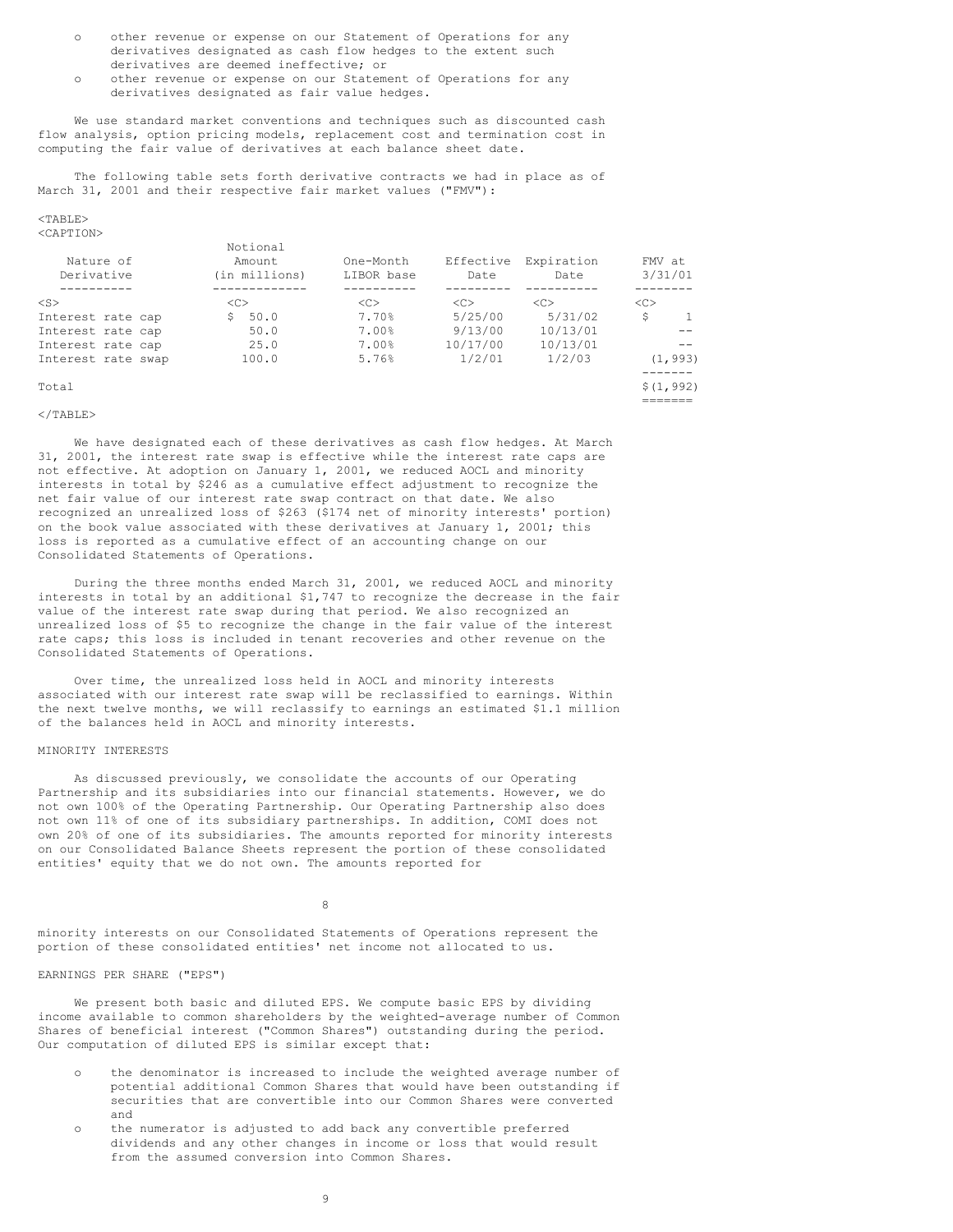Our computation of diluted EPS does not assume conversion of securities into our Common Shares if conversion of those securities would increase our diluted EPS in a given period. A summary of the numerator and denominator for purposes of basic and diluted EPS calculations is as follows (dollars and shares in thousands, except per share data):

## $<$ TABLE> <CAPTION>

|                                                                                                                                                                                                           | Three months ended March 31,<br>----------------------------- |                                                                                                                                                                                                                                                                                                                                                                                                                                                                                                                                         |
|-----------------------------------------------------------------------------------------------------------------------------------------------------------------------------------------------------------|---------------------------------------------------------------|-----------------------------------------------------------------------------------------------------------------------------------------------------------------------------------------------------------------------------------------------------------------------------------------------------------------------------------------------------------------------------------------------------------------------------------------------------------------------------------------------------------------------------------------|
|                                                                                                                                                                                                           | 2001                                                          | 2000                                                                                                                                                                                                                                                                                                                                                                                                                                                                                                                                    |
| $<$ S $>$                                                                                                                                                                                                 | $<<$ $>$                                                      | < <c></c>                                                                                                                                                                                                                                                                                                                                                                                                                                                                                                                               |
| Numerator:<br>Net income available to Common Shareholders<br>Add: Cumulative effect of accounting change, net<br>Add: Extraordinary item, net                                                             | \$2,845<br>174<br>70<br>--------                              | \$2,530<br>$- -$<br>$- -$<br>--------                                                                                                                                                                                                                                                                                                                                                                                                                                                                                                   |
| Numerator for basic earnings per share before<br>extraordinary item and cumulative effect of<br>accounting change<br>Income on share options assumed converted<br>Add: Series D Preferred Share dividends | 3,089<br>(61)<br>100<br>--------                              | 2,530<br>$\qquad \qquad -$<br>--------                                                                                                                                                                                                                                                                                                                                                                                                                                                                                                  |
| Numerator for diluted earnings per share before<br>extraordinary item and cumulative effect of<br>accounting change<br>Less: Extraordinary item, net                                                      | 3,128<br>(70)<br>---------                                    | 2,530<br>$- -$<br>--------                                                                                                                                                                                                                                                                                                                                                                                                                                                                                                              |
| Numerator for diluted earnings per share for net income<br>before cumulative effect of accounting change<br>Less: Cumulative effect of accounting change, net                                             | 3,058<br>(174)<br>--------                                    | 2,530<br>$- - -$<br>$- - - - - - - -$                                                                                                                                                                                                                                                                                                                                                                                                                                                                                                   |
| Numerator for diluted earnings per share for net income                                                                                                                                                   | \$2,884<br>--------                                           | \$2,530<br>$\begin{array}{cccccccccc} \multicolumn{2}{c}{} & \multicolumn{2}{c}{} & \multicolumn{2}{c}{} & \multicolumn{2}{c}{} & \multicolumn{2}{c}{} & \multicolumn{2}{c}{} & \multicolumn{2}{c}{} & \multicolumn{2}{c}{} & \multicolumn{2}{c}{} & \multicolumn{2}{c}{} & \multicolumn{2}{c}{} & \multicolumn{2}{c}{} & \multicolumn{2}{c}{} & \multicolumn{2}{c}{} & \multicolumn{2}{c}{} & \multicolumn{2}{c}{} & \multicolumn{2}{c}{} & \multicolumn{2}{c}{} & \multicolumn{2}{c}{} & \mult$                                       |
| Denominator (all weighted averages):<br>Common Shares - basic<br>Assumed conversion of share options<br>Assumed conversion of Common Unit warrants<br>Conversion of Series D Preferred Shares             | 19,982<br>273<br>$   \,$<br>878<br>---------                  | 17,352<br>50<br>476<br>$  \,$                                                                                                                                                                                                                                                                                                                                                                                                                                                                                                           |
| Denominator for diluted earnings per share                                                                                                                                                                | 21,133                                                        | $- - - - - - - -$<br>17,878                                                                                                                                                                                                                                                                                                                                                                                                                                                                                                             |
| Basic earnings per Common Share<br>Income before extraordinary item and cumulative<br>effect of accounting change<br>Extraordinary loss<br>Cumulative effect of accounting change                         | ========<br>\$0.15<br>$  \,$<br>(0.01)<br>---------           | $\begin{array}{cccccccccc} \multicolumn{2}{c}{} & \multicolumn{2}{c}{} & \multicolumn{2}{c}{} & \multicolumn{2}{c}{} & \multicolumn{2}{c}{} & \multicolumn{2}{c}{} & \multicolumn{2}{c}{} & \multicolumn{2}{c}{} & \multicolumn{2}{c}{} & \multicolumn{2}{c}{} & \multicolumn{2}{c}{} & \multicolumn{2}{c}{} & \multicolumn{2}{c}{} & \multicolumn{2}{c}{} & \multicolumn{2}{c}{} & \multicolumn{2}{c}{} & \multicolumn{2}{c}{} & \multicolumn{2}{c}{} & \multicolumn{2}{c}{} & \mult$<br>\$0.15<br>$- -$<br>$- -$<br>$- - - - - - - -$ |
| Net income                                                                                                                                                                                                | \$0.14<br>________                                            | \$0.15<br>========                                                                                                                                                                                                                                                                                                                                                                                                                                                                                                                      |
| Diluted earnings per Common Share<br>Income before extraordinary item and cumulative<br>effect of accounting change<br>Extraordinary item<br>Cumulative affect of accounting change                       | \$0.15<br>$-  -$<br>(0.01)<br>---------                       | \$0.14<br>$\frac{1}{2}$<br>$- -$<br>$- - - - - - - -$                                                                                                                                                                                                                                                                                                                                                                                                                                                                                   |
| Net income                                                                                                                                                                                                | \$0.14<br>========                                            | \$0.14<br>========                                                                                                                                                                                                                                                                                                                                                                                                                                                                                                                      |

## $<$ /TABLE>

Our diluted EPS computation for the three months ended March 31, 2001 only assumes conversion of share options and Series D Cumulative Convertible Redeemable Preferred Shares of beneficial interest (the "Series D Preferred Shares") because conversions of Preferred Units, Series A Convertible Preferred Shares of beneficial interest (the "Series A Preferred Shares") and Common Units would increase diluted EPS in that period. Our diluted EPS computation for the three months ended March 31, 2000 only assumes conversion of share options and Common Unit Warrants because conversions of Series A Convertible Preferred Shares, Preferred Units and Common Units would increase diluted EPS in that period.

10

#### RECLASSIFICATION

We reclassified certain amounts from prior periods to conform to the current period presentation of our consolidated financial statements. These reclassifications did not affect consolidated net income or shareholders' equity.

## RECENT ACCOUNTING PRONOUNCEMENTS

In June 1998, the Financial Accounting Standards Board issued Statement of Financial Accounting Standards No. 133 ("SFAS 133"), "Accounting for Derivative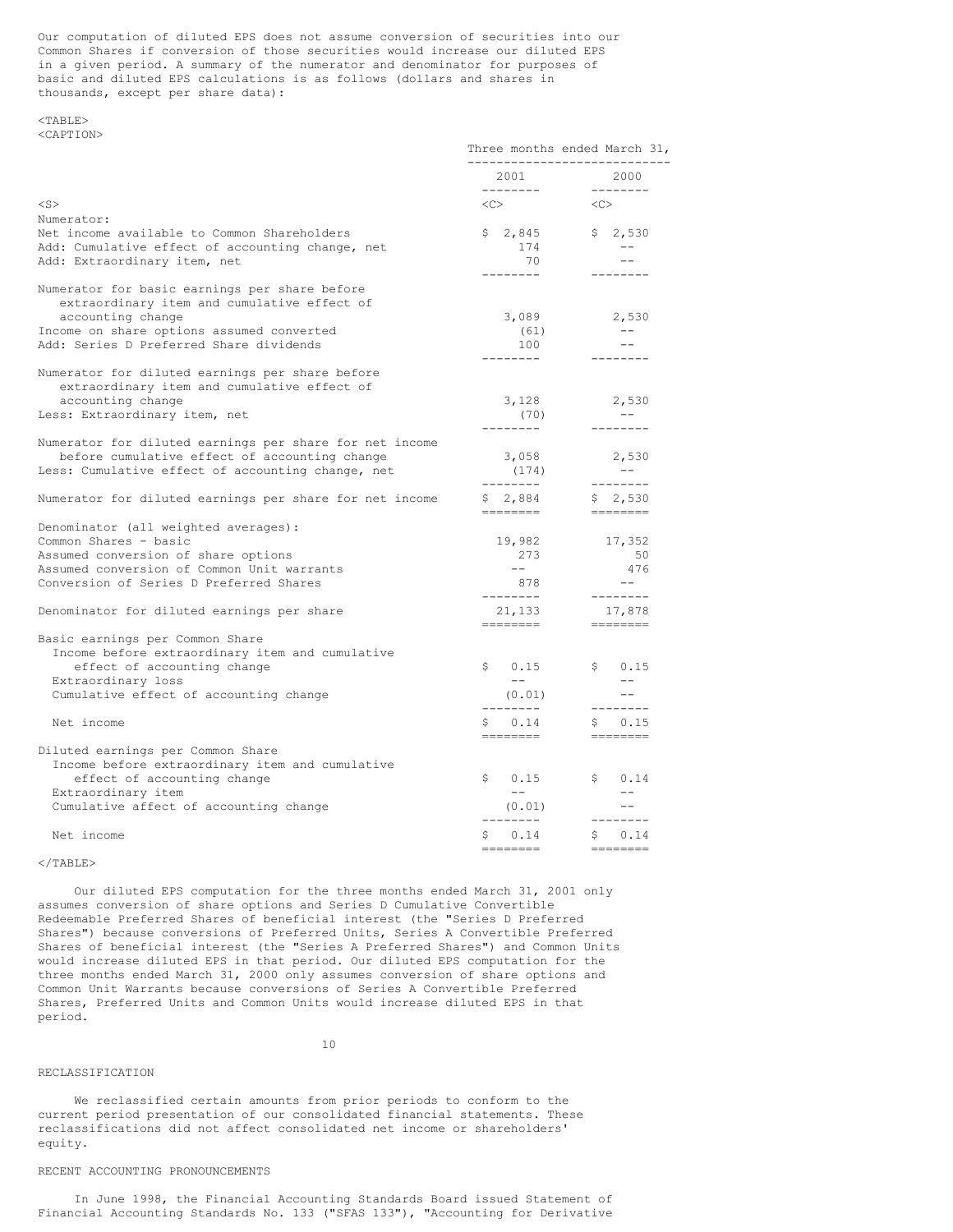Instruments and Hedging Activities". We adopted this standard beginning January 1, 2001. SFAS 133 establishes accounting and reporting standards for derivative financial instruments and for hedging activities. See section above entitled "Derivatives" for further discussion on this pronouncement.

NOTE 4 COMMERCIAL REAL ESTATE PROPERTIES

Operating properties consisted of the following:

#### <TABLE> <CAPTION>

|                                | March 31,<br>2001 | December 31,<br>2000 |
|--------------------------------|-------------------|----------------------|
| $<$ S $>$                      | <<                | < <sub></sub>        |
| Land                           | \$140,620         | \$140,018            |
| Buildings and improvements     | 615,586           | 604,666              |
|                                |                   |                      |
|                                | 756,206           | 744,684              |
| Less: accumulated depreciation | (37, 652)         | (33, 271)            |
|                                |                   |                      |
|                                | \$718,554         | \$711,413            |
|                                | ========          |                      |

## $\langle$ /TABLE>

Projects we had under construction/development consisted of the following:

#### <TABLE> <CAPTION>

|                                               | March 31,<br>2001                     | December 31,<br>2000            |
|-----------------------------------------------|---------------------------------------|---------------------------------|
| $<$ S $>$<br>Land<br>Construction in progress | < <sub><br/>\$24,683<br/>22,228</sub> | <c><br/>\$19,069<br/>17,489</c> |
|                                               | \$46,911                              | \$36,558                        |

#### $\langle$ /TABLE>

## 2001 CONSTRUCTION/DEVELOPMENT

During the three months ended March 31, 2001, we completed the construction of one office building totaling 78,460 square feet. The building is located in the Baltimore/Washington Corridor.

As of March 31, 2001, we also had construction underway on four new buildings and development underway on two parcels of land.

NOTE 5 INVESTMENTS IN UNCONSOLIDATED REAL ESTATE JOINT VENTURE

On February 1, 2001, we acquired an 80% interest in MOR Montpelier LLC, a newly organized joint venture developing a parcel of land located in Columbia, Maryland.

On March 7, 2001, we acquired a 40% interest in Airport Square Partners, LLC, a newly organized joint venture. On March 21, 2001, this joint venture acquired five office buildings located in the Baltimore/Washington Corridor for \$33,617 using cash from member capital contributions and proceeds from a \$25,000 mortgage loan payable. We are acting as guarantor for the payment of 25% of this mortgage loan payable, which amount is not to exceed \$6,250.

11

Our investment in and advances to unconsolidated real estate joint ventures are accounted for using the equity method of accounting and included the following:

====== ======

<TABLE> <CAPTION>

|                              | March 31,<br>2001 | December 31,<br>2000 |
|------------------------------|-------------------|----------------------|
|                              |                   |                      |
| $<$ S $>$                    | <<                | < <sub></sub>        |
| Gateway 67, LLC              | \$3,697           | \$3,616              |
| Airport Square Partners, LLC | 2,290             |                      |
| MOR Montpelier LLC           | 890               |                      |
|                              |                   |                      |
|                              | \$6,877           | \$3,616              |

 $\langle$ /TABLE>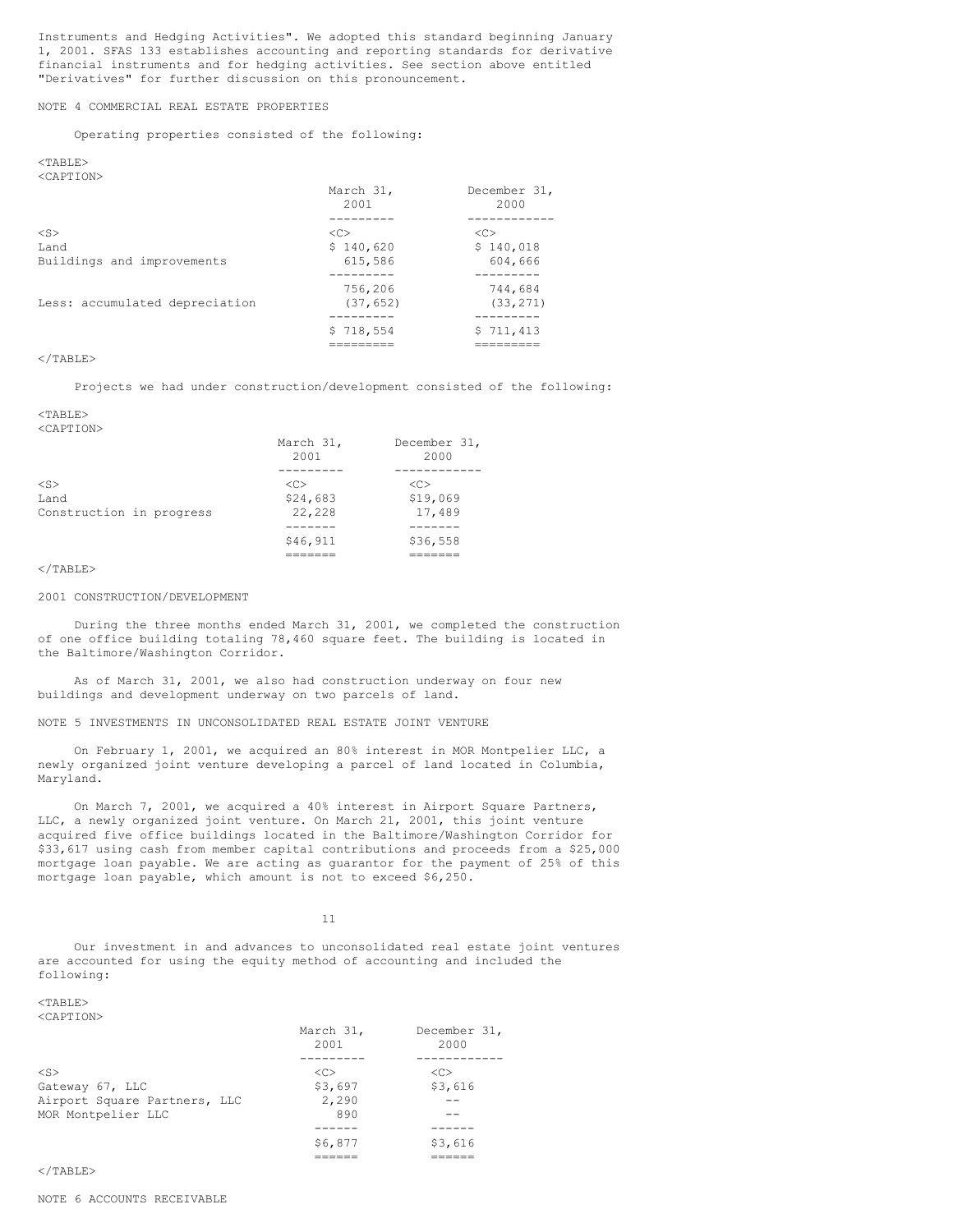Our accounts receivable are reported net of an allowance for bad debts of \$101 at March 31, 2001 and \$74 at December 31, 2000.

## NOTE 7 INVESTMENT IN AND ADVANCES TO OTHER UNCONSOLIDATED ENTITIES

From September 1998 through December 2000, the Operating Partnership owned 95% of the capital stock in COMI, including 1% of the voting common stock. COMI provided us with asset management, managerial, financial and legal support during that time period. On January 1, 2001, we acquired all of the stock in COMI which we did not previously own for \$26 and all of COMI's employees became employees of the Operating Partnership. We also elected to have COMI treated as a Taxable REIT Subsidiary under the REIT Moderization Act effective January 1, 2001.

We accounted for our investment in COMI and its subsidiaries using the equity method of accounting through December 31, 2000. Since we own all of the voting interests in COMI and control its operations effective January 1, 2001, we began consolidating the accounts of COMI and its subsidiaries with our accounts on that date.

On February 28, 2001, we acquired a 7.7% interest in Paragon Smart Technologies, LLC ("Paragon"), an entity that provides a wide range of computer consulting services to businesses. Paragon also provides broadband internet access and companion services to commercial real estate owners in the Baltimore/Washington Corridor. We account for our investment in Paragon using the equity method of accounting.

Our investment in and advances to other unconsolidated entities included the following:  $<$ TABLE $>$ 

<CAPTION>

|                                       | March 31,<br>2001   | December 31,<br>2000 |
|---------------------------------------|---------------------|----------------------|
|                                       |                     |                      |
| $<$ S $>$                             | $\langle C \rangle$ | $\langle C \rangle$  |
| Investment in MediTract, LLC          | \$1,621             | \$1,621              |
| Investment in Paragon                 | 538                 |                      |
| Total investment in Service Companies |                     | 4,503(1)             |
|                                       |                     |                      |
| Total                                 | \$2,159             | \$6,124              |
|                                       |                     |                      |

 $<$ /TABLE>

(1) Our total investment in the Service Companies at December 31, 2000 included a \$2,005 note receivable and \$2,001 in advances receivable.

12

#### NOTE 8 DEFERRED CHARGES

Deferred charges consisted of the following:

 $<$ TABLE>

| $<$ CAPTION $>$          |                   |                      |
|--------------------------|-------------------|----------------------|
|                          | March 31,<br>2001 | December 31,<br>2000 |
|                          |                   |                      |
| $<$ S $>$                | < <sub></sub>     | <<                   |
| Deferred leasing costs   | \$12,128          | \$10,800             |
| Deferred financing costs | 6,914             | 6,108                |
| Deferred other           | 1,975             |                      |
|                          |                   |                      |
|                          | 21,017            | 16,908               |
| Accumulated amortization | (5, 467)          | (4,003)              |
|                          | -------           | _____                |
| Deferred charges, net    | \$15.550          | \$12,905             |
|                          |                   |                      |

#### $\langle$ /TABLE>

## NOTE 9 SHAREHOLDERS' EQUITY

In January 2001, we issued 544,000 Series D Preferred Shares to a foreign trust at a price of \$22.00 per share for proceeds totaling \$11,968. These shares are nonvoting and are redeemable for cash at \$25.00 per share at our option on or after January 25, 2006. These shares are also convertible by the holder on or after January 1, 2004 into Common Shares on the basis of 2.2 Common Shares for each Series D Preferred Share. Holders of these shares are entitled to cumulative dividends, payable quarterly (as and if declared by the Board of Trustees). Dividends accrue from the date of issue at the annual rate of \$1.00 per share, which is equal to 4% of the \$25.00 per share redemption price. We contributed the net proceeds to our Operating Partnership in exchange for 544,000 Series D Preferred Units. The Series D Preferred Units carry terms that are substantially the same as the Series D Preferred Shares.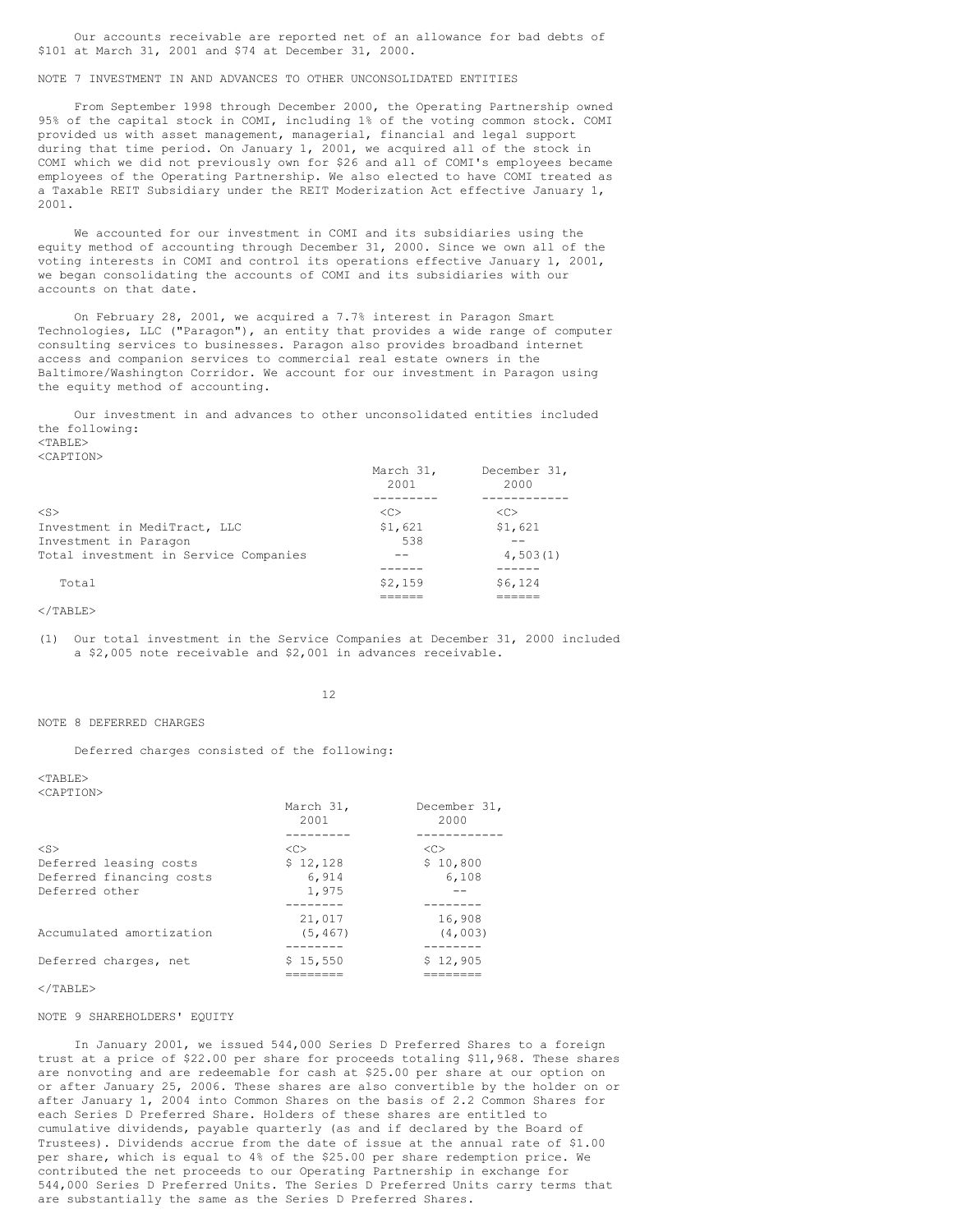On December 16, 1999, we issued 471,875 Common Shares subject to forfeiture restrictions to certain officers. The forfeiture restrictions of specified percentages of these shares lapse annually through 2004 upon the Company's attainment of defined earnings or shareholder return growth targets. These shares may not be sold, transferred or encumbered while the forfeiture restrictions are in place. Forfeiture restrictions lapsed on 48,437 of these shares in 2001.

We issued 19,601 Common Shares in connection with the exercise of share options in 2001.

A summary of the activity in the accumulated other comprehensive loss component of shareholders' equity for the three months ended March 31, 2001 follows:

## <TABLE>

| Balance, March 31, 2001                                                      | \$(1,318) |
|------------------------------------------------------------------------------|-----------|
|                                                                              |           |
| net of minority interests                                                    | (1, 155)  |
| Unrealized loss on interest rate swap for three months ended March 31, 2001, |           |
| interest rate swap, net of minority interests                                | (163)     |
| Cumulative effect adjustment on January 1, 2001 for unrealized loss on       |           |
| Balance, December 31, 2000                                                   |           |
| $<$ S>                                                                       |           |
|                                                                              |           |

 $<$ /TABLE $>$ 

13

#### NOTE 10 DIVIDENDS AND DISTRIBUTIONS

The following summarizes our dividends/distributions for the three months ended March 31, 2001:

 $<$ TABLE $>$ <CAPTION>

| $50111 + 10187$                                  | Record Date              | Payable Date       | Dividend/<br>Distribution<br>Per<br>Share/Unit | Total<br>Dividend/<br>Distribution |
|--------------------------------------------------|--------------------------|--------------------|------------------------------------------------|------------------------------------|
| $<$ S $>$                                        | -----------<br>$<<$ $>>$ | ------------<br><< | ______________ ________<br>$<<$ $>>$           | <<                                 |
| Series B Preferred Shares:                       |                          |                    |                                                |                                    |
| Fourth Ouarter 2000                              | December 29, 2000        | January 16, 2001   | \$0.625                                        | \$ 781                             |
| First Quarter 2001                               | March 31, 2001           | April 16, 2001     | \$0.625                                        | \$781                              |
| Series D Preferred Shares:<br>First Ouarter 2001 | March 31, 2001           | April 16, 2001     | \$0.2222                                       | \$121                              |
| Common Shares:                                   |                          |                    |                                                |                                    |
| Fourth Quarter 2000                              | December 29, 2000        | January 16, 2001   | \$0.20                                         | \$3,990                            |
| First Quarter 2001                               | March 31, 2001           | April 16, 2001     | \$0.20                                         | \$4,003                            |
| Series C Preferred Units:                        |                          |                    |                                                |                                    |
| Fourth Quarter 2000                              | December 29, 2000        | January 16, 2001   | \$0.5625                                       | \$572                              |
| First Ouarter 2001                               | March 31, 2001           | April 16, 2001     | \$0.5625                                       | \$572                              |
| Common Units:                                    |                          |                    |                                                |                                    |
| Fourth Quarter 2000                              | December 29, 2000        | January 16, 2001   | \$0.20                                         | \$1,878                            |
| First Quarter 2001                               | March 31, 2001           | April 16, 2001     | \$0.20                                         | \$1,878                            |
| $<$ /TABLE>                                      |                          |                    |                                                |                                    |

14

## NOTE 11 SUPPLEMENTAL INFORMATION TO STATEMENTS OF CASH FLOWS

<TABLE>  $\sqrt{C}$   $\sqrt{C}$   $\sqrt{C}$ 

| NUAL 1 |  |  |
|--------|--|--|
|        |  |  |

|                                                                                                                         | For the three months ended<br>March 31, |               |
|-------------------------------------------------------------------------------------------------------------------------|-----------------------------------------|---------------|
|                                                                                                                         | 2001                                    | 2000          |
| $<$ S><br>Supplemental schedule of non-cash investing and<br>financing activities:                                      | <<                                      | < <sub></sub> |
| Acquisition of Service Companies:<br>Investments in and advances to other unconsolidated<br>entities<br>Restricted cash | \$ (4, 529)<br>5                        |               |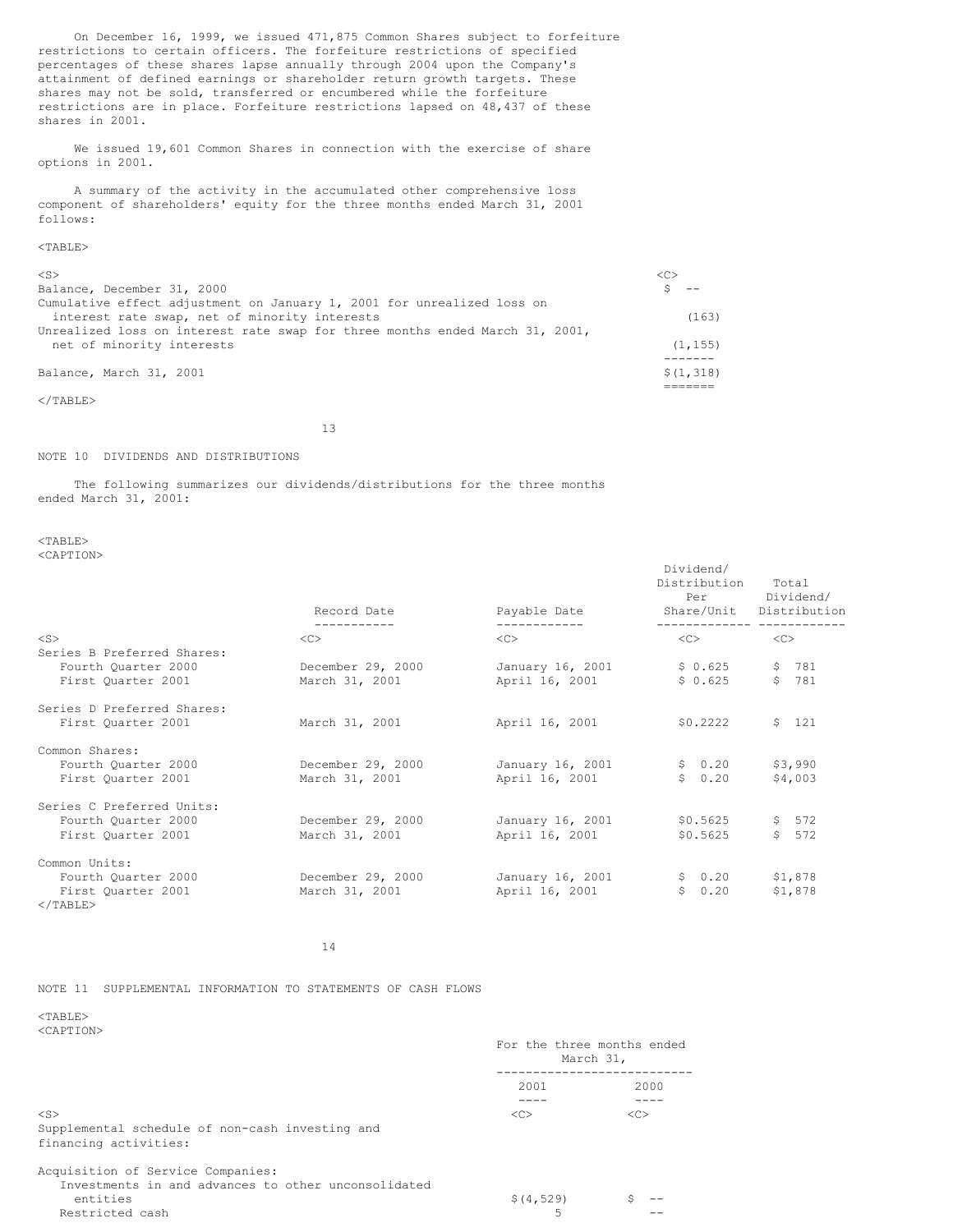| Accounts receivable, net                                  | 2,005                       |                                                                                                                                                                                                                                                                                                                                                                                                                                                                                            |
|-----------------------------------------------------------|-----------------------------|--------------------------------------------------------------------------------------------------------------------------------------------------------------------------------------------------------------------------------------------------------------------------------------------------------------------------------------------------------------------------------------------------------------------------------------------------------------------------------------------|
| Deferred costs, net                                       | 1,537                       |                                                                                                                                                                                                                                                                                                                                                                                                                                                                                            |
| Prepaid and other assets                                  | 1,033                       |                                                                                                                                                                                                                                                                                                                                                                                                                                                                                            |
| Furniture, fixtures and equipment, net                    | 1,603                       |                                                                                                                                                                                                                                                                                                                                                                                                                                                                                            |
| Mortgage and other loans payable                          | (40)                        |                                                                                                                                                                                                                                                                                                                                                                                                                                                                                            |
| Accounts payable and accrued expenses                     | (2, 106)                    |                                                                                                                                                                                                                                                                                                                                                                                                                                                                                            |
| Rents received in advance and security deposits           | (20)                        |                                                                                                                                                                                                                                                                                                                                                                                                                                                                                            |
| Other liabilities                                         | (10)                        |                                                                                                                                                                                                                                                                                                                                                                                                                                                                                            |
| Minority interest                                         | (46)                        |                                                                                                                                                                                                                                                                                                                                                                                                                                                                                            |
| Cash from acquisition of Service Companies                | \$ (568)                    | $S$ $-$                                                                                                                                                                                                                                                                                                                                                                                                                                                                                    |
|                                                           | =======                     | $\qquad \qquad \blacksquare \blacksquare \blacksquare \blacksquare \blacksquare \blacksquare \blacksquare \blacksquare$                                                                                                                                                                                                                                                                                                                                                                    |
| Debt assumed in connection with acquisitions              | $S$ --<br>=======           | \$3,078<br>$=$ ======                                                                                                                                                                                                                                                                                                                                                                                                                                                                      |
| Decrease in accrued capital improvements                  | \$ (348)                    | \$(1, 246)                                                                                                                                                                                                                                                                                                                                                                                                                                                                                 |
|                                                           | --------                    |                                                                                                                                                                                                                                                                                                                                                                                                                                                                                            |
| Reclassification of other liabilities from projects under |                             |                                                                                                                                                                                                                                                                                                                                                                                                                                                                                            |
| construction or development (see Note 3)                  | \$9,600<br>=======          | $S$ $-$<br>$\begin{tabular}{ll} \multicolumn{2}{c}{\textbf{m}} & \multicolumn{2}{c}{\textbf{m}} & \multicolumn{2}{c}{\textbf{m}} & \multicolumn{2}{c}{\textbf{m}} & \multicolumn{2}{c}{\textbf{m}} & \multicolumn{2}{c}{\textbf{m}} & \multicolumn{2}{c}{\textbf{m}} & \multicolumn{2}{c}{\textbf{m}} & \multicolumn{2}{c}{\textbf{m}} & \multicolumn{2}{c}{\textbf{m}} & \multicolumn{2}{c}{\textbf{m}} & \multicolumn{2}{c}{\textbf{m}} & \multicolumn{2}{c}{\textbf{m}} & \multicolumn$ |
| Dividends/distributions payable                           | \$7,203                     | \$6,768                                                                                                                                                                                                                                                                                                                                                                                                                                                                                    |
|                                                           | --------                    |                                                                                                                                                                                                                                                                                                                                                                                                                                                                                            |
| Book value of derivatives reclassified from deferred      |                             |                                                                                                                                                                                                                                                                                                                                                                                                                                                                                            |
| costs, net to fair value of derivatives                   | 268<br>S.                   | S                                                                                                                                                                                                                                                                                                                                                                                                                                                                                          |
|                                                           | $=$ $=$ $=$ $=$ $=$ $=$     | $=$ $=$ $=$ $=$ $=$ $=$                                                                                                                                                                                                                                                                                                                                                                                                                                                                    |
| Decrease in fair value of derivatives applied to          |                             |                                                                                                                                                                                                                                                                                                                                                                                                                                                                                            |
| accumulated other comprehensive loss and minority         |                             |                                                                                                                                                                                                                                                                                                                                                                                                                                                                                            |
| interests                                                 | \$1.993<br>--------         | S.<br>———————                                                                                                                                                                                                                                                                                                                                                                                                                                                                              |
| Adjustments to minority interests resulting from changes  |                             |                                                                                                                                                                                                                                                                                                                                                                                                                                                                                            |
| in ownership of Operating Partnership by COPT             | \$(197)                     | (600)<br>S.                                                                                                                                                                                                                                                                                                                                                                                                                                                                                |
|                                                           | =======                     | $=$ $=$ $=$ $=$ $=$ $=$                                                                                                                                                                                                                                                                                                                                                                                                                                                                    |
| Decrease in minority interests and increase in            |                             |                                                                                                                                                                                                                                                                                                                                                                                                                                                                                            |
| shareholders' equity in connection with conversion of     |                             |                                                                                                                                                                                                                                                                                                                                                                                                                                                                                            |
| Common Units into Common Shares                           |                             | \$6,965                                                                                                                                                                                                                                                                                                                                                                                                                                                                                    |
|                                                           | $=$ $=$ $=$ $=$ $=$ $=$ $=$ |                                                                                                                                                                                                                                                                                                                                                                                                                                                                                            |

#### $\langle$ /TABLE>

 $\tan \theta$ 

## NOTE 12 INCOME TAXES

Corporate Office Properties Trust elected to be treated as a REIT under Sections 856 through 860 of the Internal Revenue Code. As a REIT, we generally will not be subject to Federal income tax if we distribute at least 90% of our REIT taxable income to our shareholders and satisfy certain other requirements (see discussion below). If we fail to qualify as a REIT in any tax year, we will be subject to Federal income tax on our taxable income at regular corporate rates.

In December 1999, legislation containing the REIT Modernization Act was signed into law. This law was effective January 1, 2001 and included the following changes:

15

- o REITs are now allowed to own up to 100% investments in the stock of a taxable REIT subsidiary ("TRS"), subject to certain restrictions relating to the size of such investments. TRSs can provide services to REIT tenants and others without adversely impacting the income requirements to which REITs are subject;
- o REITs are no longer able to enter into new arrangements to own more than 10% of the vote or value of the securities in a non-REIT C corporation unless such C corporation elects to be treated as a TRS; and
- o the percentage of REIT taxable income that REITs are required to distribute to shareholders was reduced from 95% to 90%.

On January 1, 2001, we acquired all of the stock in COMI which we did not previously own. We also elected to have COMI treated as a TRS effective January 1, 2001. COMI is subject to Federal and state income taxes. COMI's provision for income tax benefit for the three months ended March 31, 2001 consisted of the following:

| <ТЯВТР>   |      |
|-----------|------|
| $<$ S $>$ | <<>  |
| Current   |      |
| Federal   | \$97 |
| State     | 21   |
|           |      |
|           | 118  |
|           |      |
| Deferred  |      |
| Federal   | 3    |
|           |      |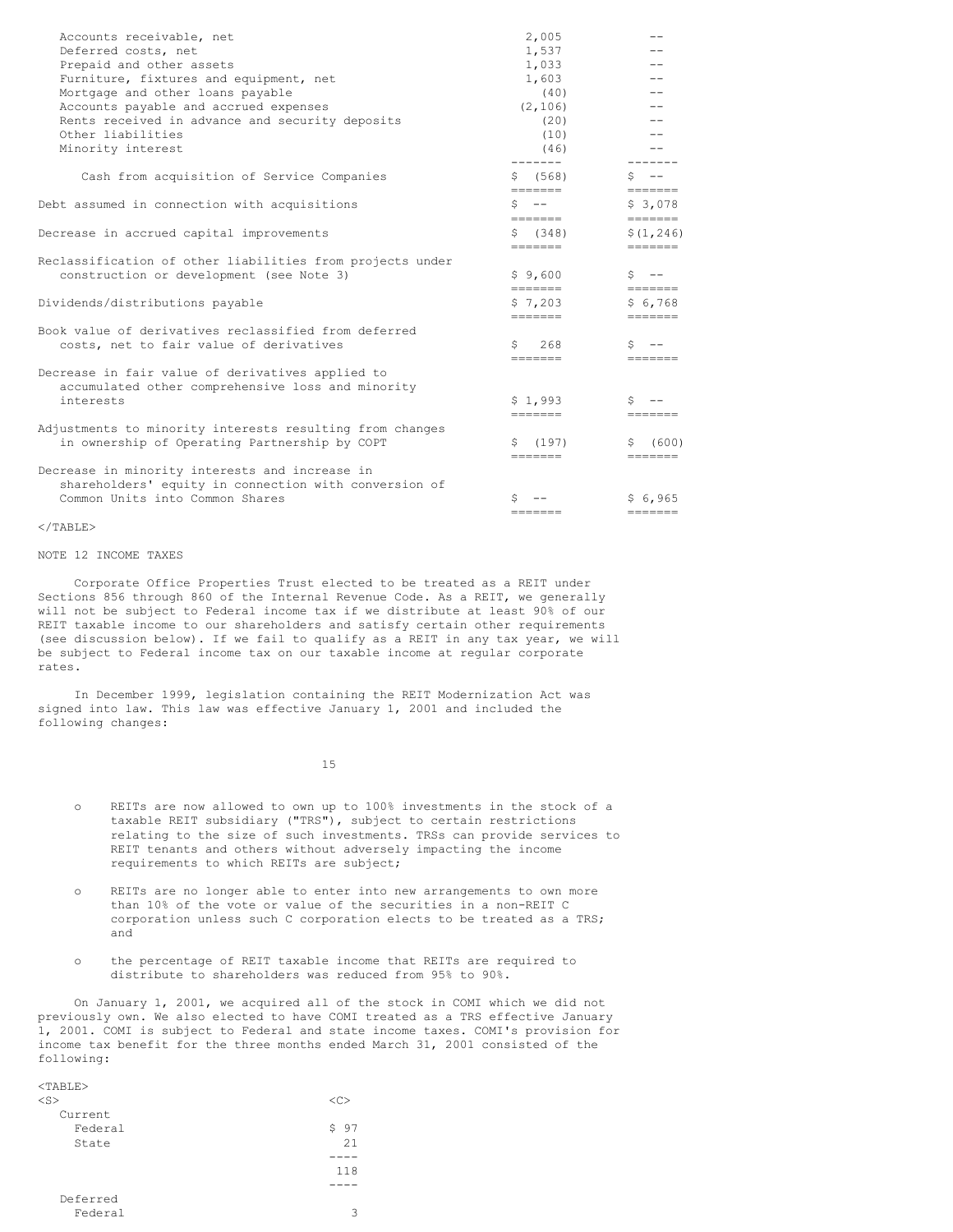| State |       |
|-------|-------|
|       |       |
|       | 4     |
|       |       |
| Total | \$122 |
|       |       |

 $\langle$ /TABLE>

Items contributing to temporary differences that lead to deferred taxes include depreciation and amortization, certain accrued compensation and compensation made in the form of contributions to a deferred nonqualified compensation plan.

COMI's combined federal and state effective tax rate for the three months ended March 31, 2001 was approximately 40%.

## NOTE 13 INFORMATION BY BUSINESS SEGMENT

We have six segments: Baltimore/Washington Corridor office, Greater Philadelphia office, Northern/Central New Jersey office, Greater Harrisburg office, retail and service operations. Our office properties represent our core-business. We manage our retail properties and service operations each as single segments since they are considered outside of our core-business.

16

The table below reports segment financial information. Our retail and service operations segments are not separately reported since they do not meet the reporting thresholds. We measure the performance of our office property segments based on total revenues less property operating expenses. Accordingly, we do not report other expenses by segment in the table below.

<TABLE>

<CAPTION>

| NUZIL LEUIV<br>Total                                                                   | Baltimore/<br>Washington<br>Corridor<br>Office                                                                                                                                                                                                                                                                                                                                                                                                                                                                                                                                                                                                                                                                                                       | Greater<br>Philadelphia<br>Office                                                                                                                                                                                                                                                                                                                                                                                                                                                                                                                                                                                                                                                                                                        | Northern/<br>Central New<br>Jersey<br>Office                                                                                                                                                                                                                                                                                                                                                                                                                                                                                                                                                                                                                                                                                                        | Greater<br>Harrisburg<br>Office                                                                                                                                                                                                                                                                                                                                                                                                                                                                                                                                                                                                                                                                                                                     | Other                                                                                                                                                                                                                                                                                                                                                                                                                                                                                                                                                                                                                                                                                                                                                 |
|----------------------------------------------------------------------------------------|------------------------------------------------------------------------------------------------------------------------------------------------------------------------------------------------------------------------------------------------------------------------------------------------------------------------------------------------------------------------------------------------------------------------------------------------------------------------------------------------------------------------------------------------------------------------------------------------------------------------------------------------------------------------------------------------------------------------------------------------------|------------------------------------------------------------------------------------------------------------------------------------------------------------------------------------------------------------------------------------------------------------------------------------------------------------------------------------------------------------------------------------------------------------------------------------------------------------------------------------------------------------------------------------------------------------------------------------------------------------------------------------------------------------------------------------------------------------------------------------------|-----------------------------------------------------------------------------------------------------------------------------------------------------------------------------------------------------------------------------------------------------------------------------------------------------------------------------------------------------------------------------------------------------------------------------------------------------------------------------------------------------------------------------------------------------------------------------------------------------------------------------------------------------------------------------------------------------------------------------------------------------|-----------------------------------------------------------------------------------------------------------------------------------------------------------------------------------------------------------------------------------------------------------------------------------------------------------------------------------------------------------------------------------------------------------------------------------------------------------------------------------------------------------------------------------------------------------------------------------------------------------------------------------------------------------------------------------------------------------------------------------------------------|-------------------------------------------------------------------------------------------------------------------------------------------------------------------------------------------------------------------------------------------------------------------------------------------------------------------------------------------------------------------------------------------------------------------------------------------------------------------------------------------------------------------------------------------------------------------------------------------------------------------------------------------------------------------------------------------------------------------------------------------------------|
|                                                                                        | -------                                                                                                                                                                                                                                                                                                                                                                                                                                                                                                                                                                                                                                                                                                                                              | ------------                                                                                                                                                                                                                                                                                                                                                                                                                                                                                                                                                                                                                                                                                                                             | ---------                                                                                                                                                                                                                                                                                                                                                                                                                                                                                                                                                                                                                                                                                                                                           | ----------                                                                                                                                                                                                                                                                                                                                                                                                                                                                                                                                                                                                                                                                                                                                          | -------                                                                                                                                                                                                                                                                                                                                                                                                                                                                                                                                                                                                                                                                                                                                               |
| --------<br>$<$ S $>$<br>$<\infty$                                                     | <<                                                                                                                                                                                                                                                                                                                                                                                                                                                                                                                                                                                                                                                                                                                                                   | $<\infty$                                                                                                                                                                                                                                                                                                                                                                                                                                                                                                                                                                                                                                                                                                                                | <<                                                                                                                                                                                                                                                                                                                                                                                                                                                                                                                                                                                                                                                                                                                                                  | $<\infty$                                                                                                                                                                                                                                                                                                                                                                                                                                                                                                                                                                                                                                                                                                                                           | $<\infty$                                                                                                                                                                                                                                                                                                                                                                                                                                                                                                                                                                                                                                                                                                                                             |
| Three months ended March 31, 2001:<br>Revenues from real estate operations<br>\$29,701 | \$18,573                                                                                                                                                                                                                                                                                                                                                                                                                                                                                                                                                                                                                                                                                                                                             | \$2,506                                                                                                                                                                                                                                                                                                                                                                                                                                                                                                                                                                                                                                                                                                                                  | \$4,922                                                                                                                                                                                                                                                                                                                                                                                                                                                                                                                                                                                                                                                                                                                                             | \$2,789                                                                                                                                                                                                                                                                                                                                                                                                                                                                                                                                                                                                                                                                                                                                             | \$<br>911                                                                                                                                                                                                                                                                                                                                                                                                                                                                                                                                                                                                                                                                                                                                             |
| Property operating expenses<br>8,466                                                   | 5,958                                                                                                                                                                                                                                                                                                                                                                                                                                                                                                                                                                                                                                                                                                                                                | 20                                                                                                                                                                                                                                                                                                                                                                                                                                                                                                                                                                                                                                                                                                                                       | 1,894                                                                                                                                                                                                                                                                                                                                                                                                                                                                                                                                                                                                                                                                                                                                               | 594                                                                                                                                                                                                                                                                                                                                                                                                                                                                                                                                                                                                                                                                                                                                                 | $- -$                                                                                                                                                                                                                                                                                                                                                                                                                                                                                                                                                                                                                                                                                                                                                 |
| --------                                                                               | $- - - - - - - -$                                                                                                                                                                                                                                                                                                                                                                                                                                                                                                                                                                                                                                                                                                                                    | $- - - - - - - -$                                                                                                                                                                                                                                                                                                                                                                                                                                                                                                                                                                                                                                                                                                                        | --------                                                                                                                                                                                                                                                                                                                                                                                                                                                                                                                                                                                                                                                                                                                                            | --------                                                                                                                                                                                                                                                                                                                                                                                                                                                                                                                                                                                                                                                                                                                                            | --------                                                                                                                                                                                                                                                                                                                                                                                                                                                                                                                                                                                                                                                                                                                                              |
| Income from real estate operations<br>\$21,235                                         | \$12,615                                                                                                                                                                                                                                                                                                                                                                                                                                                                                                                                                                                                                                                                                                                                             | \$2,486                                                                                                                                                                                                                                                                                                                                                                                                                                                                                                                                                                                                                                                                                                                                  | \$3,028                                                                                                                                                                                                                                                                                                                                                                                                                                                                                                                                                                                                                                                                                                                                             | \$2,195                                                                                                                                                                                                                                                                                                                                                                                                                                                                                                                                                                                                                                                                                                                                             | 911<br>\$                                                                                                                                                                                                                                                                                                                                                                                                                                                                                                                                                                                                                                                                                                                                             |
|                                                                                        | $\qquad \qquad \blacksquare = \blacksquare = \blacksquare = \blacksquare = \blacksquare$                                                                                                                                                                                                                                                                                                                                                                                                                                                                                                                                                                                                                                                             | $\qquad \qquad \blacksquare = \blacksquare = \blacksquare = \blacksquare = \blacksquare$                                                                                                                                                                                                                                                                                                                                                                                                                                                                                                                                                                                                                                                 | $\qquad \qquad \blacksquare = \blacksquare = \blacksquare = \blacksquare = \blacksquare$                                                                                                                                                                                                                                                                                                                                                                                                                                                                                                                                                                                                                                                            | $\qquad \qquad \blacksquare = \blacksquare = \blacksquare = \blacksquare = \blacksquare$                                                                                                                                                                                                                                                                                                                                                                                                                                                                                                                                                                                                                                                            | $\qquad \qquad \blacksquare = \blacksquare = \blacksquare = \blacksquare = \blacksquare$                                                                                                                                                                                                                                                                                                                                                                                                                                                                                                                                                                                                                                                              |
| ========<br>Commercial real estate property<br>expenditures                            | \$19,381                                                                                                                                                                                                                                                                                                                                                                                                                                                                                                                                                                                                                                                                                                                                             | Ş.<br>141                                                                                                                                                                                                                                                                                                                                                                                                                                                                                                                                                                                                                                                                                                                                | \$1,657                                                                                                                                                                                                                                                                                                                                                                                                                                                                                                                                                                                                                                                                                                                                             | \$<br>696                                                                                                                                                                                                                                                                                                                                                                                                                                                                                                                                                                                                                                                                                                                                           | \$<br>$--$                                                                                                                                                                                                                                                                                                                                                                                                                                                                                                                                                                                                                                                                                                                                            |
| \$21,875                                                                               | $\qquad \qquad \Rightarrow \qquad \qquad \Rightarrow \qquad \qquad \Rightarrow \qquad \qquad \Rightarrow \qquad \qquad \Rightarrow \qquad \qquad \Rightarrow \qquad \qquad \Rightarrow \qquad \qquad \Rightarrow \qquad \qquad \Rightarrow \qquad \qquad \Rightarrow \qquad \qquad \Rightarrow \qquad \qquad \Rightarrow \qquad \qquad \Rightarrow \qquad \qquad \Rightarrow \qquad \qquad \Rightarrow \qquad \qquad \Rightarrow \qquad \qquad \Rightarrow \qquad \qquad \Rightarrow \qquad \qquad \Rightarrow \qquad \qquad \Rightarrow \qquad \qquad \Rightarrow \qquad \qquad \Rightarrow \qquad \qquad \Rightarrow \qquad \qquad \Rightarrow \qquad \qquad \Rightarrow \qquad \qquad \Rightarrow \qquad \qquad \Rightarrow \qquad \$             | $\qquad \qquad \Rightarrow \qquad \qquad \Rightarrow \qquad \qquad \Rightarrow \qquad \qquad \Rightarrow \qquad \qquad \Rightarrow \qquad \qquad \Rightarrow \qquad \qquad \Rightarrow \qquad \qquad \Rightarrow \qquad \qquad \Rightarrow \qquad \qquad \Rightarrow \qquad \qquad \Rightarrow \qquad \qquad \Rightarrow \qquad \qquad \Rightarrow \qquad \qquad \Rightarrow \qquad \qquad \Rightarrow \qquad \qquad \Rightarrow \qquad \qquad \Rightarrow \qquad \qquad \Rightarrow \qquad \qquad \Rightarrow \qquad \qquad \Rightarrow \qquad \qquad \Rightarrow \qquad \qquad \Rightarrow \qquad \qquad \Rightarrow \qquad \qquad \Rightarrow \qquad \qquad \Rightarrow \qquad \qquad \Rightarrow \qquad \qquad \Rightarrow \qquad \$ |                                                                                                                                                                                                                                                                                                                                                                                                                                                                                                                                                                                                                                                                                                                                                     | $\qquad \qquad \Rightarrow \qquad \qquad \Rightarrow \qquad \qquad \Rightarrow \qquad \qquad \Rightarrow \qquad \qquad \Rightarrow \qquad \qquad \Rightarrow \qquad \qquad \Rightarrow \qquad \qquad \Rightarrow \qquad \qquad \Rightarrow \qquad \qquad \Rightarrow \qquad \qquad \Rightarrow \qquad \qquad \Rightarrow \qquad \qquad \Rightarrow \qquad \qquad \Rightarrow \qquad \qquad \Rightarrow \qquad \qquad \Rightarrow \qquad \qquad \Rightarrow \qquad \qquad \Rightarrow \qquad \qquad \Rightarrow \qquad \qquad \Rightarrow \qquad \qquad \Rightarrow \qquad \qquad \Rightarrow \qquad \qquad \Rightarrow \qquad \qquad \Rightarrow \qquad \qquad \Rightarrow \qquad \qquad \Rightarrow \qquad \qquad \Rightarrow \qquad \$            | $\qquad \qquad \Rightarrow \qquad \qquad \Rightarrow \qquad \qquad \Rightarrow \qquad \qquad \Rightarrow \qquad \qquad \Rightarrow \qquad \qquad \Rightarrow \qquad \qquad \Rightarrow \qquad \qquad \Rightarrow \qquad \qquad \Rightarrow \qquad \qquad \Rightarrow \qquad \qquad \Rightarrow \qquad \qquad \Rightarrow \qquad \qquad \Rightarrow \qquad \qquad \Rightarrow \qquad \qquad \Rightarrow \qquad \qquad \Rightarrow \qquad \qquad \Rightarrow \qquad \qquad \Rightarrow \qquad \qquad \Rightarrow \qquad \qquad \Rightarrow \qquad \qquad \Rightarrow \qquad \qquad \Rightarrow \qquad \qquad \Rightarrow \qquad \qquad \Rightarrow \qquad \qquad \Rightarrow \qquad \qquad \Rightarrow \qquad \qquad \Rightarrow \qquad \$              |
| --------                                                                               |                                                                                                                                                                                                                                                                                                                                                                                                                                                                                                                                                                                                                                                                                                                                                      |                                                                                                                                                                                                                                                                                                                                                                                                                                                                                                                                                                                                                                                                                                                                          |                                                                                                                                                                                                                                                                                                                                                                                                                                                                                                                                                                                                                                                                                                                                                     |                                                                                                                                                                                                                                                                                                                                                                                                                                                                                                                                                                                                                                                                                                                                                     |                                                                                                                                                                                                                                                                                                                                                                                                                                                                                                                                                                                                                                                                                                                                                       |
| Segment assets at March 31, 2001<br>\$821,712                                          | \$493,589                                                                                                                                                                                                                                                                                                                                                                                                                                                                                                                                                                                                                                                                                                                                            | \$106,070                                                                                                                                                                                                                                                                                                                                                                                                                                                                                                                                                                                                                                                                                                                                | \$119,849                                                                                                                                                                                                                                                                                                                                                                                                                                                                                                                                                                                                                                                                                                                                           | \$71,417                                                                                                                                                                                                                                                                                                                                                                                                                                                                                                                                                                                                                                                                                                                                            | \$30,787                                                                                                                                                                                                                                                                                                                                                                                                                                                                                                                                                                                                                                                                                                                                              |
| --------                                                                               |                                                                                                                                                                                                                                                                                                                                                                                                                                                                                                                                                                                                                                                                                                                                                      | ---------                                                                                                                                                                                                                                                                                                                                                                                                                                                                                                                                                                                                                                                                                                                                | $=$ ========                                                                                                                                                                                                                                                                                                                                                                                                                                                                                                                                                                                                                                                                                                                                        | ---------                                                                                                                                                                                                                                                                                                                                                                                                                                                                                                                                                                                                                                                                                                                                           | $\qquad \qquad \Rightarrow \qquad \qquad \Rightarrow \qquad \qquad \Rightarrow \qquad \qquad \Rightarrow \qquad \qquad \Rightarrow \qquad \qquad \Rightarrow \qquad \qquad \Rightarrow \qquad \qquad \Rightarrow \qquad \qquad \Rightarrow \qquad \qquad \Rightarrow \qquad \qquad \Rightarrow \qquad \qquad \Rightarrow \qquad \qquad \Rightarrow \qquad \qquad \Rightarrow \qquad \qquad \Rightarrow \qquad \qquad \Rightarrow \qquad \qquad \Rightarrow \qquad \qquad \Rightarrow \qquad \qquad \Rightarrow \qquad \qquad \Rightarrow \qquad \qquad \Rightarrow \qquad \qquad \Rightarrow \qquad \qquad \Rightarrow \qquad \qquad \Rightarrow \qquad \qquad \Rightarrow \qquad \qquad \Rightarrow \qquad \qquad \Rightarrow \qquad \$              |
| Three months ended March 31, 2000:<br>Revenues from real estate operations<br>\$25,861 | \$15,830                                                                                                                                                                                                                                                                                                                                                                                                                                                                                                                                                                                                                                                                                                                                             | \$2,506                                                                                                                                                                                                                                                                                                                                                                                                                                                                                                                                                                                                                                                                                                                                  | \$4,706                                                                                                                                                                                                                                                                                                                                                                                                                                                                                                                                                                                                                                                                                                                                             | \$2,395                                                                                                                                                                                                                                                                                                                                                                                                                                                                                                                                                                                                                                                                                                                                             | 424<br>\$                                                                                                                                                                                                                                                                                                                                                                                                                                                                                                                                                                                                                                                                                                                                             |
| Property operating expenses<br>7,608                                                   | 5,149<br>--------                                                                                                                                                                                                                                                                                                                                                                                                                                                                                                                                                                                                                                                                                                                                    | 29<br>---------                                                                                                                                                                                                                                                                                                                                                                                                                                                                                                                                                                                                                                                                                                                          | 1,786<br>--------                                                                                                                                                                                                                                                                                                                                                                                                                                                                                                                                                                                                                                                                                                                                   | 583                                                                                                                                                                                                                                                                                                                                                                                                                                                                                                                                                                                                                                                                                                                                                 | 61<br>--------                                                                                                                                                                                                                                                                                                                                                                                                                                                                                                                                                                                                                                                                                                                                        |
| --------                                                                               |                                                                                                                                                                                                                                                                                                                                                                                                                                                                                                                                                                                                                                                                                                                                                      |                                                                                                                                                                                                                                                                                                                                                                                                                                                                                                                                                                                                                                                                                                                                          |                                                                                                                                                                                                                                                                                                                                                                                                                                                                                                                                                                                                                                                                                                                                                     |                                                                                                                                                                                                                                                                                                                                                                                                                                                                                                                                                                                                                                                                                                                                                     |                                                                                                                                                                                                                                                                                                                                                                                                                                                                                                                                                                                                                                                                                                                                                       |
| Income from real estate operations<br>\$18,253                                         | \$10,681<br>$\qquad \qquad \Rightarrow \qquad \qquad \Rightarrow \qquad \qquad \Rightarrow \qquad \qquad \Rightarrow \qquad \qquad \Rightarrow \qquad \qquad \Rightarrow \qquad \qquad \Rightarrow \qquad \qquad \Rightarrow \qquad \qquad \Rightarrow \qquad \qquad \Rightarrow \qquad \qquad \Rightarrow \qquad \qquad \Rightarrow \qquad \qquad \Rightarrow \qquad \qquad \Rightarrow \qquad \qquad \Rightarrow \qquad \qquad \Rightarrow \qquad \qquad \Rightarrow \qquad \qquad \Rightarrow \qquad \qquad \Rightarrow \qquad \qquad \Rightarrow \qquad \qquad \Rightarrow \qquad \qquad \Rightarrow \qquad \qquad \Rightarrow \qquad \qquad \Rightarrow \qquad \qquad \Rightarrow \qquad \qquad \Rightarrow \qquad \qquad \Rightarrow \qquad \$ | \$2,477                                                                                                                                                                                                                                                                                                                                                                                                                                                                                                                                                                                                                                                                                                                                  | \$2,920<br>$\qquad \qquad \Rightarrow \qquad \qquad \Rightarrow \qquad \qquad \Rightarrow \qquad \qquad \Rightarrow \qquad \qquad \Rightarrow \qquad \qquad \Rightarrow \qquad \qquad \Rightarrow \qquad \qquad \Rightarrow \qquad \qquad \Rightarrow \qquad \qquad \Rightarrow \qquad \qquad \Rightarrow \qquad \qquad \Rightarrow \qquad \qquad \Rightarrow \qquad \qquad \Rightarrow \qquad \qquad \Rightarrow \qquad \qquad \Rightarrow \qquad \qquad \Rightarrow \qquad \qquad \Rightarrow \qquad \qquad \Rightarrow \qquad \qquad \Rightarrow \qquad \qquad \Rightarrow \qquad \qquad \Rightarrow \qquad \qquad \Rightarrow \qquad \qquad \Rightarrow \qquad \qquad \Rightarrow \qquad \qquad \Rightarrow \qquad \qquad \Rightarrow \qquad \$ | \$1,812<br>$\qquad \qquad \Rightarrow \qquad \qquad \Rightarrow \qquad \qquad \Rightarrow \qquad \qquad \Rightarrow \qquad \qquad \Rightarrow \qquad \qquad \Rightarrow \qquad \qquad \Rightarrow \qquad \qquad \Rightarrow \qquad \qquad \Rightarrow \qquad \qquad \Rightarrow \qquad \qquad \Rightarrow \qquad \qquad \Rightarrow \qquad \qquad \Rightarrow \qquad \qquad \Rightarrow \qquad \qquad \Rightarrow \qquad \qquad \Rightarrow \qquad \qquad \Rightarrow \qquad \qquad \Rightarrow \qquad \qquad \Rightarrow \qquad \qquad \Rightarrow \qquad \qquad \Rightarrow \qquad \qquad \Rightarrow \qquad \qquad \Rightarrow \qquad \qquad \Rightarrow \qquad \qquad \Rightarrow \qquad \qquad \Rightarrow \qquad \qquad \Rightarrow \qquad \$ | 363<br>\$<br>$\qquad \qquad \Rightarrow \qquad \qquad \Rightarrow \qquad \qquad \Rightarrow \qquad \qquad \Rightarrow \qquad \qquad \Rightarrow \qquad \qquad \Rightarrow \qquad \qquad \Rightarrow \qquad \qquad \Rightarrow \qquad \qquad \Rightarrow \qquad \qquad \Rightarrow \qquad \qquad \Rightarrow \qquad \qquad \Rightarrow \qquad \qquad \Rightarrow \qquad \qquad \Rightarrow \qquad \qquad \Rightarrow \qquad \qquad \Rightarrow \qquad \qquad \Rightarrow \qquad \qquad \Rightarrow \qquad \qquad \Rightarrow \qquad \qquad \Rightarrow \qquad \qquad \Rightarrow \qquad \qquad \Rightarrow \qquad \qquad \Rightarrow \qquad \qquad \Rightarrow \qquad \qquad \Rightarrow \qquad \qquad \Rightarrow \qquad \qquad \Rightarrow \qquad \$ |
| ========                                                                               |                                                                                                                                                                                                                                                                                                                                                                                                                                                                                                                                                                                                                                                                                                                                                      |                                                                                                                                                                                                                                                                                                                                                                                                                                                                                                                                                                                                                                                                                                                                          |                                                                                                                                                                                                                                                                                                                                                                                                                                                                                                                                                                                                                                                                                                                                                     |                                                                                                                                                                                                                                                                                                                                                                                                                                                                                                                                                                                                                                                                                                                                                     |                                                                                                                                                                                                                                                                                                                                                                                                                                                                                                                                                                                                                                                                                                                                                       |
| Commercial real estate property<br>expenditures<br>\$16,148                            | \$13,093                                                                                                                                                                                                                                                                                                                                                                                                                                                                                                                                                                                                                                                                                                                                             | \$<br>$\qquad -$                                                                                                                                                                                                                                                                                                                                                                                                                                                                                                                                                                                                                                                                                                                         | \$2,669                                                                                                                                                                                                                                                                                                                                                                                                                                                                                                                                                                                                                                                                                                                                             | \$<br>346                                                                                                                                                                                                                                                                                                                                                                                                                                                                                                                                                                                                                                                                                                                                           | \$<br>40                                                                                                                                                                                                                                                                                                                                                                                                                                                                                                                                                                                                                                                                                                                                              |
|                                                                                        | $\qquad \qquad \blacksquare = \blacksquare = \blacksquare = \blacksquare = \blacksquare$                                                                                                                                                                                                                                                                                                                                                                                                                                                                                                                                                                                                                                                             |                                                                                                                                                                                                                                                                                                                                                                                                                                                                                                                                                                                                                                                                                                                                          | ========                                                                                                                                                                                                                                                                                                                                                                                                                                                                                                                                                                                                                                                                                                                                            | $\qquad \qquad \blacksquare = \blacksquare = \blacksquare = \blacksquare = \blacksquare$                                                                                                                                                                                                                                                                                                                                                                                                                                                                                                                                                                                                                                                            |                                                                                                                                                                                                                                                                                                                                                                                                                                                                                                                                                                                                                                                                                                                                                       |
| --------<br>Segment assets at March 31, 2000<br>\$734,800                              | \$421,901                                                                                                                                                                                                                                                                                                                                                                                                                                                                                                                                                                                                                                                                                                                                            | \$107,143                                                                                                                                                                                                                                                                                                                                                                                                                                                                                                                                                                                                                                                                                                                                | \$114,016                                                                                                                                                                                                                                                                                                                                                                                                                                                                                                                                                                                                                                                                                                                                           | \$70,966                                                                                                                                                                                                                                                                                                                                                                                                                                                                                                                                                                                                                                                                                                                                            | \$20,774                                                                                                                                                                                                                                                                                                                                                                                                                                                                                                                                                                                                                                                                                                                                              |
| ========                                                                               |                                                                                                                                                                                                                                                                                                                                                                                                                                                                                                                                                                                                                                                                                                                                                      | $=$ = = = = = = =                                                                                                                                                                                                                                                                                                                                                                                                                                                                                                                                                                                                                                                                                                                        |                                                                                                                                                                                                                                                                                                                                                                                                                                                                                                                                                                                                                                                                                                                                                     |                                                                                                                                                                                                                                                                                                                                                                                                                                                                                                                                                                                                                                                                                                                                                     | $\qquad \qquad \displaystyle =\qquad \qquad \qquad \qquad \displaystyle =\qquad \qquad \qquad \displaystyle =\qquad \qquad$                                                                                                                                                                                                                                                                                                                                                                                                                                                                                                                                                                                                                           |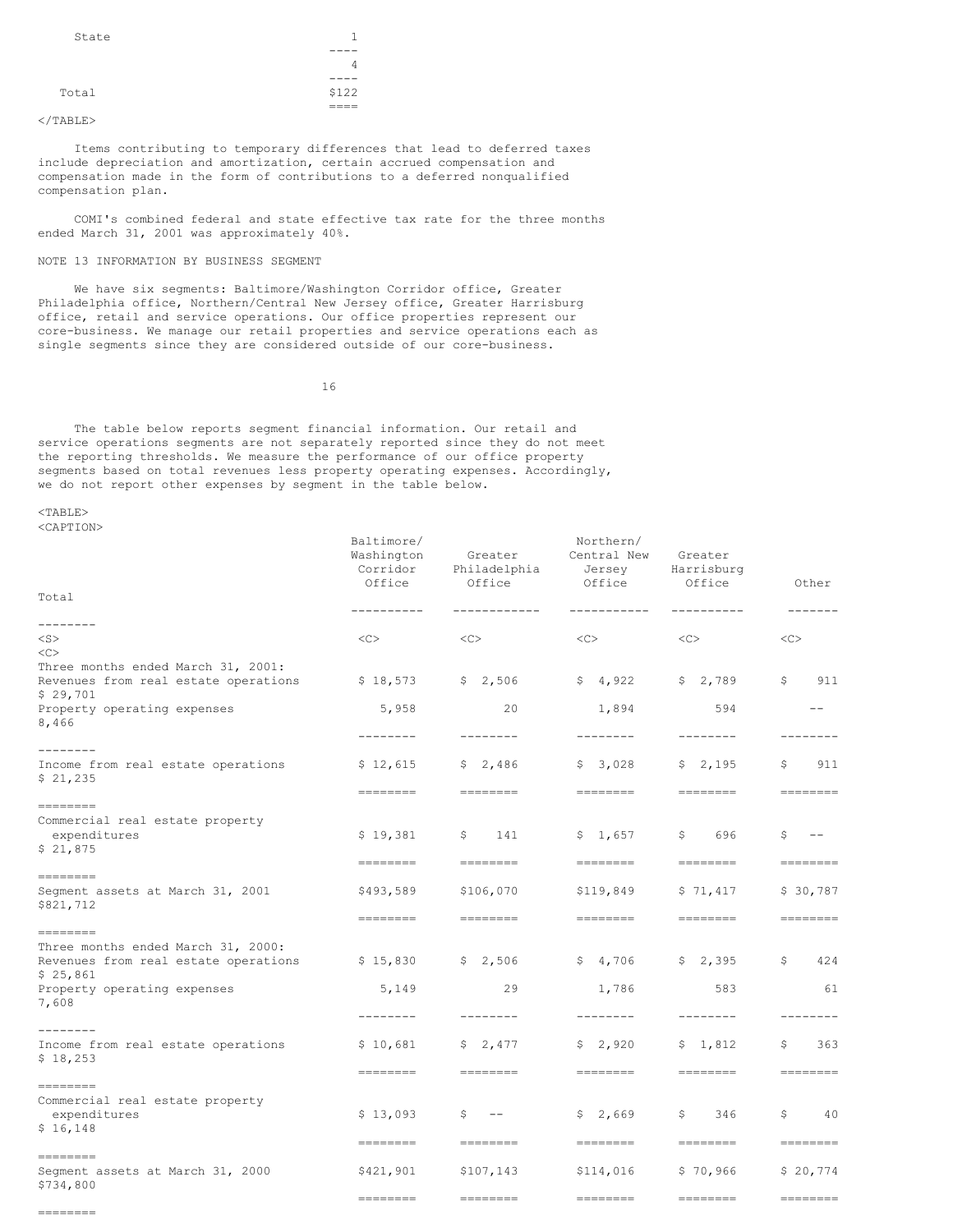#### $<$ /TABLE>

The following table reconciles our income from operations for reportable segments to income before income taxes, extraordinary item and cumulative effect of accounting change as reported in our Consolidated Statements of Operations.

## $<$ TABLE> <CAPTION>

|                                                      | Three Months Ended<br>March 31, |               |
|------------------------------------------------------|---------------------------------|---------------|
|                                                      | 2001                            | 2000          |
| $<$ S $>$                                            | < <sub></sub>                   | < <sub></sub> |
| Income from operations for reportable segments       | \$21,235                        | \$18,253      |
| Equity in income of unconsolidated real estate joint |                                 |               |
| venture                                              | 30                              |               |
| Earnings (losses) from service operations            | (329)                           | 47            |
| Less:                                                |                                 |               |
| General and administrative                           | (1, 446)                        | (1, 348)      |
| Interest                                             | (8, 194)                        | (6, 934)      |
| Amortization of deferred financing costs             | (383)                           | (306)         |
| Depreciation and other amortization                  | (4, 900)                        | (3, 873)      |
| Minority interests                                   | (2, 124)                        | (2, 189)      |
|                                                      |                                 |               |
| Income before income taxes, extraordinary item and   |                                 |               |
| cumulative effect of accounting change               | Ŝ.<br>3,889                     | 3,650<br>S.   |
|                                                      | ========                        | ========      |

#### $\langle$ /TABLE>

We did not allocate interest expense, amortization of deferred financing costs and depreciation and other amortization to segments since they are not included in the measure of segment profit reviewed by management. We also did not allocate equity in income of unconsolidated real estate joint venture, earnings (losses) from service operations, general and administrative and minority interests since these items represent general corporate items not attributable to segments.

#### NOTE 14 COMMITMENTS AND CONTINGENCIES

In the normal course of business, we are involved in legal actions arising from our ownership and administration of properties. In management's opinion, any liabilities that may result are not expected to have a materially adverse effect on our financial position, operations or liquidity. We are subject to various federal, state and local environmental regulations related to our property ownership and operation. We have performed

17

environment assessments of our properties the results of which have not revealed any environmental liability that we believe would have a materially adverse effect on our financial position, operations or liquidity.

We are under contract to acquire three buildings located in Columbia, Maryland totaling 141,530 square feet for approximately \$15,200.

## NOTE 15 PRO FORMA FINANCIAL INFORMATION (UNAUDITED)

We accounted for our 2000 and 2001 acquisitions and dispositions using the purchase method of accounting. We included the results of operations for the acquisitions in our Consolidated Statements of Operations from their respective purchase dates through March 31, 2001.

We prepared the pro forma condensed consolidated financial information presented below as if all of our 2000 and 2001 acquisitions had occurred on January 1, 2000. Accordingly, we were required to make pro forma adjustments where deemed necessary. The pro forma financial information is unaudited and is not necessarily indicative of the results which actually would have occurred if these acquisitions had occurred on January 1, 2000, nor does it intend to represent our results of operations for future periods.

|                                                       |    | Three months ended March 31, |               |          |
|-------------------------------------------------------|----|------------------------------|---------------|----------|
|                                                       |    | 2001                         |               | 2000     |
| $<$ S>                                                | << |                              | < <sub></sub> |          |
| Pro forma total revenues                              | \$ | 30,741                       |               | \$27,136 |
| Pro forma net income available to Common Shareholders | S  | 2,845                        | \$            | 2,524    |
| Pro forma earnings per Common Share                   |    |                              |               |          |
| Basic                                                 | S  | 0.14                         | \$.           | 0.15     |
| Diluted                                               | Ŝ  | 0.14                         | \$            | 0.15     |
|                                                       |    |                              |               |          |

  |  |  |  |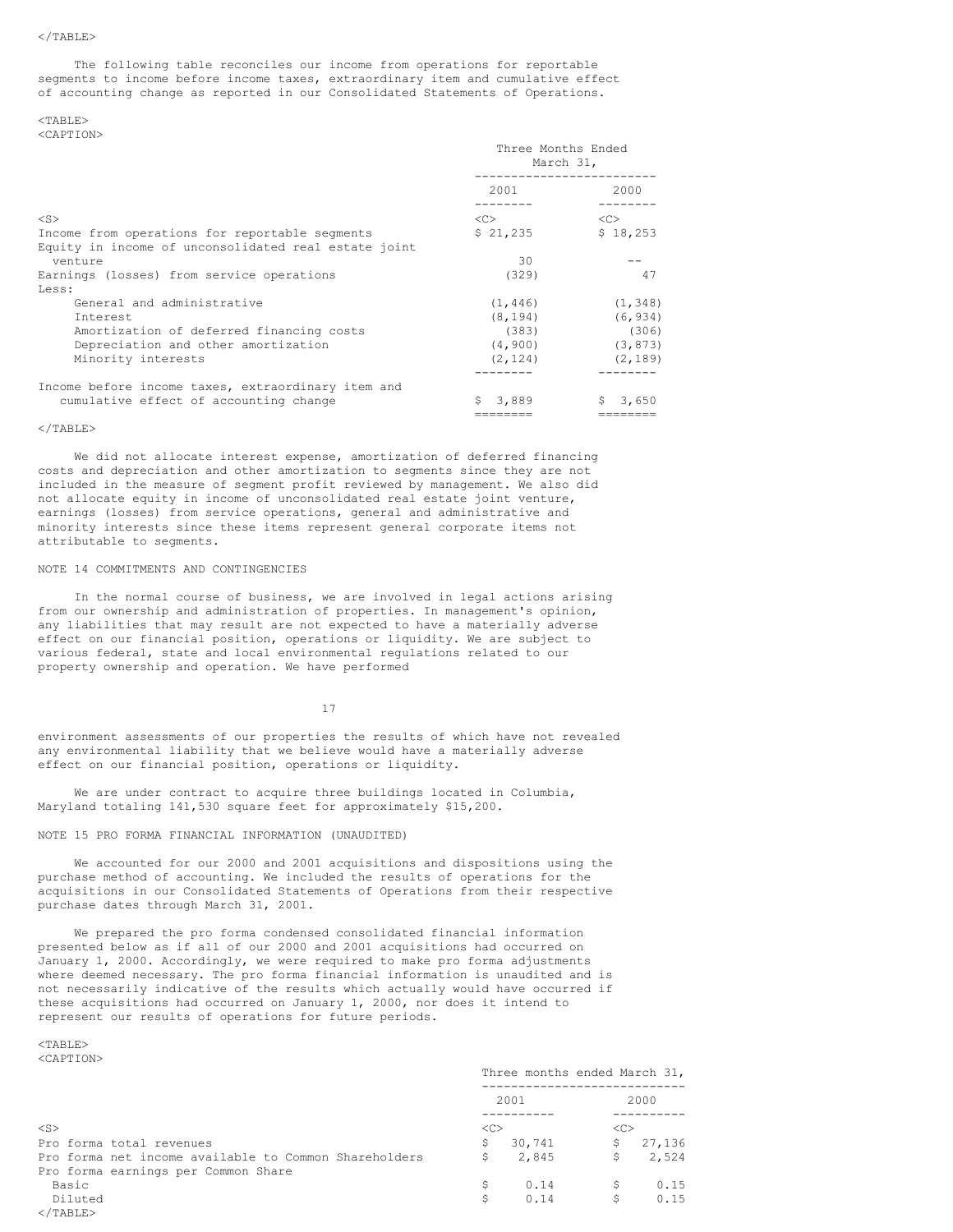#### NOTE 16 SUBSEQUENT EVENTS

In April 2001, we completed the sale of 1,150,000 Series E Cumulative Redeemable Preferred Shares of beneficial interest ("Series E Preferred Shares) to the public at a price of \$25.00 per share. These shares are nonvoting and are redeemable for cash at \$25 per share at our option on or after July 15, 2006. Holders of these shares are entitled to cumulative dividends, payable quarterly (as and if declared by the Board of Trustees). Dividends accrue from the date of issue at the annual rate of \$2.5625 per share, which is equal to 10.25% of the \$25.00 per share redemption price. We contributed the net proceeds to our Operating Partnership in exchange for 1,150,000 Series E Preferred Units. The Series E Preferred Units carry terms that are substantially the same as the Series E Preferred Shares.

18

#### ITEM 2. MANAGEMENT'S DISCUSSION AND ANALYSIS OF FINANCIAL CONDITION AND RESULTS OF OPERATIONS

In this section, we discuss our financial condition and results of operations for the three months ended March 31, 2001. This section includes discussions on:

- o why various components of our Consolidated Statements of Operations changed for the three months ended March 31, 2001 compared to the same period in 2000;
- o what our primary sources and uses of cash were in the three months ended March 31, 2001;
- o how we raised cash for acquisitions and other capital expenditures during the three months ended March 31, 2001;
- o how we intend to generate cash for future capital expenditures; and
- o the computation of our funds from operations.

You should refer to our consolidated financial statements and accompanying notes and operating data variance analysis set forth below as you read this section.

This section contains "forward-looking" statements, as defined in the Private Securities Litigation Reform Act of 1995, that are based on our current expectations, estimates and projections about future events and financial trends affecting the financial condition of our business. Statements that are not historical facts, including statements about our beliefs and expectations, are forward-looking statements. These statements are not guarantees of future performance, events or results and involve potential risks and uncertainties. Accordingly, actual results may differ materially. We undertake no obligation to update any forward-looking statements, whether as a result of new information, future events or otherwise.

Important facts that may affect these expectations, estimates or projections include, but are not limited to: our ability to borrow on favorable terms; general economic and business conditions, which will, among other things affect office property demand and rents, tenant creditworthiness and financing availability; interest rates; adverse changes in the real estate markets including, among other things, competition with other companies; risks of real estate acquisition and development; governmental actions and initiatives; environmental requirements; and the other factors described in our most recent Annual Report on Form 10-K under the heading "Risk Factors".

#### 19

## CORPORATE OFFICE PROPERTIES TRUST OPERATING DATA VARIANCE ANALYSIS

(DOLLARS FOR THIS TABLE ARE IN THOUSANDS, EXCEPT PER SHARE DATA)

|                                      | Three Months Ended March 31, |               |          |                       |
|--------------------------------------|------------------------------|---------------|----------|-----------------------|
|                                      | 2001                         | 2000          | Variance | <i><b>%Change</b></i> |
| $<$ S>                               | <<                           | < <sub></sub> | <<       | < <sub></sub>         |
| Real Estate Operations:              |                              |               |          |                       |
| Revenues                             |                              |               |          |                       |
| Rental revenue                       | \$25,619                     | \$21,906      | \$3,713  | 17%                   |
| Tenant recoveries and other revenue  | 4,082                        | 3,955         | 127      | 3 <sup>°</sup>        |
|                                      |                              |               |          |                       |
| Revenues from real estate operations | 29,701                       | 25,861        | 3,840    | 15%                   |
|                                      |                              |               |          |                       |
| Expenses                             |                              |               |          |                       |
| Property operating                   | 8,466                        | 7,608         | 858      | $11\%$                |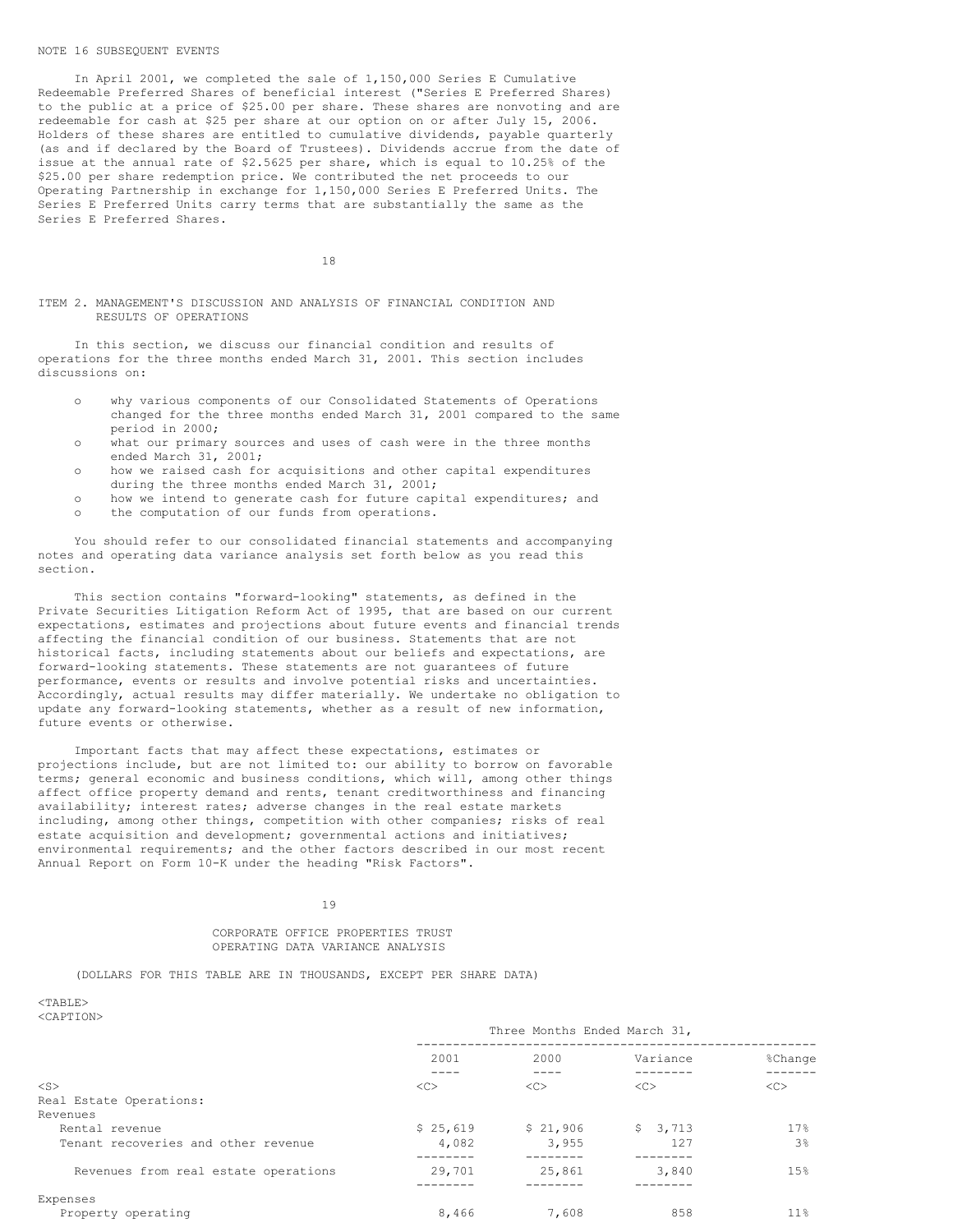| Interest and amortization of deferred<br>financing costs<br>Depreciation and other amortization                                                                  | 8,577<br>4,900<br>--------  | 7,240<br>3,873<br>---------                    | 1,337<br>1,027<br>-------- | 18%<br>27%                         |
|------------------------------------------------------------------------------------------------------------------------------------------------------------------|-----------------------------|------------------------------------------------|----------------------------|------------------------------------|
| Expenses from real estate operations                                                                                                                             | 21,943<br>---------         | 18,721<br>---------                            | 3,222                      | 17%                                |
| Earnings from real estate operations before<br>equity in income of unconsolidated real<br>estate joint venture<br>Equity in income of unconsolidated real estate | 7,758                       | 7,140                                          | 618                        | 9%                                 |
| joint venture                                                                                                                                                    | 30<br>--------              |                                                | 30<br>--------             | N/A                                |
| Earnings from real estate operations<br>Earnings (losses) from service operations<br>General and administrative                                                  | 7,788<br>(329)<br>(1, 446)  | 7,140<br>47<br>(1, 348)                        | 648<br>(376)<br>(98)       | $9\frac{6}{6}$<br>$(800\$<br>$7\%$ |
| Income before minority interests, income<br>taxes, extraordinary item and cumulative<br>effect of accounting change                                              | 6,013                       | 5,839                                          | 174                        | 3%                                 |
| Minority interests<br>Income tax benefit, net<br>Extraordinary item - loss on early retirement                                                                   | (2, 124)<br>81              | (2, 189)<br>$\qquad \qquad -$                  | 65<br>81                   | (3)<br>N/A                         |
| of debt, net<br>Cumulative effect of accounting change, net                                                                                                      | (70)<br>(174)<br>---------  | ---------                                      | (70)<br>(174)<br>--------- | N/A<br>N/A                         |
| Net income<br>Preferred Share dividends                                                                                                                          | 3,726<br>(881)<br>--------- | 3,650<br>(1, 120)<br>$- - - - - - - -$         | 76<br>239<br>---------     | 2%<br>$(21$ <sup>8</sup> )         |
| Net income available to Common Shareholders                                                                                                                      | \$2,845<br>========         | \$2,530<br>========                            | 315<br>S.                  | 12 <sup>8</sup>                    |
| Basic earnings per Common Share<br>Income before extraordinary item and<br>cumulative effect of accounting change<br>Net income                                  | 0.15<br>\$<br>\$<br>0.14    | 0.15<br>$\mathsf{S}$<br>$\mathsf{S}^-$<br>0.15 | $- - -$<br>\$ (0.01)       | (7)                                |
| Diluted earnings per Common Share<br>Income before extraordinary item and<br>cumulative effect of accounting change<br>Net income<br>$\langle$ /TABLE>           | 0.15<br>Ş.<br>\$<br>0.14    | 0.14<br>Ş.<br>0.14<br>S.                       | 0.01<br>$\qquad \qquad -$  | 7%                                 |

 $20$ 

RESULTS OF OPERATIONS COMPARISON OF THE THREE MONTHS ENDED MARCH 31, 2001 AND 2000

Our revenues from real estate operations increased \$3.8 million or 15%, of which \$3.7 million was generated by rental revenue. Included in this change is the following:

- o \$3.6 million increase attributable to two properties acquired and seven newly-constructed properties placed in service during 2000 and 2001;
- o \$787,000 increase attributable to fees earned for other real estate services;
- o \$151,000 decrease attributable to 76 office properties owned throughout both reporting periods that includes the following:
	- o \$961,000 decrease in tenant recoveries and other revenue due primarily to a decrease in anticipated operating cost levels in 2001 compared to 2000 and a change in our tenant composition and
	- o \$809,000 increase in rental revenue due primarily to additional lease cancellation revenue, increased occupancy at certain of our properties and increases in rental rates on renewed space; and
- o \$355,000 decrease attributable to properties sold during 2000.

Our expenses from real estate operations increased \$3.2 million or 17% due to the effects of the increases in property operating, interest expense and amortization of deferred financing costs and depreciation and other amortization described below.

Our property operating expenses increased \$858,000 or 11%. Included in this change is the following:

- o \$856,000 increase attributable to two properties acquired and seven newly-constructed properties placed in service during 2000 and 2001;
- o \$86,000 increase attributable to 76 office properties owned throughout both reporting periods; and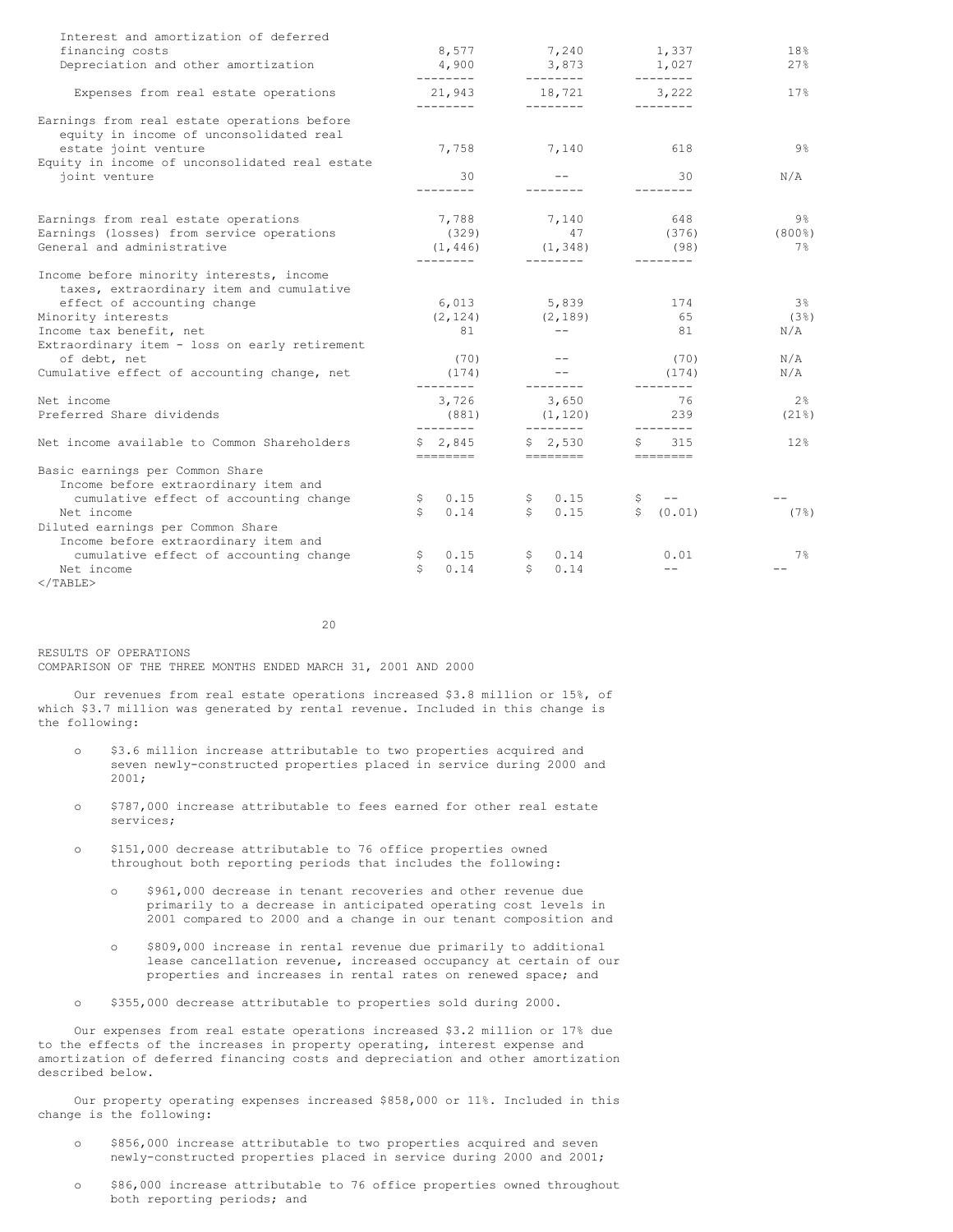o \$84,000 decrease attributable to properties sold during 2000.

Our interest expense and amortization of deferred financing costs increased \$1.3 million or 18% due primarily to a 17% increase in our average outstanding debt balance resulting from our 2000 and 2001 acquisitions and construction activity. Our depreciation and other amortization expense increased \$1.0 million or 27%, \$658,000 of which is attributable to two properties acquired and seven newly-constructed properties placed in service during 2000 and 2001.

Our earnings from service operations decreased \$376,000 due in part to an increase in the organizational infrastructure of certain of the Service Companies in anticipation of future growth and the absence of our third party property management business due to its sale in July 2000. Our general and administrative expenses increased \$98,000 or 7%.

As a result of the above factors, income before minority interests, income taxes, extraordinary items and cumulative effect of accounting change increased by \$174,000 or 3%. The amounts reported for minority interests on our Consolidated Statements of Operations represent primarily the portion of the Operating Partnership's net income not allocated to us. Our income allocation to minority interests decreased \$65,000 or 3%. Our income tax benefit of \$122,000 in 2001 was due to our losses from the service operations that reside in our taxable REIT subsidiary.

Our income available to Common Shareholders increased \$315,000 or 12% due to the factors discussed above combined with a \$239,000 decrease in Preferred Share dividends, offset by a \$70,000 increase in extraordinary losses on early retirement of debt and a \$174,000 loss due to the cumulative effect of an accounting change resulting from our adoption of Statement of Financial Accounting Standards No. 133 (discussed below). Our diluted earnings per share on net income of \$0.14 equaled that of the three months ended March 31, 2000.

21

#### LIQUIDITY AND CAPITAL RESOURCES

Cash provided from operations represented our primary source of liquidity to fund dividends and distributions, pay debt service and fund working capital requirements. We expect to continue to use cash provided by operations to meet our short-term capital needs, including all property expenses, general and administrative expenses, debt service, dividend and distribution requirements and recurring capital improvements and leasing commissions. We do not anticipate borrowing to meet these requirements.

We historically have financed our property acquisitions using a combination of borrowings secured by our properties, proceeds from sales of properties and the equity issuances of Common and Preferred Units in our Operating Partnership and Common and Preferred Shares. We use our secured revolving credit facility with Deutsche Banc Alex. Brown (the "Revolving Credit Facility") to finance much of our investing and financing activities. We pay down our Revolving Credit Facility using proceeds from long-term borrowings collateralized by our properties as attractive financing conditions arise and equity issuances as attractive equity market conditions arise. We also have a \$50.0 million line of credit with Prudential Securities Credit Corporation (the "Prudential Credit Facility"). Amounts available under the Revolving Credit Facility and the Prudential Credit Facility are generally computed based on 65% of the appraised value of properties pledged as collateral. As of May 7, 2001, the maximum amount available under our Revolving Credit Facility was \$105.8 million, of which \$50.3 million was unused. As of May 7, 2001, the maximum amount available under the Prudential Credit Facility was \$29.1 million all of which was borrowed.

As of March 31, 2001, we had \$132.4 million in mortgage and other loans payable maturing in 2001. Included in these 2001 loan maturities is a \$91.0 million loan that may be extended for a one-year period, subject to certain conditions. As of March 31, 2001, we were in compliance with the necessary conditions for us to extend this loan. We expect to repay the remaining balance of the 2001 loan maturities through a combination of borrowings from existing credit facilities and new loans and cash from operations.

We expect to meet our long-term capital needs through a combination of cash from operations, additional borrowings from existing credit facilities and new loans and additional equity issuances of Common Shares, Preferred Shares, Common Units and/or Preferred Units.

We are under contract to acquire three buildings located in Columbia, Maryland totaling 141,530 square feet for approximately \$15.2 million. We expect this acquisition to occur in May 2001. The acquisition will initially be financed using borrowings from our Revolving Credit Facility. We have no other material contractual obligations as of March 31, 2001 for property acquisitions or material capital costs other than the completion of construction and development projects that were underway and tenant improvements and leasing costs in the ordinary course of business.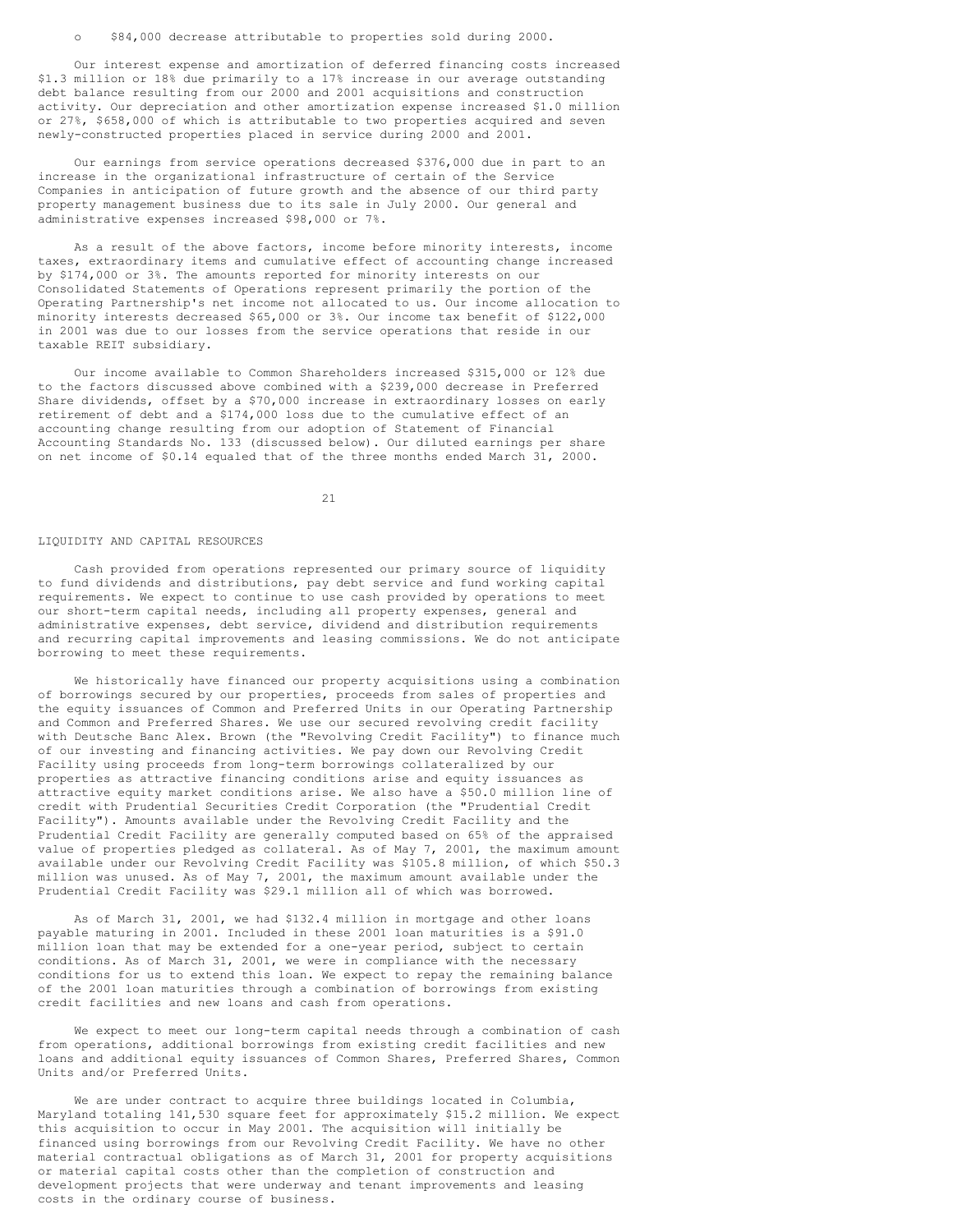Mortgage and other loans payable at March 31, 2001 consisted of the following (dollars in thousands):

| $<$ S $>$                                                                                | <<                |
|------------------------------------------------------------------------------------------|-------------------|
| Deutsche Banc Alex. Brown, Term Credit Facility, LIBOR + 1.75%, maturing October 2001(1) | \$90,954          |
| Teachers Insurance and Annuity Association of America, 6.89%, maturing November 2008     | 81,788            |
| Deutsche Banc Alex. Brown, Revolving Credit Facility, LIBOR + 1.75%, maturing March 2004 | 74,000            |
| Teachers Insurance and Annuity Association of America, 7.72%, maturing October 2006      | 58,818            |
| Prudential Securities Credit Corp., LIBOR + 1.5%, maturing June 2001                     | 29,091            |
| Mutual of New York Life Insurance Company, 7.79%, maturing August 2004                   | 27,276            |
| State Farm Life Insurance Company, 7.9%, maturing April 2008                             | 26,000            |
| Transamerica Life Insurance and Annuity Company, 8.3%, maturing October 2005             | 17,542            |
| IDS Life Insurance Company, 7.9%, maturing March 2008                                    | 13,600            |
| Allfirst Bank, LIBOR + 1.75%, maturing May 2002                                          | 11,918            |
| Teachers Insurance and Annuity Association of America, 8.35%, maturing October 2006      | 7,947             |
| Provident Bank of Maryland, LIBOR + 1.75%, maturing July 2001(2)                         | 7,000             |
| Summit Bank, LIBOR + 1.75%, maturing February 2003                                       | 6,854             |
| Allfirst Bank, LIBOR + 1.75%, maturing July 2002 (3)                                     | 6,500             |
| Allfirst Bank, LIBOR + 1.75%, maturing May 2002 (4)                                      | 6,473             |
| Aegon USA Realty Advisors, Inc., 8.29%, maturing May 2007                                | 6,002             |
| Provident Bank of Maryland, LIBOR + 1.75%, maturing July 2002 (5)                        | 3,623             |
| Bank of America, LIBOR + 1.75%, maturing September 2001                                  | 2,000             |
| Seller loan, 8.0%, maturing May 2007                                                     | 1,527<br>-------- |
|                                                                                          | \$478,913         |

========

#### $<$ /TABLE>

(1) May be extended for a one-year period, subject to certain conditions. (2) Loan may be extended for a three-month period, subject to certain

- conditions.
- (3) May be extended for a one-year period, subject to certain conditions.
- (4) Construction loan with a total commitment of \$9,325.
- (5) Construction loan with a total commitment of \$11,855. Loan may be extended for a one-year period subject to certain conditions.

INVESTING AND FINANCING ACTIVITIES FOR THE THREE MONTHS ENDED MARCH 31, 2001:

During the three months ended March 31, 2001, we completed the construction of one office building totaling 78,460 square feet. Costs incurred on this building through March 31, 2001 totaled \$13.1 million. We have a \$9.3 million construction loan facility for this building of which \$6.5 million was borrowed through March 31, 2001. The balance of the costs was funded primarily using proceeds from the Revolving Credit Facility and cash from operations.

As of March 31, 2001, we had construction activities underway on four new buildings totaling 491,000 square feet that were 43% pre-leased. Estimated costs upon completion for these projects total approximately \$82.6 million. Costs incurred on these buildings through March 31, 2001 totaled \$30.9 million. We have construction loan facilities in place totaling \$61.9 million to finance the construction of these projects. Borrowings under these facilities totaled \$5.3 million at March 31, 2001. We also used borrowings from our Revolving Credit Facility and proceeds from debt refinancings to fund these activities. In addition, we used \$9.6 million in contributions from joint venture partners to finance the construction of two of these buildings.

As of March 31, 2001, we had development activities underway on two parcels of land.

During the three months ended March 31, 2001, our investments in unconsolidated real estate joint ventures increased by \$3.2 million primarily due to our investment in two new joint ventures, Airport Square Partners, LLC and MOR Montpelier LLC.

During the three months ended March 31, 2001, we borrowed \$46.1 million under mortgages and other loans payable other than our Revolving Credit Facility, the proceeds of which were used as follows:

23

- o \$32.3 million to repay other loans and
- o the balance to finance construction activities and fund cash reserves.

In January 2001, we issued 544,000 Series D Preferred Shares to a foreign trust at a price of \$22.00 per share for proceeds totaling approximately \$12.0 million. These shares are nonvoting and are redeemable for cash at \$25.00 per share at our option on or after January 25, 2006. These shares are also convertible by the holder on or after January 1, 2004 into Common Shares on the basis of 2.2 Common Shares for each Series D Preferred Share. Holders of these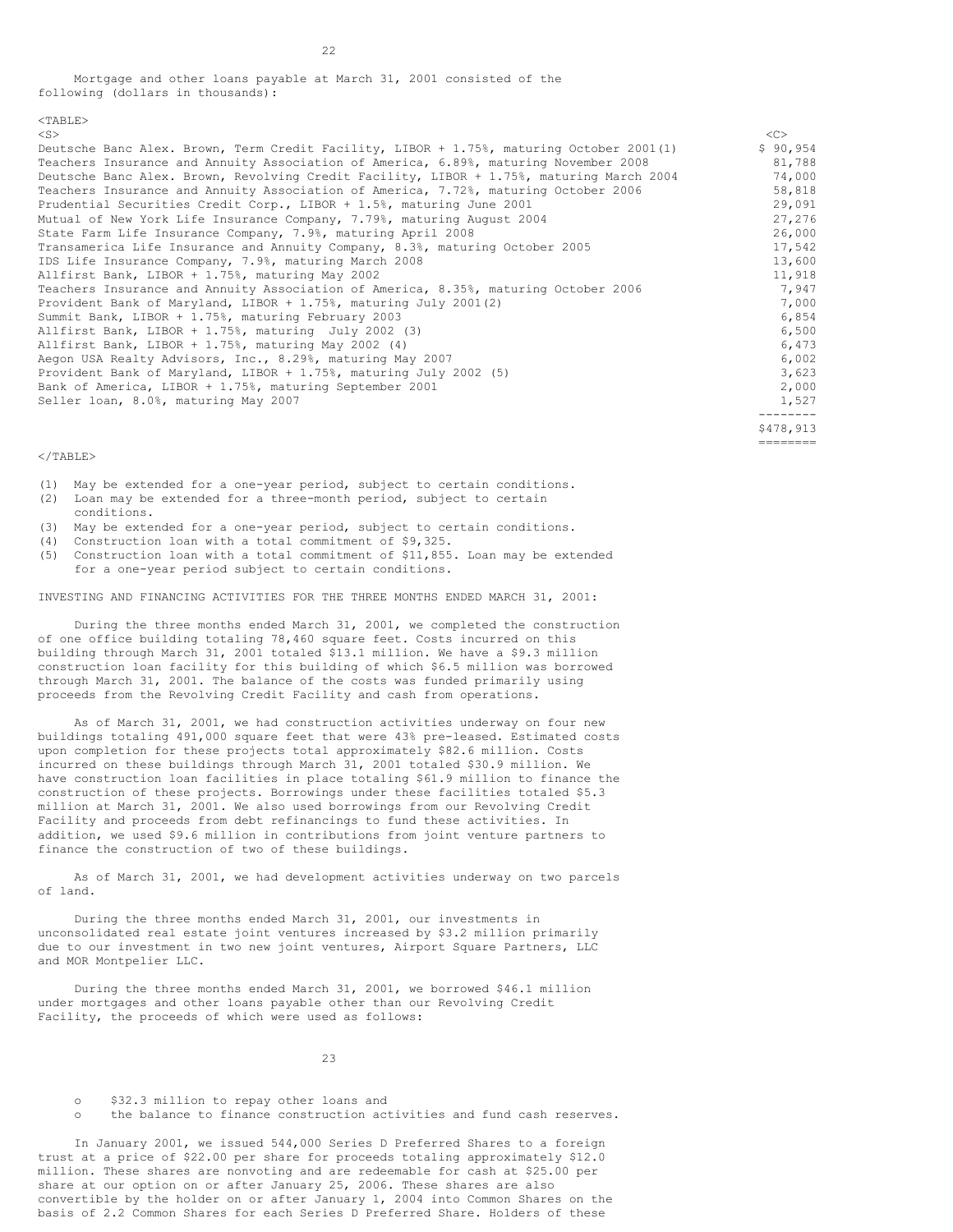shares are entitled to cumulative dividends, payable quarterly (as and if declared by the Board of Trustees). Dividends accrue from the date of issue at the annual rate of \$1.00 per share, which is equal to 4% of the \$25.00 per share redemption price. We contributed the net proceeds to our Operating Partnership in exchange for 544,000 Series D Preferred Units. The Series D Preferred Units carry terms that are substantially the same as the Series D Preferred Shares. The Operating Partnership used most of the proceeds to pay down the Revolving Credit Facility.

INVESTING AND FINANCING ACTIVITIES SUBSEQUENT TO THE THREE MONTHS ENDED MARCH 31, 2001:

In April 2001, we obtained a \$21.2 million mortgage loan payable from Transamerica Occidental Life Insurance Company, \$18.4 million of which was used to repay variable rate loans maturing in 2002. The loan carries a fixed interest rate of 7.3% and matures on May 1, 2008.

In April 2001, we completed the sale of 1,150,000 Series E Preferred Shares to the public at a price of \$25.00 per share. These shares are nonvoting and are redeemable for cash at \$25 per share at our option on or after July 15, 2006. Holders of these shares are entitled to cumulative dividends, payable quarterly (as and if declared by the Board of Trustees). Dividends accrue from the date of issue at the annual rate of \$2.5625 per share, which is equal to 10.25% of the \$25.00 per share redemption price. We contributed the net proceeds to our Operating Partnership in exchange for 1,150,000 Series E Preferred Units. The Series E Preferred Units carry terms that are substantially the same as the Series E Preferred Shares. The Operating Partnership used most of the proceeds to pay down our Revolving Credit Facility.

## STATEMENT OF CASH FLOWS

We generated net cash flow from operating activities of \$7.9 million for the three months ended March 31, 2001, a decrease of \$3.6 million from the three months ended March 31, 2000. Our decrease in cash flows from operating activities is due primarily to significant amounts due for tenant improvement work as of March 31, 2001. Our net cash flow used in investing activities for the three months ended March 31, 2001 increased \$1.7 million from the three months ended March 31, 2000 due primarily to \$3.2 million invested in unconsolidated real estate joint ventures during the three months ended March 31, 2001. Our net cash flow provided by financing activities for the three months ended March 31, 2001 increased \$5.7 million from the three months ended March 31, 2000 due primarily to a \$35.8 million increase in proceeds from mortgage and other loans payable and an \$11.9 million increase in proceeds from the issuance of our Series D Preferred Shares offset by a \$40.7 million increase in repayments of mortgage and other loans payable.

#### FUNDS FROM OPERATIONS

We consider Funds from Operations ("FFO") to be meaningful to investors as a measure of the financial performance of an equity REIT when considered with the financial data presented under generally accepted accounting principles ("GAAP"). Under the National Association of Real Estate Investment Trusts' ("NAREIT") definition, FFO means net income (loss) computed using generally accepted accounting principles, excluding gains (or losses) from debt restructuring and sales of property, plus real estate-related depreciation and amortization and after adjustments for unconsolidated partnerships and joint ventures. Further, if the conversion of securities into Common Shares is dilutive, we exclude any GAAP income allocated to these securities in computing FFO. The FFO we present may not be comparable to the FFO of other REITs since they may interpret the current NAREIT definition of FFO differently or they may not use the current NAREIT definition of FFO. FFO is not the same as cash generated from operating activities or net income determined in accordance with GAAP. FFO is not necessarily an indication of our cash flow available to fund cash needs. Additionally, it

24

should not be used as an alternative to net income when evaluating our financial performance or to cash flow from operating, investing and financing when evaluating our liquidity or ability to make cash distributions or pay debt service. Our FFO for the three months ended March 31, 2001 and 2000 are summarized in the following table:

## <TABLE>

<CAPTION> (Dollar and shares for this table are in thousands)

|           |          | For the three months<br>ended March 31, |  |  |
|-----------|----------|-----------------------------------------|--|--|
|           |          |                                         |  |  |
|           | 2001     | 2000                                    |  |  |
|           | -------- |                                         |  |  |
| $<$ S $>$ | くどう      |                                         |  |  |

Income before minority interests, income taxes, extraordinary item and cumulative effect of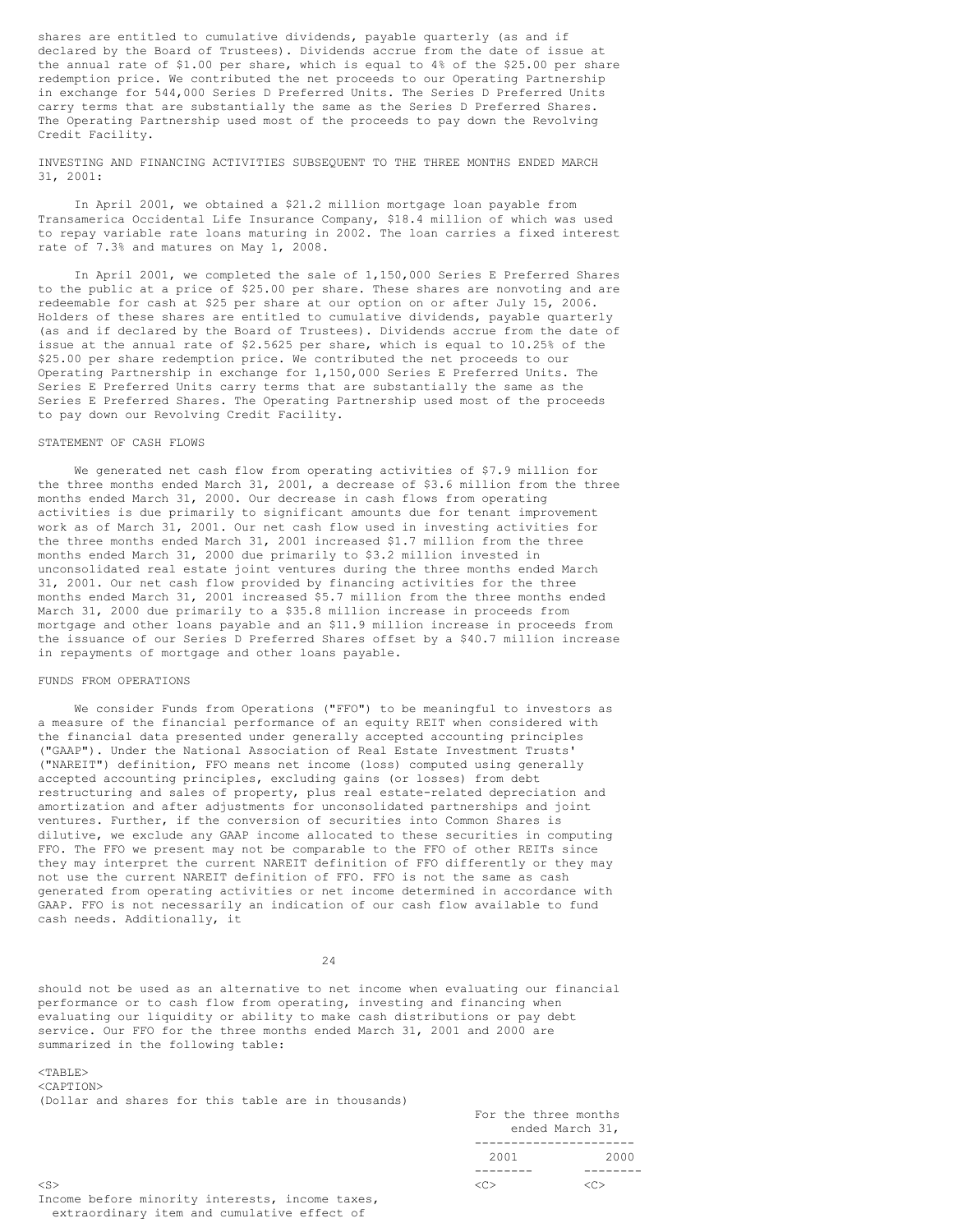| accounting change                                                                                                                     | \$6,013         | \$5,839            |
|---------------------------------------------------------------------------------------------------------------------------------------|-----------------|--------------------|
| Add: Real estate related depreciation and                                                                                             |                 |                    |
| amortization                                                                                                                          | 4,805           | 3,850              |
| Less: Preferred Unit distributions                                                                                                    | (572)           | (548)              |
| Less: Preferred Share dividends                                                                                                       | (881)           | (1, 120)           |
| Less: Minority interests in other consolidated                                                                                        |                 |                    |
| entities                                                                                                                              | 4               | (7)                |
| Add: Income tax benefit, gross                                                                                                        | 122<br>-------- | --------           |
| Funds from operations                                                                                                                 | 9,491           | 8,014              |
| Add: Preferred Unit distributions                                                                                                     | 572             | 548                |
| Add: Convertible Preferred Share dividends                                                                                            | 100             | 338                |
| Income on share options assumed converted                                                                                             | (61)            |                    |
| Funds from operations assuming conversion of share<br>options, Common Unit warrants, Preferred Units                                  |                 |                    |
| and Preferred Shares                                                                                                                  | 10,102          | 8,900              |
| Less: Straight line rent adjustments                                                                                                  | (690)           | (742)              |
| Less: Recurring capital improvements                                                                                                  | (1, 116)        | (729)              |
| Adjusted funds from operations assuming conversion of<br>share options, Common Unit warrants, Preferred Units<br>and Preferred Shares | \$8,296         | \$7,429            |
|                                                                                                                                       | ========        |                    |
| Weighted average Common Shares                                                                                                        | 19,982          | 17,352             |
| Conversion of weighted average Common Units                                                                                           | 9,388           | 10,281<br>-------- |
| Weighted average Common Shares/Units                                                                                                  | 29,370          | 27,633             |
| Assumed conversion of share options                                                                                                   | 273             | 50                 |
| Assumed conversion of Common Unit warrants                                                                                            | $- -$           | 476                |
| Conversion of weighted average convertible                                                                                            |                 |                    |
| Preferred Shares                                                                                                                      | 878             | 1,845              |
| Conversion of weighted average Preferred Units                                                                                        | 2,421           | 2,321              |
| Weighted average Common Shares/Units assuming                                                                                         |                 |                    |
| conversion of share options, Common Unit warrants,                                                                                    |                 |                    |
| Preferred Units and Preferred Shares                                                                                                  | 32,942          | 32,325             |
|                                                                                                                                       | ========        |                    |

 $\langle$ /TABLE>

## INFLATION

We have not been significantly impacted by inflation during the periods presented in this report. This is mostly because of the relatively low inflation rates in our markets. Most of our tenants are obligated to pay their share of a building's operating expenses to the extent such expenses exceed amounts established in their leases that are based on historical expense levels. In addition, some of our tenants are obligated to pay their share of all of a building's operating expenses. These arrangements reduce our exposure to increases in such costs resulting from inflation.

#### 25

## ITEM 3. QUANTITATIVE AND QUALITATIVE DISCLOSURES ABOUT MARKET RISK

We are exposed to certain market risks, the most predominant of which is changes in interest rates. Increases in interest rates can result in increased interest expense under our Revolving Credit Facility and our other mortgage loans payable carrying variable interest rate terms. Increases in interest rates can also result in increased interest expense when our loans payable carrying fixed interest rate terms mature and need to be refinanced. Our debt strategy favors long-term, fixed rate, secured debt over variable-rate debt to minimize the risk of short-term increases in interest rates. As of March 31, 2001, 50% of our mortgage and other loans payable balance carried fixed interest rates. We also use interest rate swap and interest rate cap agreements to reduce the impact of interest rate changes.

The following table sets forth our long-term debt obligations, principal cash flows by scheduled maturity, weighted average interest rates and estimated fair market value ("FMV") at March 31, 2001 (dollars in thousands):

| <caption></caption>           |                                   |         |         |          |          |            |           |
|-------------------------------|-----------------------------------|---------|---------|----------|----------|------------|-----------|
|                               | For the Period Ended December 31, |         |         |          |          |            |           |
| <b>FMV</b>                    | 2001(1)                           | 2002(2) | 2003    | 2004     | 2005     | Thereafter | Total     |
|                               |                                   |         |         |          |          |            |           |
| $<$ S $>$<br>$<\infty$        | <<                                | <<      | <<      | <<       | <<       | <<         | <<        |
| Long term debt:<br>Fixed rate | \$2,896                           | \$4,163 | \$4,486 | \$30,379 | \$20,918 | \$177,658  | \$240,500 |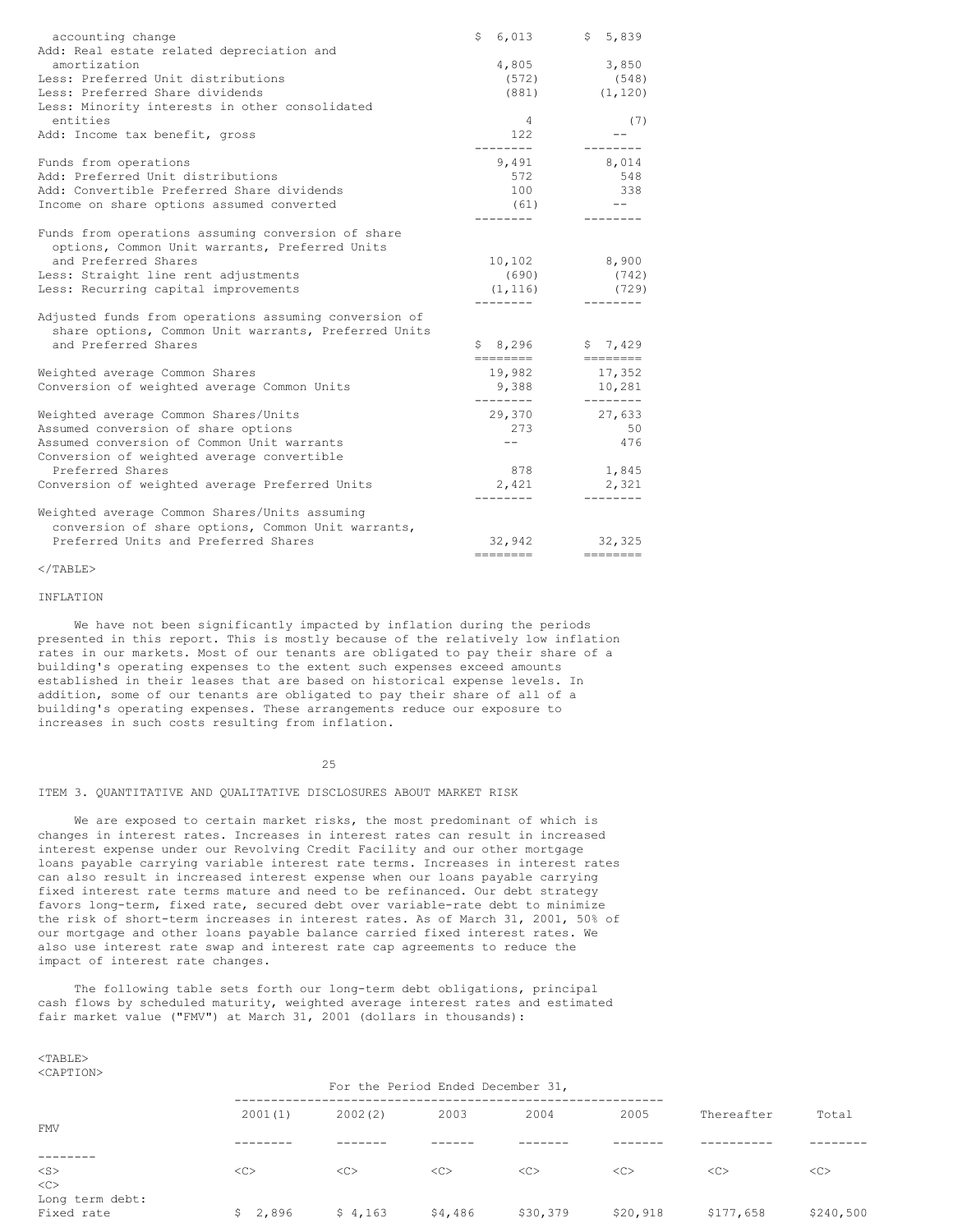| \$255,133                                  |           |          |         |          |                                                |       |           |
|--------------------------------------------|-----------|----------|---------|----------|------------------------------------------------|-------|-----------|
| Average interest rate                      | 7.50%     | 7.51%    | 7.51%   | 7.52%    | 7.53%                                          | 7.30% |           |
| Variable rate<br>\$238,413                 | \$129,497 | \$28,545 | \$6,371 | \$74,000 | $S$ . Similarly, $S$ . The set of $S$<br>$- -$ | $- -$ | \$238,413 |
| Average interest rate<br>$\langle$ /TABLE> | 6.98%     | 7.03%    | 7.03%   | 7.03%    | $- -$                                          | $- -$ |           |

(1) Includes \$91.0 million maturity in October that may be extended for a one-year period, subject to certain conditions.

(2) Includes \$10.1 million in maturities in July that may be extended for one-year terms, subject to certain conditions.

The following table sets forth derivative contracts we had in place as of March 31, 2001 and their respective fair market values ("FMV"):

## <TABLE>

<CAPTION>

|                    | Notional      |            |               |               | FMV at         |
|--------------------|---------------|------------|---------------|---------------|----------------|
| Nature of          | Amount        | One-Month  | Effective     | Expiration    | 3/31/01        |
| Derivative         | (in millions) | LIBOR base | Date          | Date          | (in thousands) |
|                    |               |            |               |               |                |
| $<$ S $>$          | < <sub></sub> | <<         | < <sub></sub> | < <sub></sub> | < <sub></sub>  |
| Interest rate cap  | 50.0<br>S.    | 7.70%      | 5/25/00       | 5/31/02       | S              |
| Interest rate cap  | 50.0          | 7.00%      | 9/13/00       | 10/13/01      |                |
| Interest rate cap  | 25.0          | 7.00%      | 10/17/00      | 10/13/01      |                |
| Interest rate swap | 100.0         | 5.76%      | 1/2/01        | 1/2/03        | (1, 993)       |
|                    |               |            |               |               |                |
| Total              |               |            |               |               | \$(1, 992)     |
|                    |               |            |               |               |                |

## $<$ /TABLE>

Based on our variable rate debt balances, during the three months ended March 31, 2001, our interest expense would have increased \$383,000 if interests rates were 1% higher.

#### PART II

ITEM 1. LEGAL PROCEEDINGS

We are not currently involved in any material litigation nor, to the best of our knowledge, is any material litigation currently threatened against us (other than routine litigation arising in the ordinary course of business, substantially all of which is expected to be covered by liability insurance).

#### 26

ITEM 2. CHANGES IN SECURITIES

a. N/A

b. N/A

c. In January 2001, we issued 544,000 Series D Preferred Shares. The issuance of these Preferred Shares to a single investor was exempt from registration under Section 4(2) of the Securities Act of 1933, as amended.

d. N/A

ITEM 3. DEFAULTS UPON SENIOR SECURITIES

N/A

ITEM 4. SUBMISSION OF MATTERS TO A VOTE OF SECURITY HOLDERS

N/A

ITEM 5. OTHER INFORMATION

N/A

ITEM 6. EXHIBITS AND REPORTS ON FORM 8-K

(a) Exhibits:

| EXHIBIT<br>NO. | DESCRIPTION                                                                                                                                                                                                                                     |
|----------------|-------------------------------------------------------------------------------------------------------------------------------------------------------------------------------------------------------------------------------------------------|
|                |                                                                                                                                                                                                                                                 |
| 2.1.1          | Contribution Agreement between the Company and the<br>Operating Partnership and certain Constellation affiliates<br>(filed as Exhibit A of the Company's Schedule 14A<br>Information on June 26, 1998 and incorporated herein by<br>reference). |

2.1.2 First Amendment to Contribution Agreement, dated July 16,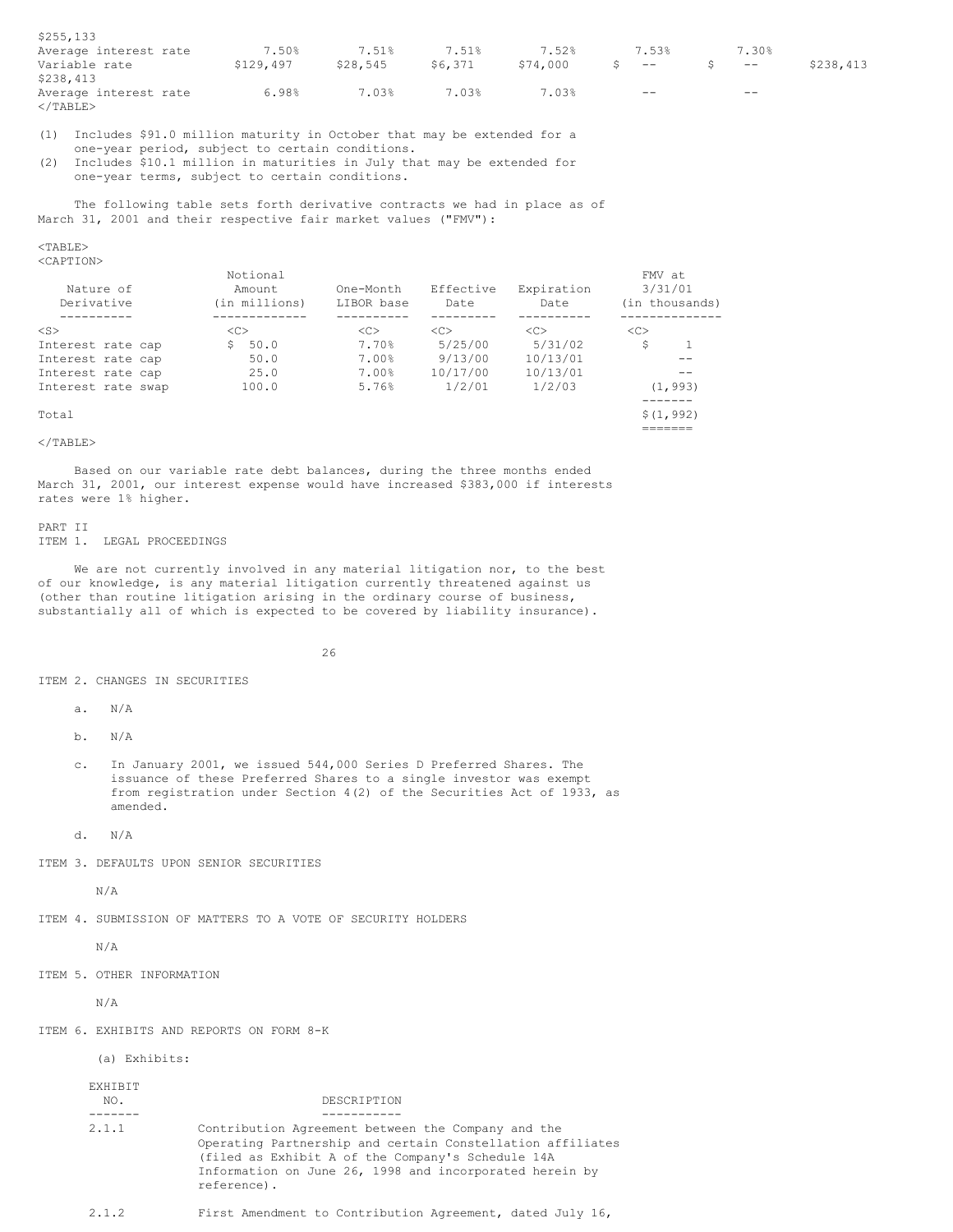1998, between Constellation Properties, Inc. and certain entities controlled by Constellation Properties, Inc. (filed with the Company's Current Report on Form 8-K on October 13, 1998 and incorporated herein by reference).

- 2.1.3 Second Amendment to Contribution Agreement, dated September 28, 1998, between Constellation Properties, Inc. and certain entities controlled by Constellation Properties, Inc. (filed with the Company's Current Report on Form 8-K on October 13, 1998 and incorporated herein by reference).
- 2.2 Service Company Asset Contribution Agreement between the Company and the Operating Partnership and certain Constellation affiliates (filed as Exhibit B of the Company's Schedule 14A Information on June 26, 1998 and incorporated herein by reference).
- 2.3 Contribution Agreement, dated February 24, 1999, between the Operating Partnership and John Parsinen, John D. Parsinen, Jr., Enterprise Nautical, Inc. and Vernon Beck (filed with the Company's Quarterly Report on Form 10-Q on May 14, 1999 and incorporated herein by reference).

27

| EXHIBIT<br>NO.<br>------- | DESCRIPTION                                                                                                                                                                                                                                                                                     |
|---------------------------|-------------------------------------------------------------------------------------------------------------------------------------------------------------------------------------------------------------------------------------------------------------------------------------------------|
| 2.4                       | Agreement to Sell Partnership Interests, dated August 12,<br>1999, between Gateway Shannon Development Corporation,<br>Clay W. Hamlin, III and COPT Acquisitions, Inc. (filed<br>with the Company's Quarterly Report on Form 10-Q on<br>November 8, 1999 and incorporated herein by reference). |
| 2.5                       | Agreement of Purchase and Sale, dated July 21, 1999,<br>between First Industrial Financing Partnership, L.P. and<br>COPT Acquisitions, Inc. (filed with the Company's<br>Quarterly Report on Form 10-Q on November 8, 1999 and<br>incorporated herein by reference).                            |
| 2.6.1                     | Contract of Sale, dated August 9, 1999, between Jolly<br>Acres Limited Partnership and the Operating Partnership<br>(filed with the Company's Annual Report on Form 10-K on<br>March 22, 2001 and incorporated herein by reference).                                                            |
| 2.6.2                     | Amendment to Contract of Sale, dated April 28, 2000,<br>between Jolly Acres Limited Partnership and the Operating<br>Partnership (filed with the Company's Annual Report on<br>Form 10-K on March 22, 2001 and incorporated herein by<br>reference).                                            |
| 2.7                       | Contract of Sale, dated March 14, 2000, between Arbitrage<br>Land Limited Partnership, Jolly Acres Limited Partnership<br>and the Operating Partnership (filed with the Company's<br>Annual Report on Form 10-K on March 22, 2001 and<br>incorporated herein by reference).                     |
| 3.1                       | Amended and Restated Declaration of Trust of Registrant<br>(filed with the Registrant's Registration Statement on<br>Form S-4 (Commission File No. 333-45649) and incorporated<br>herein by reference).                                                                                         |
| 3.2                       | Bylaws of Registrant (filed with the Registrant's<br>Registration Statement on Form S-4 (Commission File No.<br>333-45649) and incorporated herein by reference).                                                                                                                               |
| 4.1                       | Form of certificate for the Registrant's Common Shares of<br>Beneficial Interest, \$0.01 par value per share (filed with<br>the Registrant's Registration Statement on Form S-4<br>(Commission File No. 333-45649) and incorporated herein by<br>reference).                                    |
| 4.2                       | Amended and Restated Registration Rights Agreement, dated<br>March 16, 1998, for the benefit of certain shareholders of<br>the Company (filed with the Company's Quarterly Report on<br>Form $10-Q$ on August 12, 1998 and incorporated herein by<br>reference).                                |

4.3 Articles Supplementary of Corporate Office Properties Trust Series A Convertible Preferred Shares, dated September 28, 1998 (filed with the Company's Current Report on Form 8-K on October 13, 1998 and incorporated herein by reference).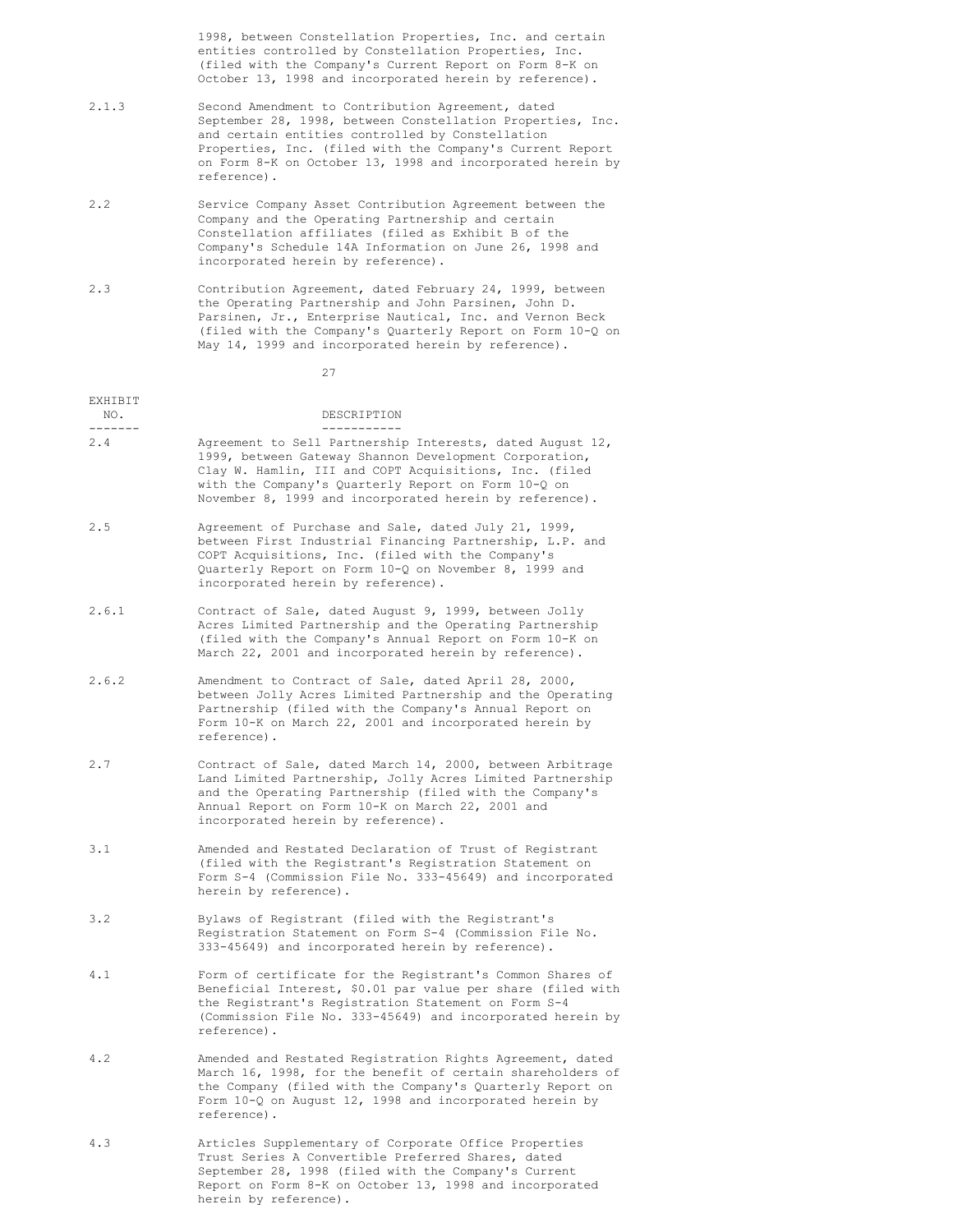| 4.4.1          | Second Amended and Restated Limited Partnership Agreement<br>of the Operating Partnership, dated December 7, 1999<br>(filed with the Company's Annual Report on Form 10-K on<br>March 16, 2000 and incorporated herein by reference).                                                                                        |
|----------------|------------------------------------------------------------------------------------------------------------------------------------------------------------------------------------------------------------------------------------------------------------------------------------------------------------------------------|
| 4.4.2          | First Amendment to Second Amended and Restated Limited<br>Partnership Agreement of the Operating Partnership, dated<br>December 21, 1999 (filed with the Company's Annual Report<br>on Form 10-K on March 16, 2000 and incorporated herein by<br>reference).                                                                 |
| 4.4.3          | Second Amendment to Second Amended and Restated Limited<br>Partnership Agreement of the Operating Partnership, dated<br>December 21, 1999 (filed with the Company's Post Effective<br>Amendment No. 2 to Form S-3 dated November 1, 2000<br>(Registration                                                                    |
|                | 28                                                                                                                                                                                                                                                                                                                           |
| EXHIBIT<br>NO. | DESCRIPTION                                                                                                                                                                                                                                                                                                                  |
| -------        | ___________<br>Statement No. 333-71807) and incorporated herein by                                                                                                                                                                                                                                                           |
|                | reference).                                                                                                                                                                                                                                                                                                                  |
| 4.4.4          | Third Amendment to Second Amended and Restated Limited<br>Partnership Agreement of the Operating Partnership, dated<br>September 29, 2000 (filed with the Company's Post<br>Effective Amendment No. 2 to Form S-3 dated November 1,<br>2000 (Registration Statement No. 333-71807) and<br>incorporated herein by reference). |
| 4.5            | Articles Supplementary of Corporate Office Properties<br>Trust Series B Convertible Preferred Shares, dated July 2,<br>1999 (filed with the Company's Current Report on Form 8-K<br>on July 7, 1999 and incorporated herein by reference).                                                                                   |
| 4.6.1          | Contribution Rights Agreement, dated June 23, 1999,<br>between the Operating Partnership and United Properties<br>Group, Incorporated (filed with the Company's Quarterly<br>Report on Form 10-Q on August 13, 1999 and incorporated<br>herein by reference).                                                                |
| 4.6.2          | Contribution Agreement, dated December 21, 1999, between<br>United Properties Group, Incorporated and COPT<br>Acquisitions, Inc. (filed with the Company's Annual Report<br>on Form 10-K on March 16, 2000 and incorporated herein by<br>reference).                                                                         |
| 4.7            | Articles Supplementary of Corporate Office Properties<br>Trust Series D Cumulative Convertible Redeemable Preferred<br>Shares, dated January 25, 2001 (filed with the Company's<br>Annual Report on Form 10-K on March 22, 2001 and<br>incorporated herein by reference).                                                    |
| 4.8            | Registration Rights Agreement, dated January 25, 2001,<br>for the benefit of Barony Trust Limited (filed with the<br>Company's Annual Report on Form 10-K on March 22, 2001 and<br>incorporated herein by reference).                                                                                                        |
| 4.9            | Articles Supplementary of Corporate Office Properties<br>Trust Series E Cumulative Redeemable Preferred Shares,<br>dated April 3, 2001 (filed with the Registrant's Current<br>Report on Form 8-K on April 4, 2001 and incorporated<br>herein by reference).                                                                 |
| 10.1           | Employment Agreement, dated December 16, 1999, between<br>Corporate Office Management, Inc., COPT and Clay W.<br>Hamlin, III (filed with the Company's Annual Report on<br>Form 10-K on March 16, 2000 and incorporated herein by<br>reference).                                                                             |
| 10.2           | Employment Agreement, dated December 16, 1999, between<br>Corporate Office Management, Inc., COPT and Randall M.<br>Griffin (filed with the Company's Annual Report on Form<br>10-K on March 16, 2000 and incorporated herein by<br>reference).                                                                              |
| 10.3           | Employment Agreement, dated December 16, 1999, between<br>Corporate Office Management, Inc., COPT and Roger A.<br>Waesche, Jr. (filed with the Company's Annual Report on<br>Form 10-K on March 16, 2000 and incorporated herein by<br>reference).                                                                           |
| 10.4           | Employment Agreement, dated December 16, 1999, between                                                                                                                                                                                                                                                                       |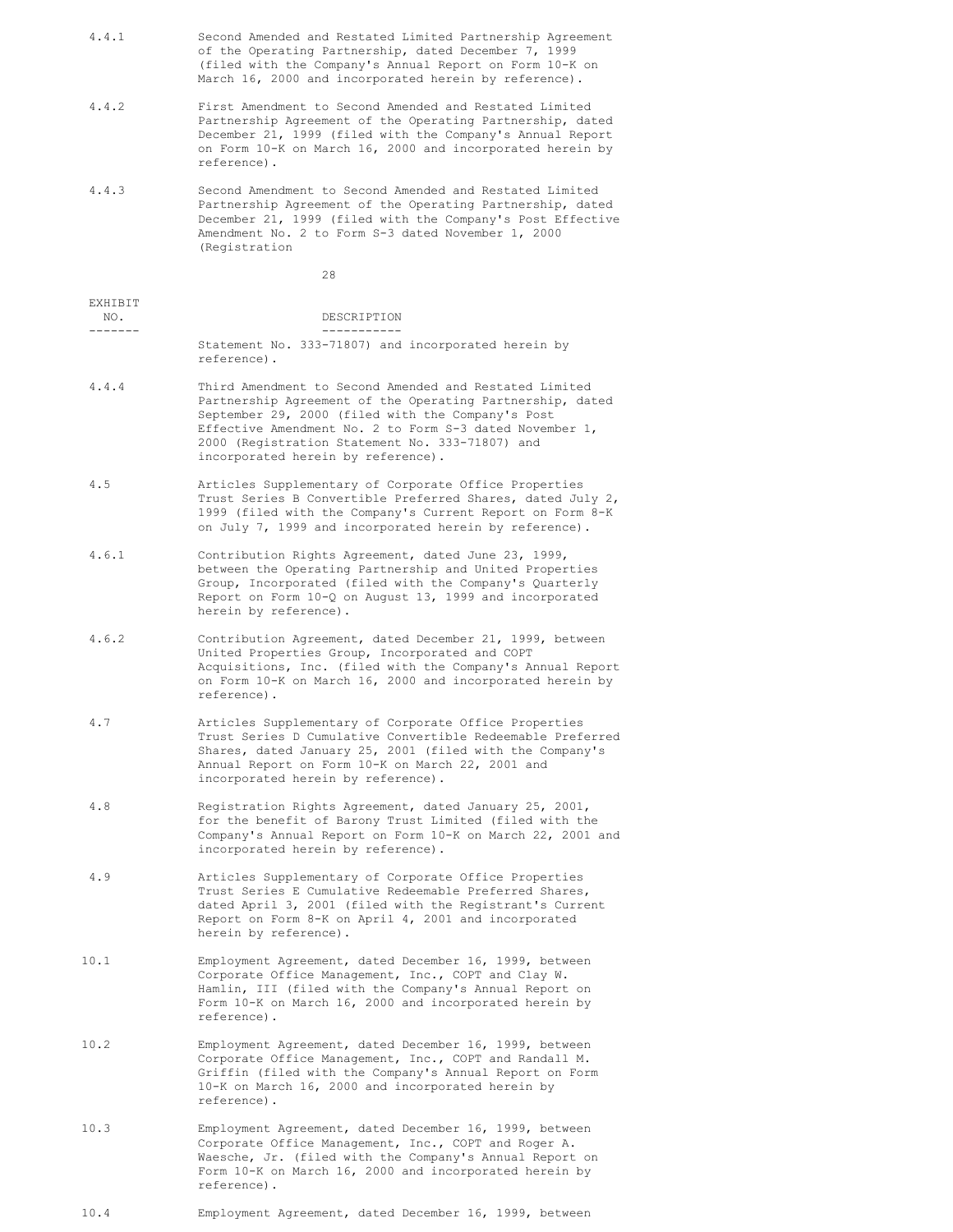Corporate Development Services, LLC, COPT and Dwight Taylor (filed with the Company's Annual Report on Form 10-K on March 16, 2000 and incorporated herein by reference).

10.5 Employment Agreement, dated December 16, 1999, between Corporate Realty Management, LLC, COPT and Michael D. Kaiser (filed with the Company's Annual Report on Form 10-K on March 16, 2000 and incorporated herein by reference).

29

| EXHIBIT<br>NO.<br>$- - - - - - -$ | DESCRIPTION<br>-----------                                                                                                                                                                                                                                                                                                                                     |
|-----------------------------------|----------------------------------------------------------------------------------------------------------------------------------------------------------------------------------------------------------------------------------------------------------------------------------------------------------------------------------------------------------------|
| 10.6                              | Restricted Share Agreement, dated December 16, 1999,<br>between Corporate Office Properties Trust and Randall M.<br>Griffin (filed with the Company's Annual Report on Form<br>10-K on March 16, 2000 and incorporated herein by<br>reference).                                                                                                                |
| 10.7                              | Restricted Share Agreement, dated December 16, 1999,<br>between Corporate Office Properties Trust and Roger A.<br>Waesche, Jr. (filed with the Company's Annual Report on<br>Form 10-K on March 16, 2000 and incorporated herein by<br>reference).                                                                                                             |
| 10.8                              | Restricted Share Agreement, dated December 16, 1999,<br>between Corporate Office Properties Trust and Dwight<br>Taylor (filed with the Company's Annual Report on Form<br>10-K on March 16, 2000 and incorporated herein by<br>reference).                                                                                                                     |
| 10.9                              | Restricted Share Agreement, dated December 16, 1999,<br>between Corporate Office Properties Trust and Michael D.<br>Kaiser (filed with the Company's Annual Report on Form<br>10-K on March 16, 2000 and incorporated herein by<br>reference).                                                                                                                 |
| 10.10.1                           | Corporate Office Properties Trust 1998 Long Term Incentive<br>Plan (filed with the Registrant's Registration Statement<br>on Form S-4 (Commission File No. 333-45649) and<br>incorporated herein by reference).                                                                                                                                                |
| 10.10.2                           | Amendment No. 1 to Corporate Office Properties Trust 1998<br>Long Term Incentive Plan (filed with the Company's<br>Quarterly Report on Form 10-Q on August 13, 1999 and<br>incorporated herein by reference).                                                                                                                                                  |
| 10.11                             | Stock Option Plan for Directors (filed with Royale<br>Investments, Inc.'s Form 10-KSB for the year ended<br>December 31, 1993 (Commission File No. 0-20047) and<br>incorporated herein by reference).                                                                                                                                                          |
| 10.12                             | Senior Secured Credit Agreement, dated October 13, 1997,<br>(filed with the Company's Current Report on Form 8-K on<br>October 29, 1997, and incorporated herein by reference).                                                                                                                                                                                |
| 10.13                             | Senior Secured Revolving Credit Agreement, dated May 28,<br>1998, between the Company, the Operating Partnership, Any<br>Mortgaged Property Subsidiary and Bankers Trust Company<br>(filed with the Company's Current Report on Form 8-K on<br>June 10, 1998 and incorporated herein by reference).                                                            |
| 10.14                             | Promissory Note, dated October 22, 1998, between Teachers<br>Insurance and Annuity Association of America and the<br>Operating Partnership (filed with the Company's Quarterly<br>Report on Form 10-Q on November 13, 1998 and incorporated<br>herein by reference).                                                                                           |
| 10.15                             | Indemnity Deed of Trust, Assignment of Leases and Rents<br>and Security Agreement, dated October 22, 1998, by<br>affiliates of the Operating Partnership for the benefit of<br>Teachers Insurance and Annuity Association of America<br>(filed with the Company's Quarterly Report on Form 10-Q on<br>November 13, 1998 and incorporated herein by reference). |
| 10.16                             | Promissory Note, dated September 30, 1999, between<br>Teachers Insurance and Annuity Association of America and<br>the Operating Partnership (filed with the Company's<br>Quarterly Report on Form 10-Q on November 8, 1999 and<br>incorporated herein by reference).                                                                                          |

10.17 Indemnity Deed of Trust, Assignment of Leases and Rents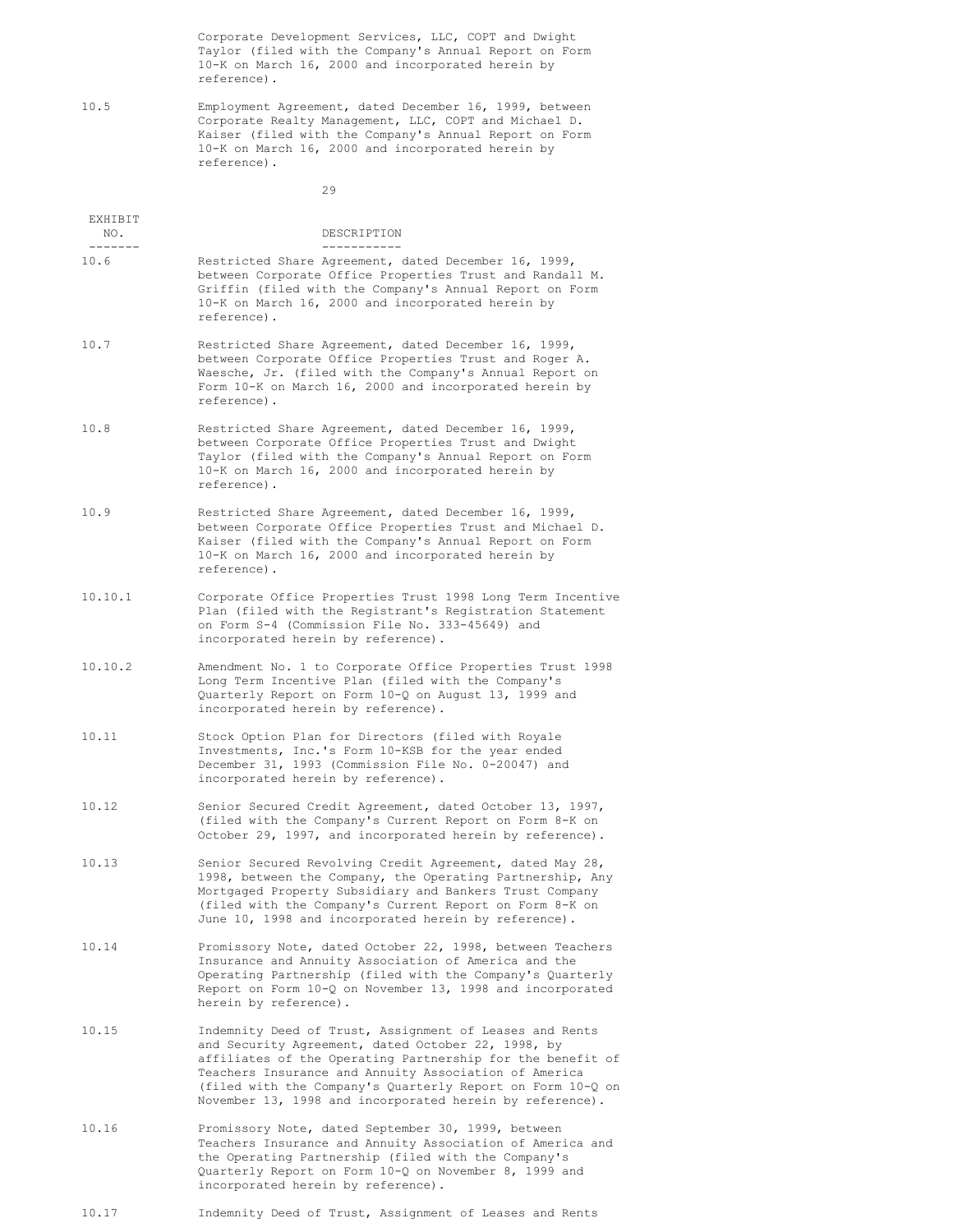30

| EXHIBIT<br>NO. | DESCRIPTION                                                                                                                                                                                                                                                                         |
|----------------|-------------------------------------------------------------------------------------------------------------------------------------------------------------------------------------------------------------------------------------------------------------------------------------|
| .              | ---------<br>September 30, 1999, by affiliates of the Operating<br>Partnership for the benefit of Teachers Insurance and<br>Annuity Association of America (filed with the Company's<br>Quarterly Report on Form 10-Q on November 8, 1999 and<br>incorporated herein by reference). |
| 10.18          | Revolving Credit Agreement, dated December 29, 1999,<br>between Corporate Office Properties, L.P. and Prudential<br>Securities Credit Corp. (filed with the Company's Annual<br>Report on Form 10-K on March 16, 2000 and incorporated<br>herein by reference).                     |
| 10.19          | Letter Agreement for Interest Rate Swap Transaction, dated<br>December 26, 2000, between Corporate Office Properties,<br>L.P. and Deutsche Bank AG (filed with the Company's Annual<br>Report on Form 10-K on March 22, 2001 and incorporated<br>herein by reference).              |
| 10.20          | Lease Agreement between Blue Bell Investment Company, L.P.<br>and Unisys Corporation dated March 12, 1997 with respect<br>to lot A (filed with the Registrant's Registration<br>Statement on Form S-4 (Commission File No. 333-45649) and<br>incorporated herein by reference).     |
| 10.21          | Lease Agreement between Blue Bell Investment Company, L.P.<br>and Unisys Corporation, dated March 12, 1997, with respect<br>to lot B (filed with the Registrant's Registration<br>Statement on Form S-4 (Commission File No. 333-45649) and<br>incorporated herein by reference).   |
| 10.22          | Lease Agreement between Blue Bell Investment Company, L.P.<br>and Unisys Corporation, dated March 12, 1997, with respect<br>to lot C (filed with the Registrant's Registration<br>Statement on Form S-4 (Commission File No. 333-45649) and<br>incorporated herein by reference).   |
| 10.23          | Project Consulting and Management Agreement, dated<br>September 28, 1998, between Constellation Properties, Inc.<br>and COMI (filed with the Company's Current Report on Form<br>8-K on October 13, 1998 and incorporated herein by<br>reference).                                  |
| 10.24          | Agreement for Services, dated September 28, 1998, between<br>the Company and Corporate Office Management, Inc. (filed<br>with the Company's Annual Report on Form 10-K on March 30,<br>1999 and incorporated herein by reference).                                                  |
| 10.25.1        | Lease Agreement, dated September 28,1998, between St.<br>Barnabas Limited Partnership and Constellation Properties,<br>Inc. (filed with the Company's Annual Report on Form 10-K<br>on March 30, 1999 and incorporated herein by reference).                                        |
| 10.25.2        | Fourth Amendment to Agreement of Lease, dated June 12,<br>2000, between St. Barnabas, LLC and Constellation Real<br>Estate, Inc. (filed with the Company's Annual Report on<br>Form 10-K on March 22, 2001 and incorporated herein by<br>reference).                                |
| 10.26.1        | Lease Agreement, dated August 3, 1998, between<br>Constellation Real Estate, Inc. and Constellation<br>Properties, Inc. (filed with the Company's Annual Report<br>on Form 10-K on March 30, 1999 and incorporated herein by<br>reference).                                         |
| 10.26.2        | First Amendment to Lease, dated December 30, 1998, between<br>Three Centre Park, LLC and Constellation Properties, Inc.<br>(filed with the Company's Annual Report on Form 10-K on<br>March 30, 1999 and incorporated herein by reference).                                         |
| 10.27          | Option agreement, dated March 1998, between Corporate<br>Office Properties, L.P. and Blue                                                                                                                                                                                           |
|                | 31                                                                                                                                                                                                                                                                                  |
| EXHIBIT        |                                                                                                                                                                                                                                                                                     |
| NO.<br>------- | DESCRIPTION<br>-----------                                                                                                                                                                                                                                                          |
|                |                                                                                                                                                                                                                                                                                     |